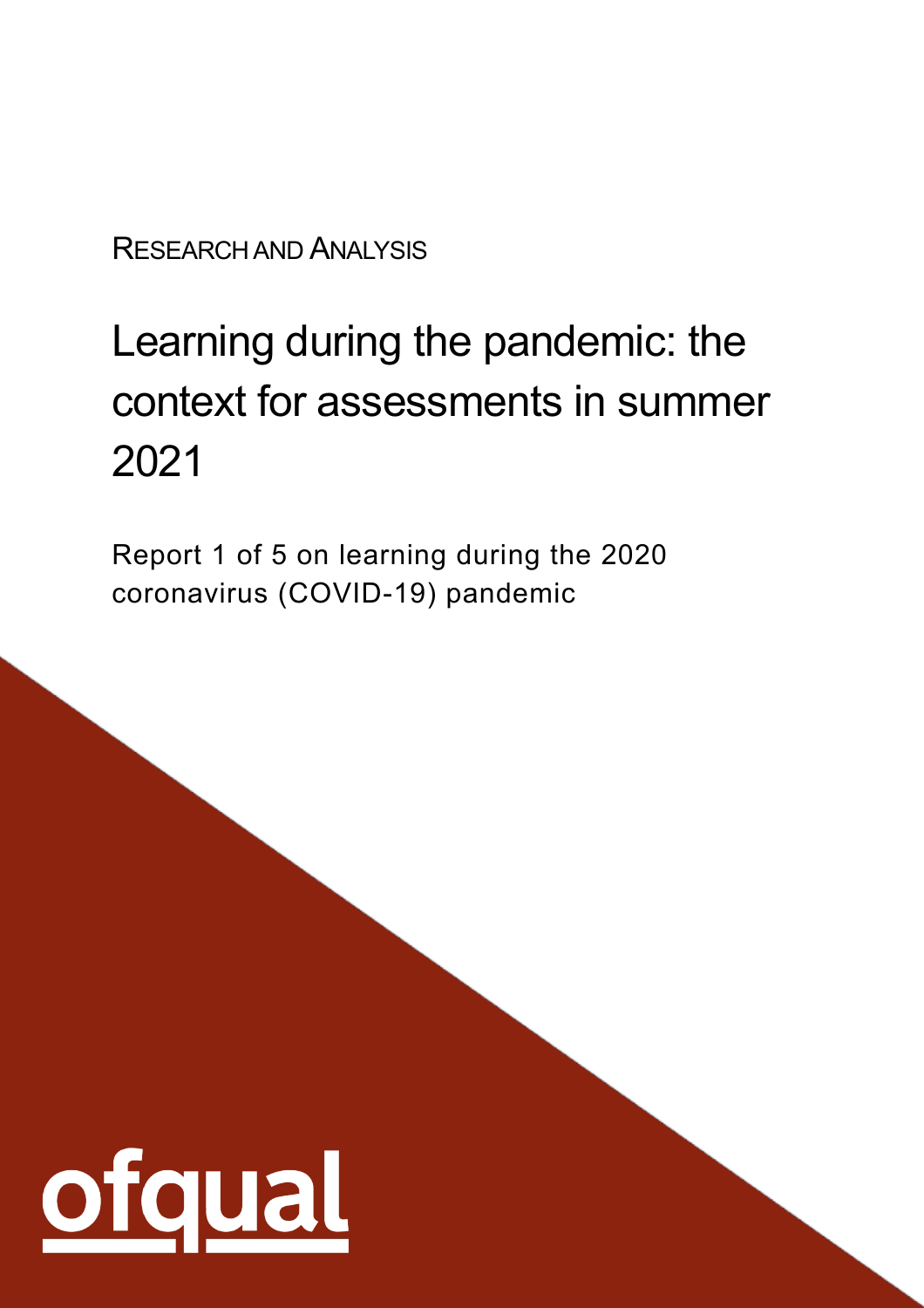# <span id="page-1-0"></span>Authors

Paul E. Newton, from Ofqual's Strategy, Risk, and Research Directorate.

### <span id="page-1-1"></span>With thanks to colleagues from

- Department for Education
- Education Endowment Foundation
- Education Policy Institute
- FFT Education Datalab
- GL Assessment
- ImpactEd
- Institute for Fiscal Studies
- Juniper Education
- National Foundation for Educational Research
- No More Marking
- Ofsted
- Open Data Institute
- Renaissance
- RS Assessment from Hodder Education
- SchoolDash
- University College London
- University of Exeter

Thanks also to those who have very kindly provided feedback on report drafts, including colleagues from Ofqual, and the Department for Education, and Tina Isaacs.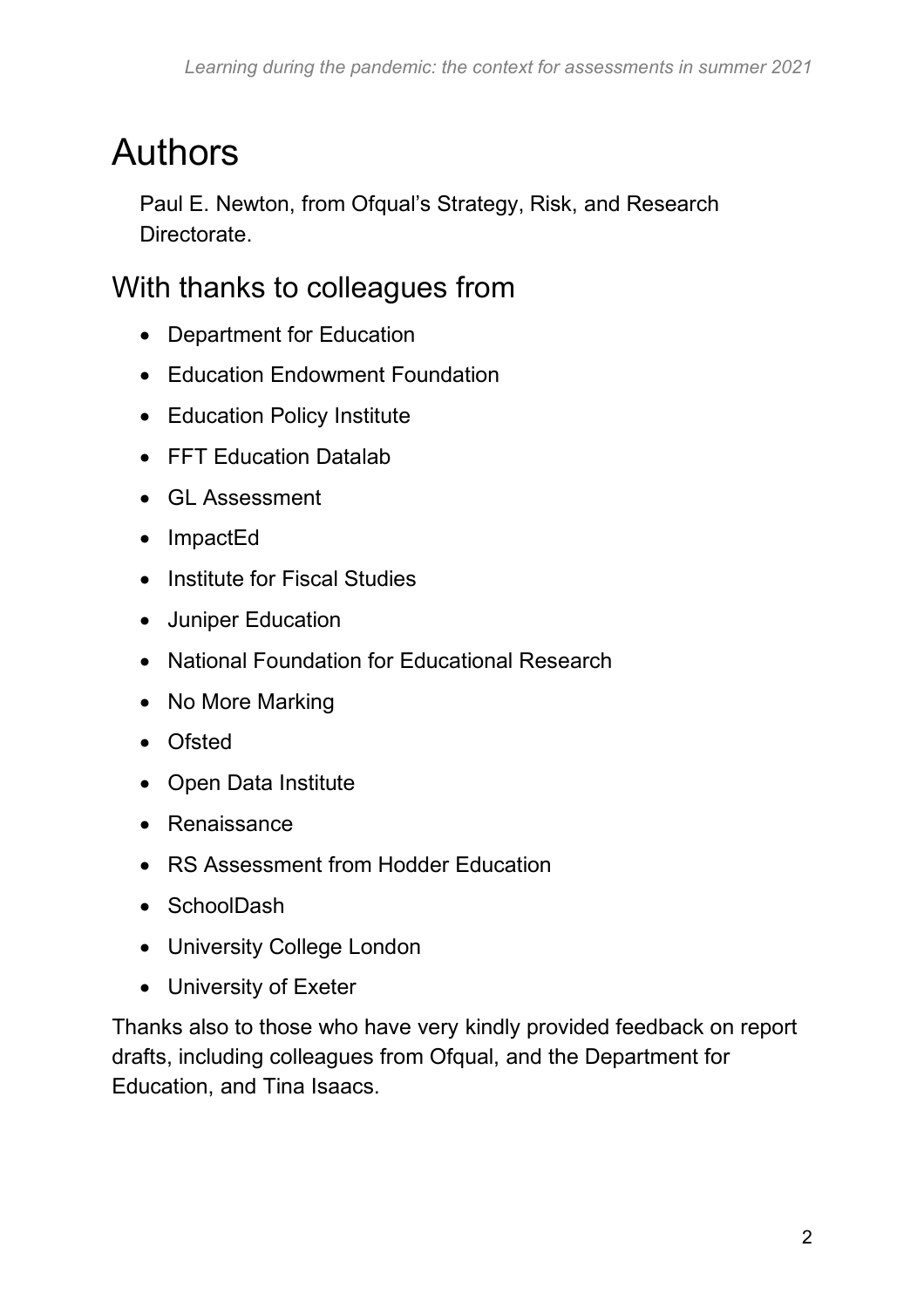# **Contents**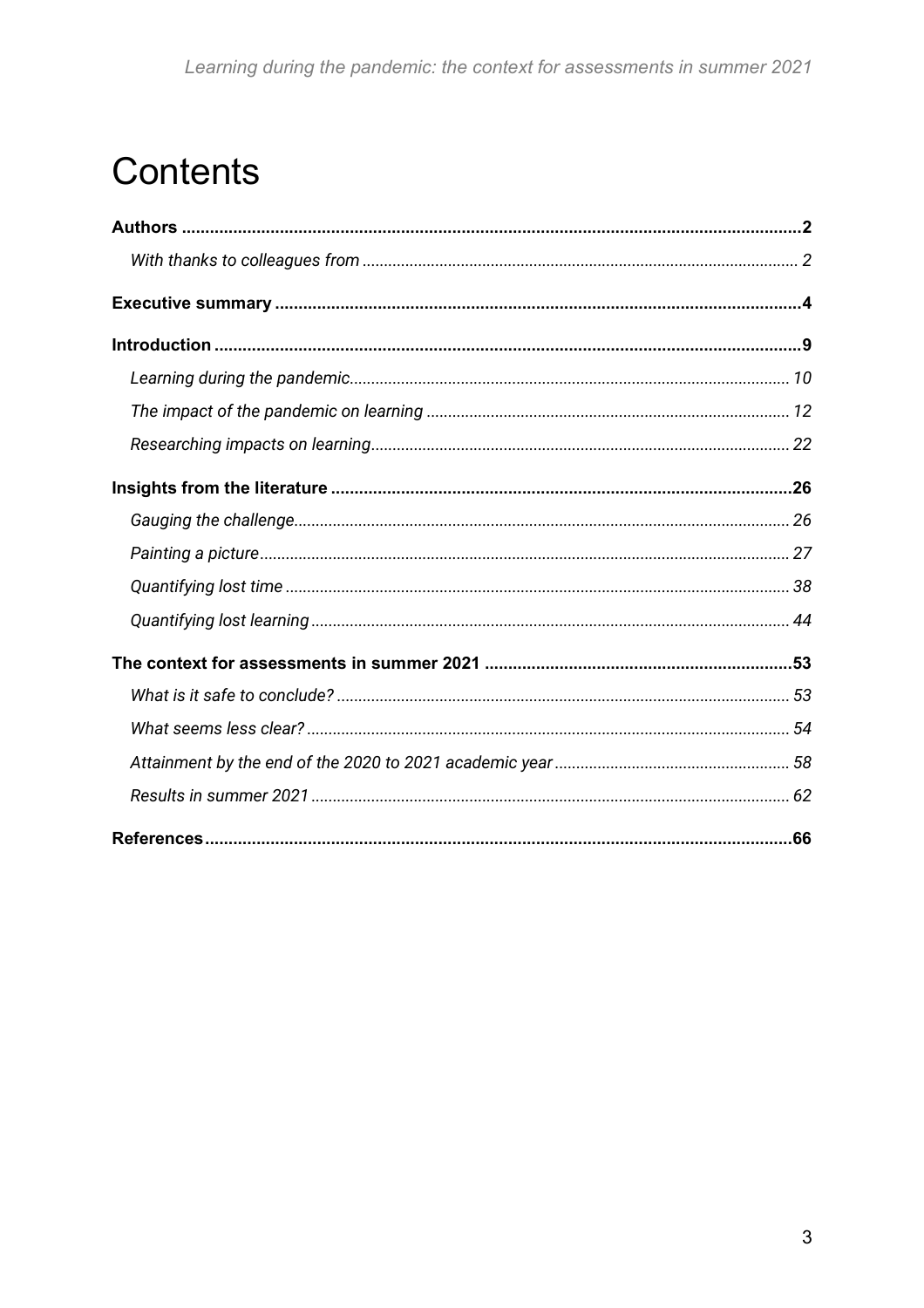# <span id="page-3-0"></span>Executive summary

Since schools across the nation terminated whole-class in-school tuition, back in March 2020, a body of research and analysis devoted to learning during the pandemic has emerged. To support effective policy making in the run up to summer 2021 (and beyond) we have closely monitored this work, to provide an evidence base for the many decisions that needed to be taken.

We have now drawn this work together as a series of literature reviews. Alongside the present report – which provides an overview of the project and its conclusions – we are publishing 4 additional reports in our 'Learning During the Pandemic' series:

- 1. Quantifying lost time (report 2).
- 2. Quantifying lost learning (report 3).
- 3. Review of research from England (report 4).
- 4. Review of international research (report 5).

Our overarching objective was to understand the impact of the pandemic on levels of learning that were likely to be achieved by summer 2021, with a particular focus upon students in England from years 11 to 13. Our reports provide a context for understanding qualification results in summer 2021. In compiling these reports, we have drawn upon a wide range of research and analysis. This includes evidence from England, and from overseas, spanning both primary and secondary schooling.

Over the past year or so, media headlines have repeatedly expressed concerns over the weeks and months that students have lost since COVID-19 struck. Unfortunately, this idea of 'lost time' is a slippery one in the context of teaching and learning, because it can be interpreted in a variety of different ways. Report 2 helps to make sense of this idea. It begins by explaining the chronology of the pandemic in terms of its impacts on schooling, having broken down the two most recent academic years into five distinct phases:

- Phase 0 September 2019 to late March 2020 (pre-pandemic)
- Phase 1 late March 2020 to end summer term 2020 (mainly remote learning)
- Phase 2 autumn term 2020 (mainly 'new normal' learning)
- Phase 3 January 2021 to early March 2021 (mainly remote learning)
- Phase 4 early March 2021 to mid May 2021 (mainly 'new normal' learning)

It then unpacks alternative meanings of 'lost time' before estimating how much students in different circumstances might actually have lost.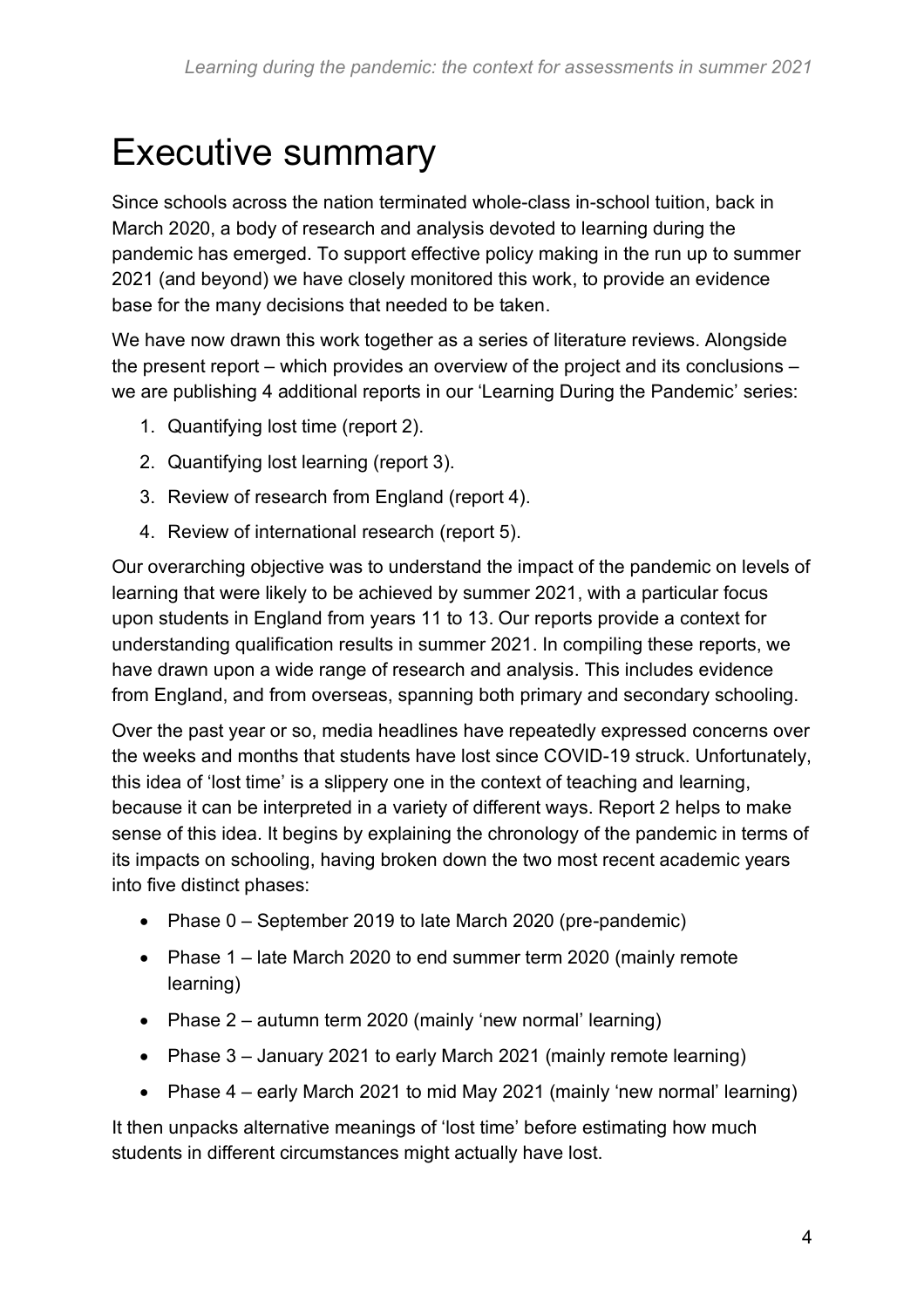Report 3 attempts to quantify 'lost learning' directly, by reviewing research and analyses based upon large-scale attainment datasets collected during the pandemic. In theory, this represents an ideal source of evidence for the purpose of the present project. Unfortunately, in practice, these data are limited in a variety of ways, and can only tell a partial story.

Report 4 reviews the broader landscape of research and analysis into learning during the pandemic, providing a comprehensive overview of reports published in England since March 2020. We restricted our review to reports that focused upon impacts on learning, and factors that were likely to influence levels of learning. We did not focus upon longer term consequences of the pandemic, nor upon how those consequences might be addressed.

Finally, report 5 provides a more selective overview of insights from research and analysis conducted internationally since March 2020. We focused upon reports that appeared to be particularly important and influential, as it would not have been feasible to attempt a comprehensive review.

On the basis of the research and analysis that we reviewed, it seems safe to conclude that:

- during each of the phases of the pandemic, students in England have had to study under abnormal circumstances, typically less than ideal circumstances, and sometimes very unfavourable ones
- by summer 2021, the most widespread concern will have been less effective learning during periods that students were studying, rather than less time spent studying, because most students will have been studying for much of the time that was available to them, albeit under abnormal circumstances – this questions the relevance of the 'summer holiday learning loss' phenomenon to understanding learning during the pandemic
- as the pandemic progressed through a number of quite distinct phases, learners seem likely to have lost relatively less learning, as teachers, students, and parent or carers became more adept at managing circumstances
- by summer 2021, most students are likely to have experienced a net learning loss as a result of the pandemic
- the amount of learning loss that students will typically have experienced is hard to gauge, although it may not be as extreme as some of the earliest projections
- by summer 2021, a minority of students may have achieved a certain amount of learning gain, although how large a group this might be is unclear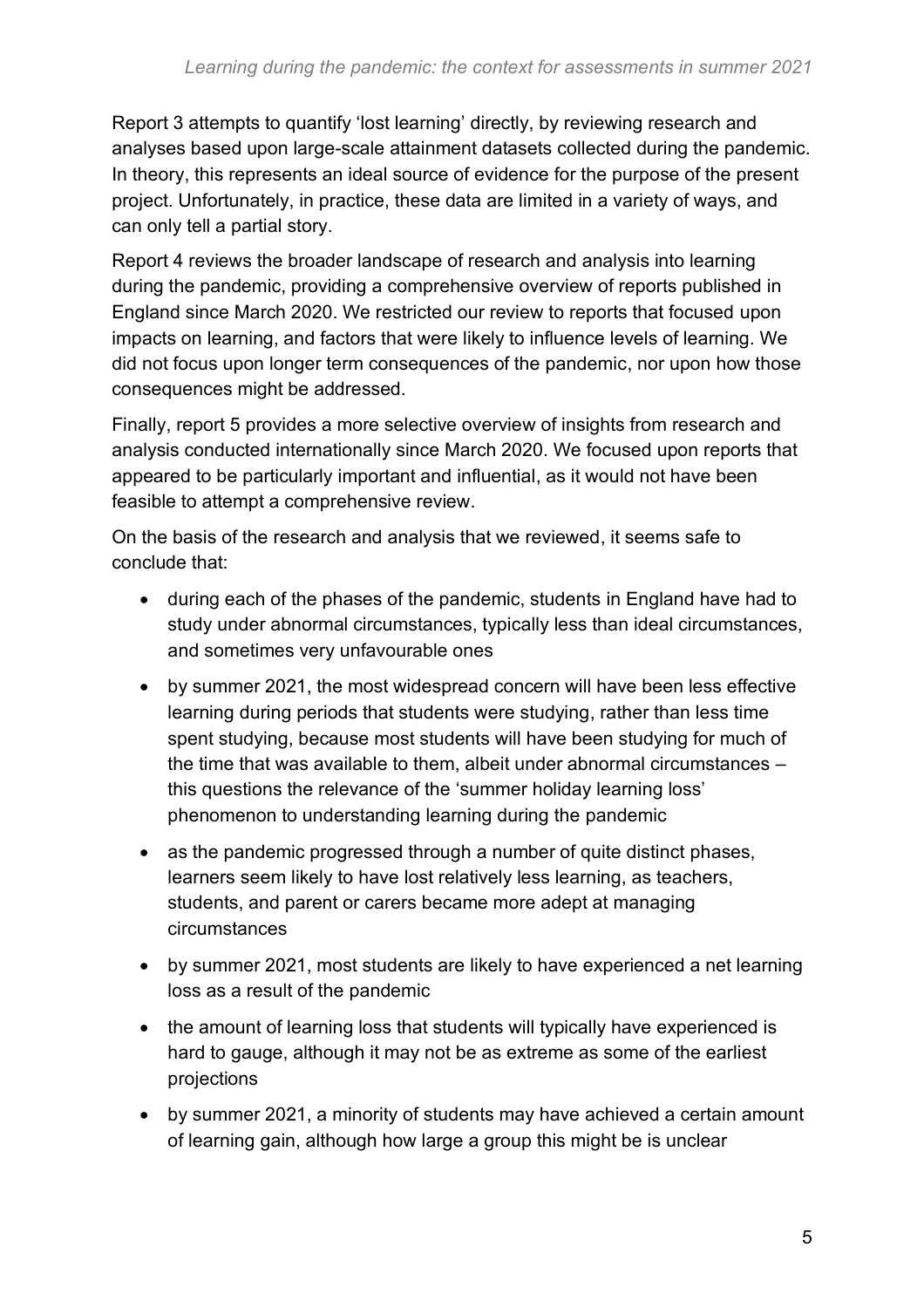- socioeconomically disadvantaged students are likely, on average, to have lost relatively more learning than their more advantaged peers – however, there will be many exceptions to this general conclusion, as many advantaged students will also have been extremely seriously affected, and many disadvantaged students will not have been
- students from certain areas are likely, on average, to have lost relatively more learning than students from other areas, although this is best understood locally rather than regionally, and not all students from even the worst affected areas will have been disproportionately affected
- learning loss is a phenomenon that needs to be understood from the perspective of each and every student, individually – impacts from the pandemic are too complex and nuanced to be described simply (or even primarily) in terms of group effects
- even students from very similar backgrounds, registered in the same class at the same school, might have experienced quite different levels of learning loss, depending on the particular circumstances of their learning during the pandemic

Beyond these general conclusions, little can be said with confidence, especially concerning the details of how students in particular circumstances might have been affected.

These conclusions provide a backdrop against which patterns of results from summer 2021 can be interpreted. This context is very important, because it enables us to develop hypotheses concerning underlying attainment patterns, which in turn will help us to make sense of the patterns that we will see in results this year. We always need to make assumptions concerning underlying attainment patterns when judging the validity and fairness of national result patterns. For instance, we typically assume that national subject cohorts are unlikely to change radically from one year to the next, in terms of their (average) overall attainment levels, and if national subject grade distributions were to change radically then serious questions would be raised. This year, in the wake of the pandemic, we could not assume consistency of this sort, and we turned to the literature on learning during the pandemic to help gauge the lay of the land. Our reviews have shed light on patterns of attainment that are likely to have occurred by the end of the 2020 to 2021 academic year, which provides a backdrop against which patterns of results from summer 2021 can be interpreted.

Attainment is shorthand for the learning that has occurred in a particular subject area, that is, the knowledge and skills that have been acquired. Roughly speaking, students with the same overall level of attainment in a subject area will have mastered the same body of knowledge and skills to the same extent. The function of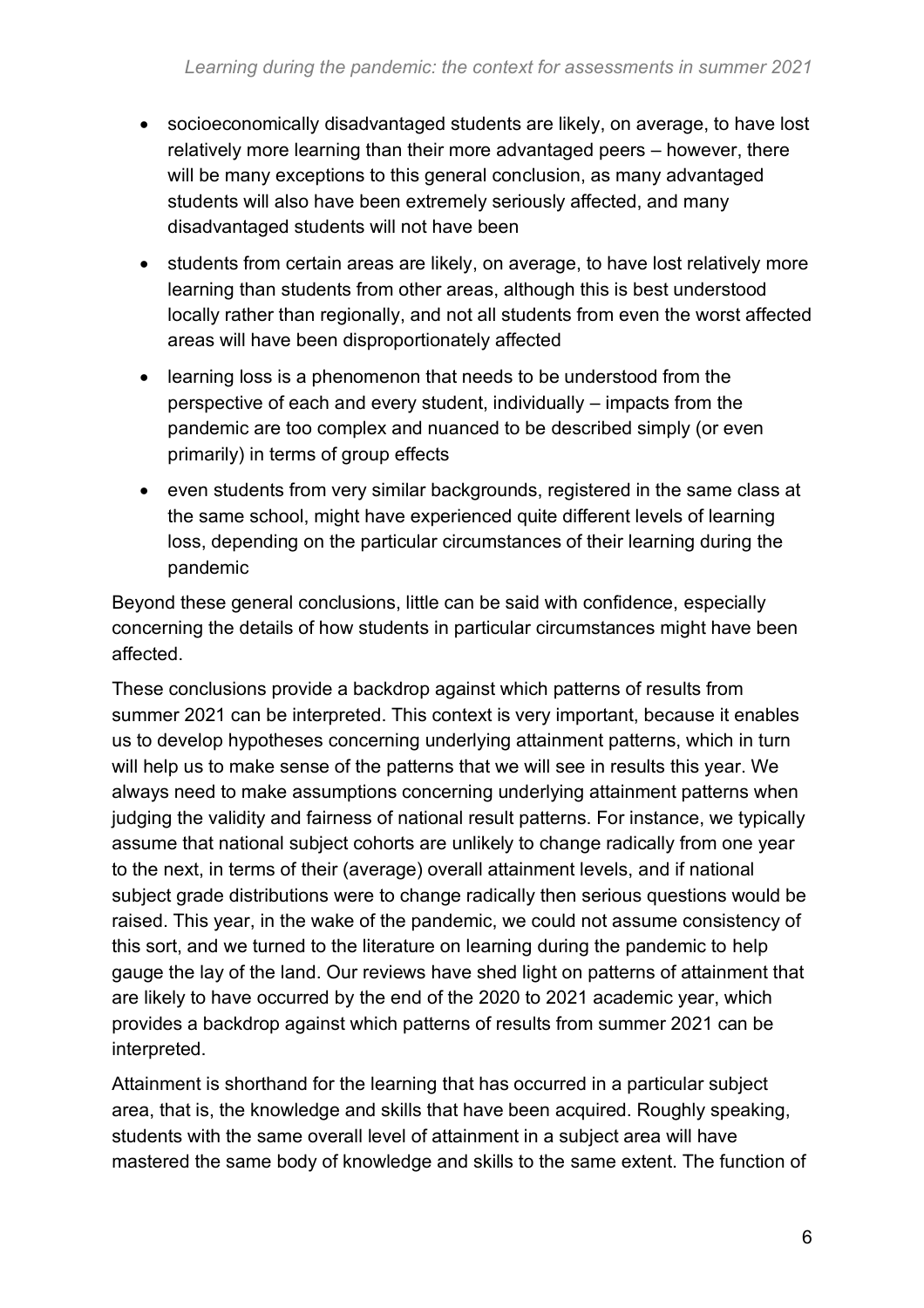a grade, during normal times, is to represent the overall level of attainment achieved by a student in a subject area: higher grades indicating higher overall levels of attainment. So, when we talk about results rising or falling over time at the national level, for instance, we are actually talking about (average) overall attainment levels rising or falling over time. In other words, during normal times, result trends directly mirror attainment trends – that is their job. However, this year, we have permitted a content coverage concession, which means that students were only assessed on course content that they had been taught. As such, we would not expect result trends to mirror attainment trends directly.

This is an important point of principle for assessment in summer 2021, which is worth reiterating before unpacking its implications, because of how significantly it differs from grading policy during normal times. During normal times, if teachers were to teach substantially less, and students were to learn substantially less, then we would expect results to fall substantially too. This is because – during normal times – results represent student learning directly, and result patterns mirror attainment patterns. This year, because the pandemic led to some students being taught less than others, students were only assessed on content that they had been taught. Because this breaks the direct link between attainment (that is, learning) and results, result patterns will not map straightforwardly onto attainment patterns this year. Therefore, to understand likely result patterns for summer 2021, we needed to interpret the best available evidence of attainment patterns – which is set out in our review of learning during the pandemic – in the context of the exceptional grading policy this year.

In terms of attainment trends by the end of the 2020 to 2021 academic year, we developed the following hypotheses. First, if most students in years 11 to 13 are likely to have been affected by a certain amount of learning loss, then (average) overall attainment levels are likely to be down, nationally, by the end of the 2020 to 2021 academic year, across subjects and across qualification types.

Second, if socioeconomically disadvantaged students are likely, on average, to have been worse affected by learning loss, then (average) overall attainment levels are likely to be correspondingly lower for disadvantaged students. Again, many disadvantaged students will not have been among the worst affected, so this only refers to the hypothesis that attainment will be disproportionately lower on average.

Third, if the previous hypotheses are correct, then we might also hypothesise that group membership categories that correlate with socioeconomic disadvantage – which might include ethnicity or qualification type – may also be associated with disproportionate drops in (average) overall attainment levels. However, we have no strong basis for estimating the likely size of any such effect.

Fourth, if (average) overall attainment levels are disproportionately lower for students from socioeconomically disadvantaged backgrounds, then it stands to reason that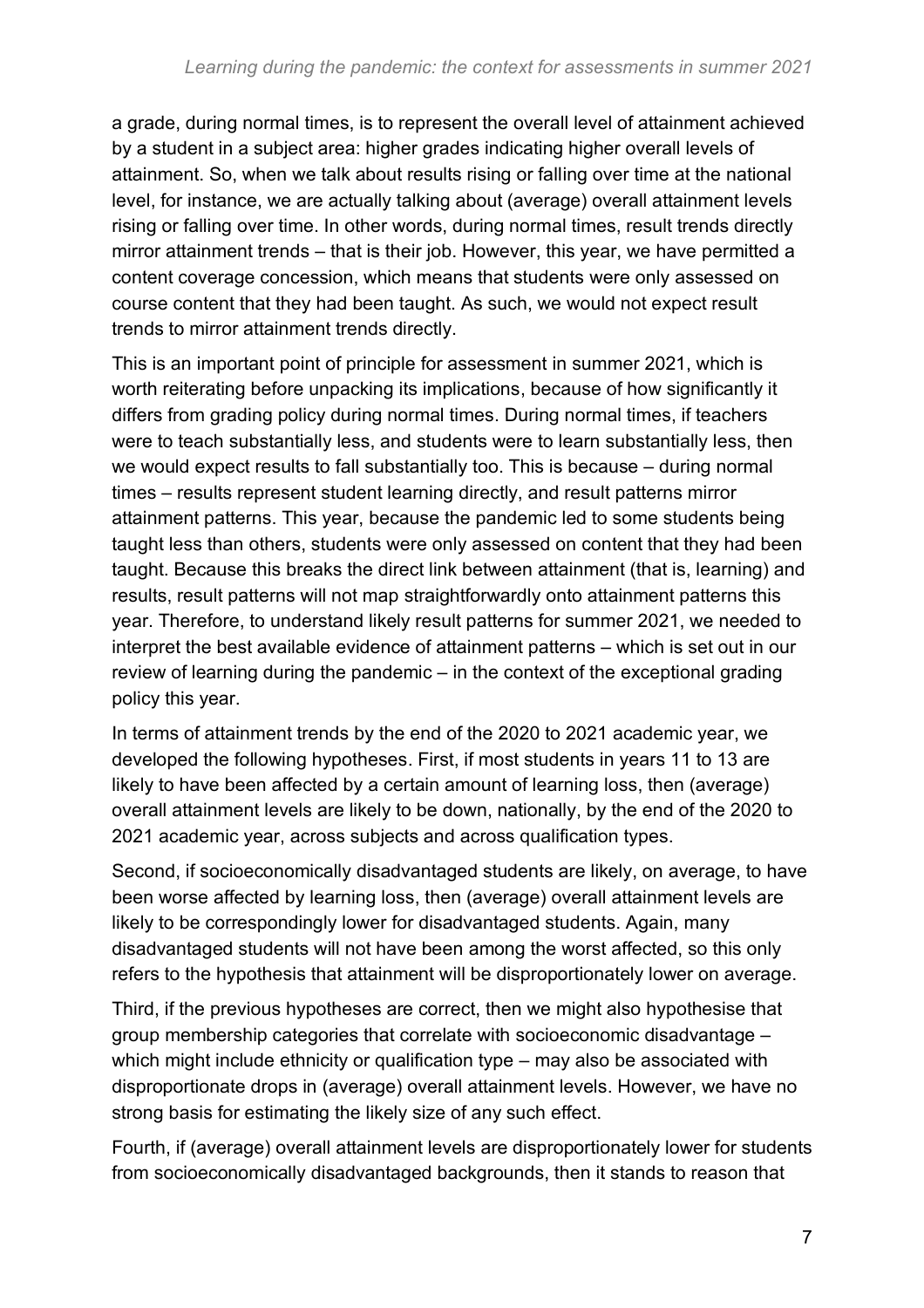longstanding attainment differentials – known as disadvantage gaps – will also have widened, however the extent to which gaps might widen is unclear.

In terms of result trends in summer 2021, we developed the following hypotheses. First, although attainment levels may fall, nationally, the content coverage concession should help to compensate for this, meaning that we should not expect to see an equivalent drop in results at the national level.

Second, although Ofqual's guidance permits a small amount of compensation for individual students who have lost more study time than their classmates, this does not extend to compensating students for having learned less effectively as a result of unfavourable home learning circumstances. If so, then we might hypothesise that students who studied under extremely unfavourable circumstances would be more likely than their classmates who studied under extremely favourable circumstances to achieve grades that were lower than they might have achieved if the pandemic had not struck.

Third, extending this line of reasoning, if socioeconomically disadvantaged students are more likely, on average, to have experienced relatively more learning loss, even just among their classmates, then these effects will also be seen in aggregated results. The implication is that disadvantage gaps in results are likely to widen in summer 2021. However, the content coverage concession was introduced specifically to help mitigate differential impacts on learning. Consequently, any widening of disadvantage gaps in results should be less pronounced than any widening of disadvantage gaps in underlying attainment.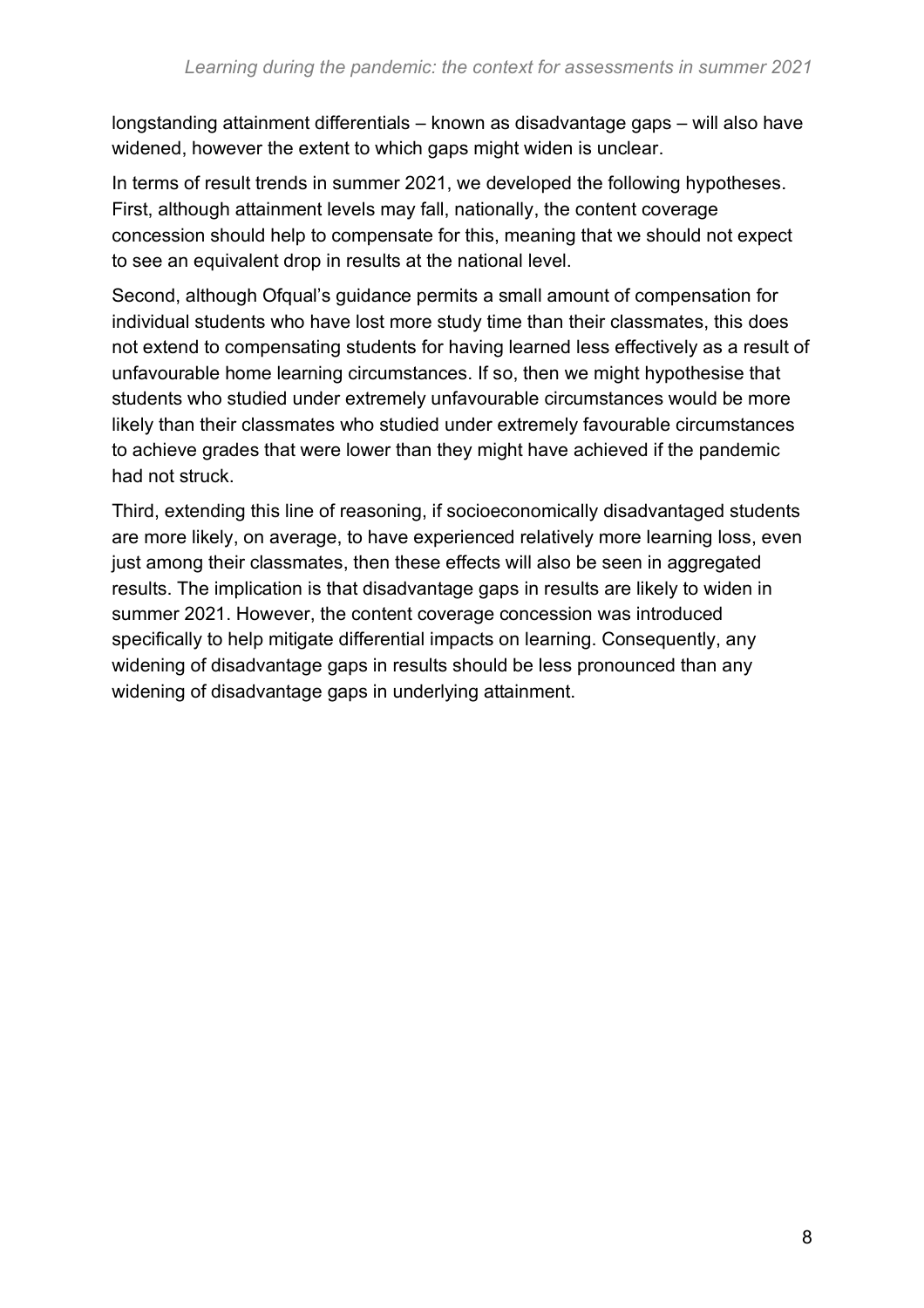# <span id="page-8-0"></span>Introduction

When the potential scale and severity of the developing pandemic became apparent, in March 2020, the government decided that the impending exams season would have to be cancelled. This raised the thorny question of whether it might still be possible to award grades for high stakes assessments – such as GCSEs, A levels, BTECs, and so on – in summer 2020; and, if so, then exactly what those grades should represent. It was decided that a grade should represent the level of learning achieved by a student in the period running up to March 2020, projected forward as a prediction of the grade that they were on target to achieve in the summer.

With processes established for summer 2020, attention began to turn to the even thornier question of how to award grades for the same high stakes assessments in summer 2021. It was clear, even then, that the situation would be very different for this cohort of students. Although, at the time, we hoped that it would be possible to run an exam season, it was not at all clear that it would be appropriate to run exams in exactly the same way as normal. After all, this cohort of students had already experienced serious disruption to their learning by summer 2020, and this looked likely to continue for the foreseeable future. Bearing in mind the likely impact of the pandemic on teaching and learning in the run up to summer 2021, the fairness of assessing students in exactly the same way as normal seemed to be in doubt.

The policy position that was agreed during autumn of 2020 assumed that exams would be run in summer 2021. Specifications for teaching would remain largely unchanged, but various steps would be taken to ensure that exams could run fairly.<sup>1,</sup>  $2$  These steps included: delaying the start of the exam season, to allow for additional teaching and learning; freeing up teaching time via approaches intended to ease the assessment burden (for example, increased choice in GCSE English Literature and GCSE History); and modifying assessments to allow for more focused teaching and revision, as well as to make them a less daunting experience (for example, advance notice of topics, focuses and content areas that would be covered).

On 4 January 2021, the Prime Minister announced that it was no longer possible or fair for all exams to go ahead in the summer. A new approach to grading students was required, which would be based on teacher assessment. It was decided that a grade should represent the learning achieved by a student in the period running up to summer 2021.<sup>3</sup> However, recognising that teaching and learning had been

<sup>&</sup>lt;sup>1</sup> See ['Letter from Rt Hon Gavin Williamson to Dame Glenys Stacey'](https://assets.publishing.service.gov.uk/government/uploads/system/uploads/attachment_data/file/926239/letter_from_DfE_Gavin_Williamson_to_Ofqual_Glenys_Stacey.pdf) (12 October 2020).

<sup>&</sup>lt;sup>2</sup> See ['Letter from Rt Hon Gavin Williamson to Dame Glenys Stacey'](https://assets.publishing.service.gov.uk/government/uploads/system/uploads/attachment_data/file/940774/SoS_to_DGS_letter_FINAL.pdf) (2 December 2020).

<sup>&</sup>lt;sup>3</sup> See announcement ['How qualifications will be awarded in 2021'](https://www.gov.uk/government/speeches/how-qualifications-will-be-awarded-in-2021) (25 February 2021).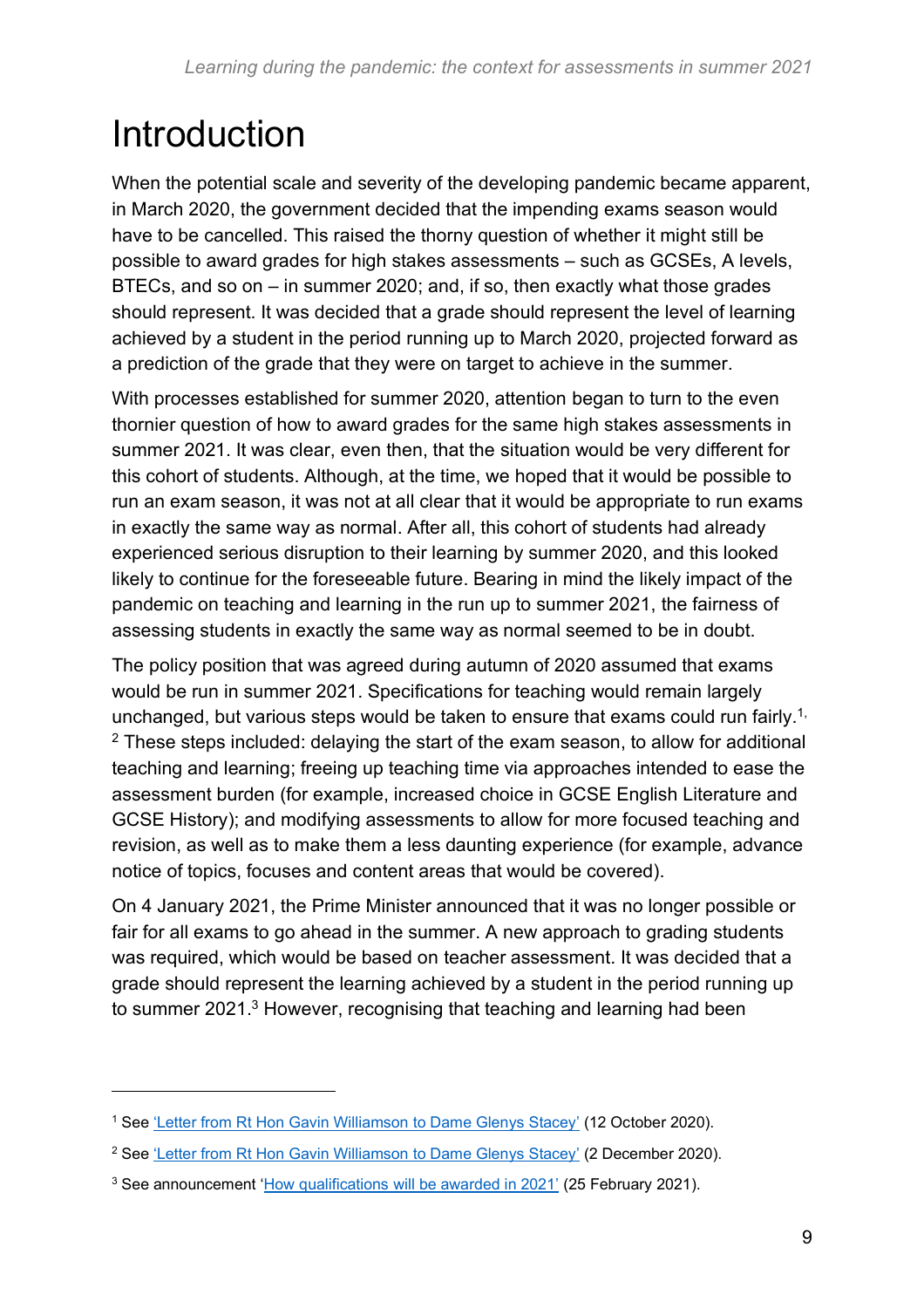seriously affected by the pandemic – and that some schools and colleges<sup>4</sup> seemed unlikely to cover the entire curriculum by the summer – it was decided that students should only be assessed on content that they had been taught.

### <span id="page-9-0"></span>Learning during the pandemic

To support effective policy making in the run up to summer 2021, Ofqual closely monitored the emerging body of research and analysis into learning during the pandemic. We attempted to keep track of all relevant reports published in England, from March 2020 onwards, as well as key reports from overseas. Our goal was to ensure that we understood as fully as possible the context for high stakes assessments in summer 2021 (and subsequent years).

We have now drawn this work together as a series of literature reviews. Alongside the present report – which provides an overview of the project and its conclusions – we are publishing four additional reports in our 'Learning During the Pandemic' series:

- 1. Quantifying lost time (report 2).
- 2. Quantifying lost learning (report 3).
- 3. Review of research from England (report 4).
- 4. Review of international research (report 5).

Our overarching objective was to understand the impact of the pandemic on levels of learning that were likely to be achieved by summer 2021, with a particular focus upon students in England from years 11 to 13.

The information that we gathered was not used to establish expectations for grade distributions in summer 2021. From the outset, we recognised that it would be impossible to derive plausible quantitative estimates of learning (or learning loss) based upon fragments of information produced in the year following the outbreak of the pandemic. Limitations of this evidence base are considered in more detail below. More importantly, the decision that students should only be assessed on content that that had been taught significantly changed the rules of the assessment game for summer 2021, making implications for results far more challenging to unpick. These implications are also considered in more detail below.

<sup>4</sup> The present report will generally use the term 'school' rather than repeating 'school and college' throughout, except where important distinctions need to be drawn. Unfortunately, we did not locate a great deal of research or analysis focused specifically upon colleges' or college students' experiences of learning during the pandemic. Important insights into the experiences of Further Education and Skills providers during the autumn term can be found in Ofsted's reports on [interim visits conducted](https://www.gov.uk/government/publications/covid-19-series-briefing-on-further-education-and-skills-october-2020)  [during October](https://www.gov.uk/government/publications/covid-19-series-briefing-on-further-education-and-skills-october-2020) and [interim visits conducted during](https://www.gov.uk/government/publications/covid-19-series-briefing-on-further-education-and-skills-november-2020) November.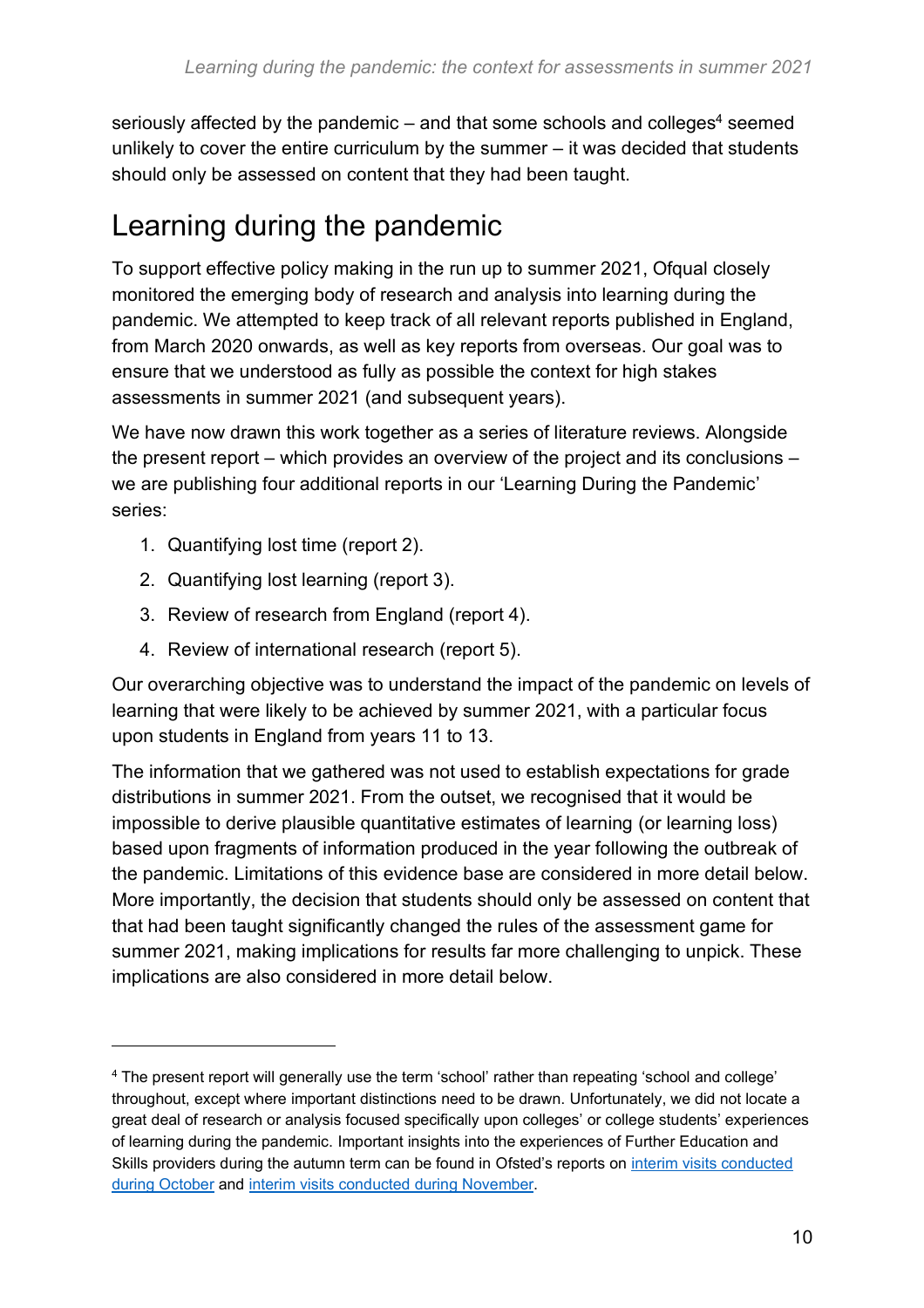Because results from summer 2021 cannot be interpreted in exactly the same way as they would be during normal times – for a variety of reasons, including the fact that students are only being assessed on content that they have been taught – information from our reviews has an important role to play in helping to contextualise the interpretation of results from summer 2021. Our reviews help to shed light on patterns of attainment that are likely to have occurred by summer 2021, which provides a backdrop against which patterns of results from summer 2021 can be interpreted.

Over the past year or so, the anticipated impact of the pandemic on learning has often been discussed in terms of 'lost time' and media coverage along the following lines has become commonplace: 'GCSE and A-level students have lost more than half of their teaching time over the course.'<sup>5</sup> Unfortunately, the idea of 'lost time' is a slippery one, because it can be interpreted in a variety of different ways. Report 2, 'Learning during the pandemic: quantifying lost time', helps to make sense of this idea. It begins by explaining the chronology of the pandemic in terms of its impacts on schooling. It then unpacks possible meanings of 'lost time' before estimating how much students in different circumstances might actually have lost. Our intention for this report, as for all of our reports, was to tell a more nuanced story than has sometimes been told.

Report 3, 'Learning during the pandemic: quantifying lost learning', attempts to quantify 'lost learning' directly, by reviewing research and analysis based upon largescale attainment datasets collected during the pandemic. In theory, this represents an ideal source of evidence for the purpose of the present project. Unfortunately, in practice, these data are limited in a variety of ways, and can only tell a partial story.

Report 4, 'Learning during the pandemic: review of research from England', reviews the broader landscape of research and analysis into learning during the pandemic, providing a comprehensive overview of reports published in England since March 2020. We restricted our review to reports that focused upon impacts on learning, and factors that were likely to influence levels of learning. We did not focus upon longer term consequences of the pandemic, nor upon how those consequences might be addressed. Similarly, although we did consider a number of more distant factors that seemed likely to influence levels of learning – including mental health, for instance – we tended to touch upon them only occasionally, rather than reviewing them comprehensively.

Finally, report 5, 'Learning during the pandemic: review of international research', provides a more selective overview of insights from research and analysis conducted internationally since March 2020. We focused upon reports that appeared to be particularly important and influential, as it would not have been feasible to attempt a

<sup>5</sup> See ['Huge learning loss revealed'](https://www.tes.com/news/exclusive-gcses-2021-huge-learning-loss-revealed) on tes.com (19 March 2021).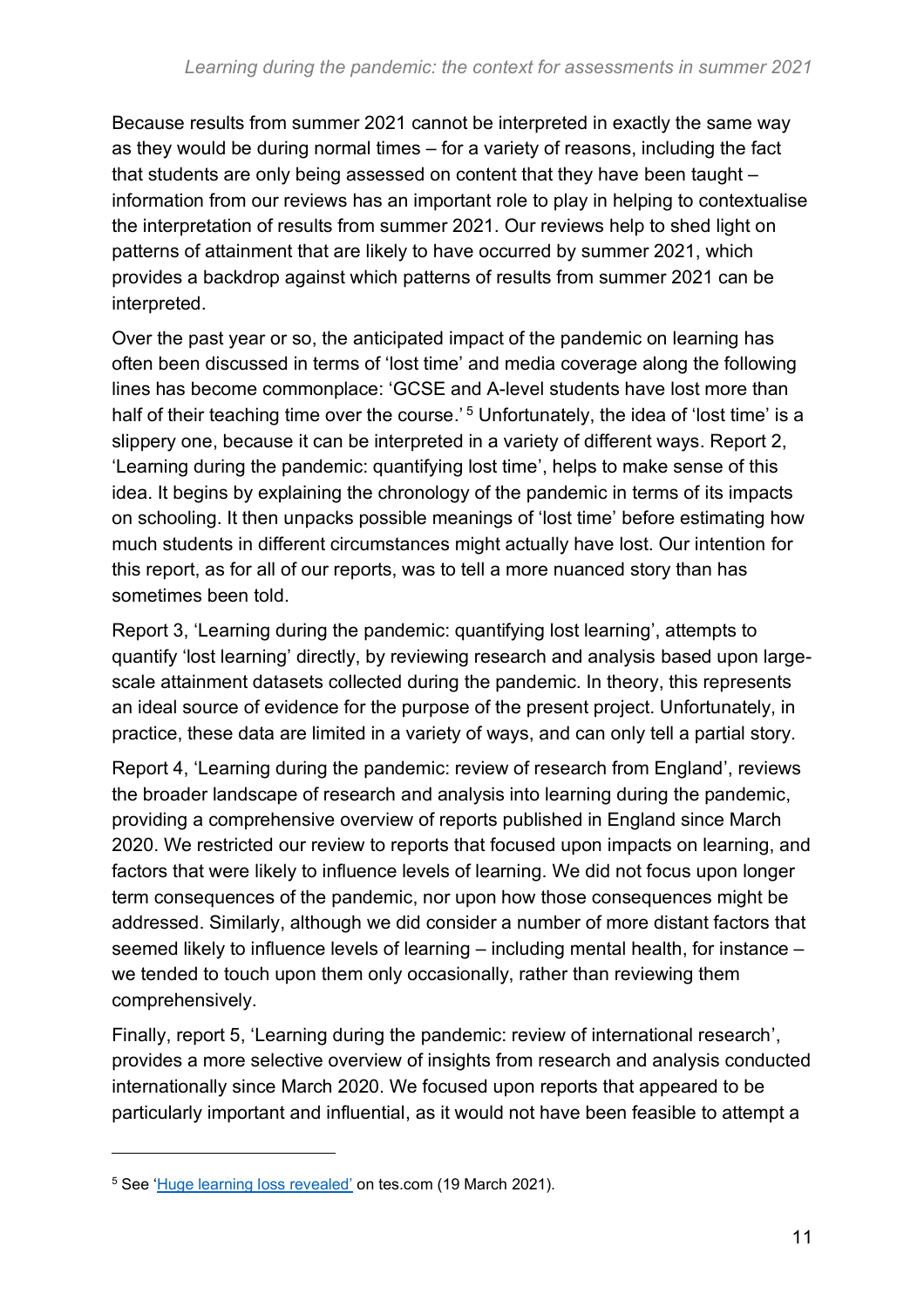comprehensive review. We assumed that this international review might usefully complement our national one – either by supporting apparent trends, or by challenging them, or simply by providing different kinds of insights from types of research or analysis that had not been conducted in England.

### <span id="page-11-0"></span>The impact of the pandemic on learning

The normal function of a qualification is to certify that a specified level of learning has been achieved, and Ofqual has a statutory objective to ensure that the organisations that we regulate uphold this function effectively. This is why we focused our research specifically upon understanding the impact of the pandemic on likely levels of learning. We assumed (in line with the general zeitgeist) that the pandemic would typically result in lower levels of learning, whilst acknowledging that there might be some students for whom the reverse was true.

### *The concept of learning loss*

The body of research and analysis that has emerged over the past year or so has come to be known as the 'learning loss' literature. Although there is no universally agreed definition of learning loss, we defined it like this:

Learning loss refers to a reduction in the overall level of attainment that a student achieves by the end of their course of study, for example, lower attainment in GCSE maths, which is attributable to both direct and indirect impacts from COVID-19.

Although the pandemic has affected attainment in a variety of different ways – including breadth of learning, depth of learning, gaps in learning, consolidation of learning, and so on – our operational interest in the certification of overall attainment levels led us to this generic, cumulative, holistic conception of learning loss, referenced to a specific point in time (the end of a course of study).

It is important to recognise that learning loss is a counterfactual concept, in the sense that it can only be defined relative to the level of attainment that a learner would have achieved if the pandemic had never occurred. The degree of learning loss experienced by any particular learner is therefore unknowable. Having said that, evidence from patterns of attainment across learners in different circumstances can certainly help to establish its nature and prevalence in a more general sense.

The concept of learning loss attributable to the pandemic is not well theorised. Where researchers have attempted to model it, this has typically involved extrapolating from the summer (holiday) learning loss literature, as the following example illustrates. Figure 1 is an adaptation of Figure 2 from Azevedo et al (2020), which used a framework derived from summer learning loss literature to model learning loss in the context of the COVID-19 pandemic. It represents: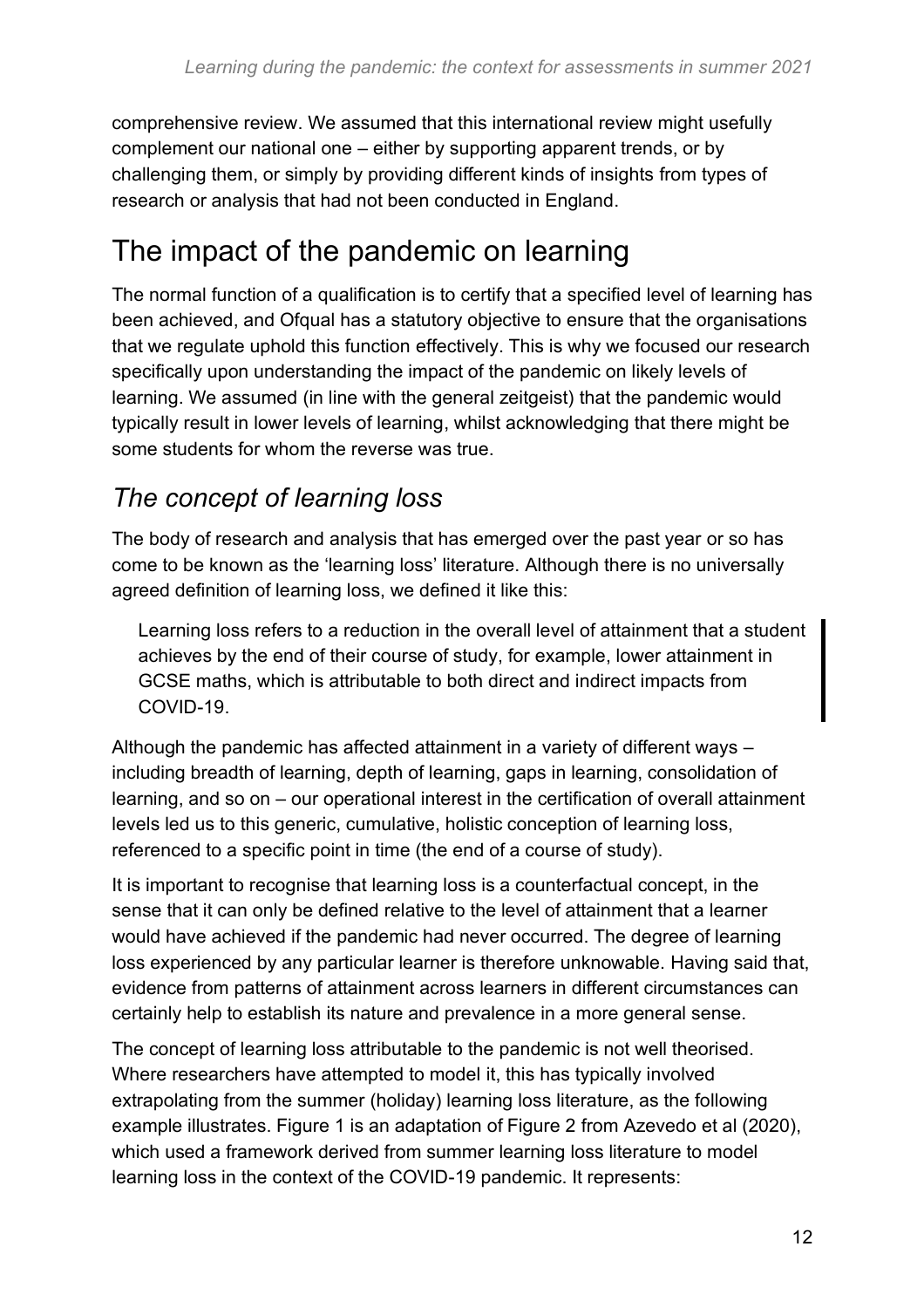- the normal trajectory of learning across the duration of a course (blue line)
- the anticipated impact on attainment when learning stops, at time 1 (black line)
- the anticipated additional impact on attainment during the period that learning remains stopped, from time 1 to time 2 (purple line)

The difference between the projection of the blue line at time 2 (top arrow) and the projection of the purple line at time 2 (bottom arrow) represents the anticipated amount of learning loss. This is judged in relation to the level of learning that could have been achieved by time 2, had the learning not stopped (at time 1).



Figure 1. An analytical framework for representing learning loss

In this model, the extrapolation of thinking from the summer learning loss context to the pandemic context is clear:

- time  $1$  the onset of the pandemic is analogous to the end of the summer term (beginning of the vacation)
- time  $2$  the end of the period of disruption is analogous to the beginning of the autumn term (the new school year)

In the summer learning loss context, the model assumes that students are not spending any time studying during the vacation. The implication is that we would not expect their attainment to increase (black line), but we might expect their attainment to decrease due to forgetting (purple line).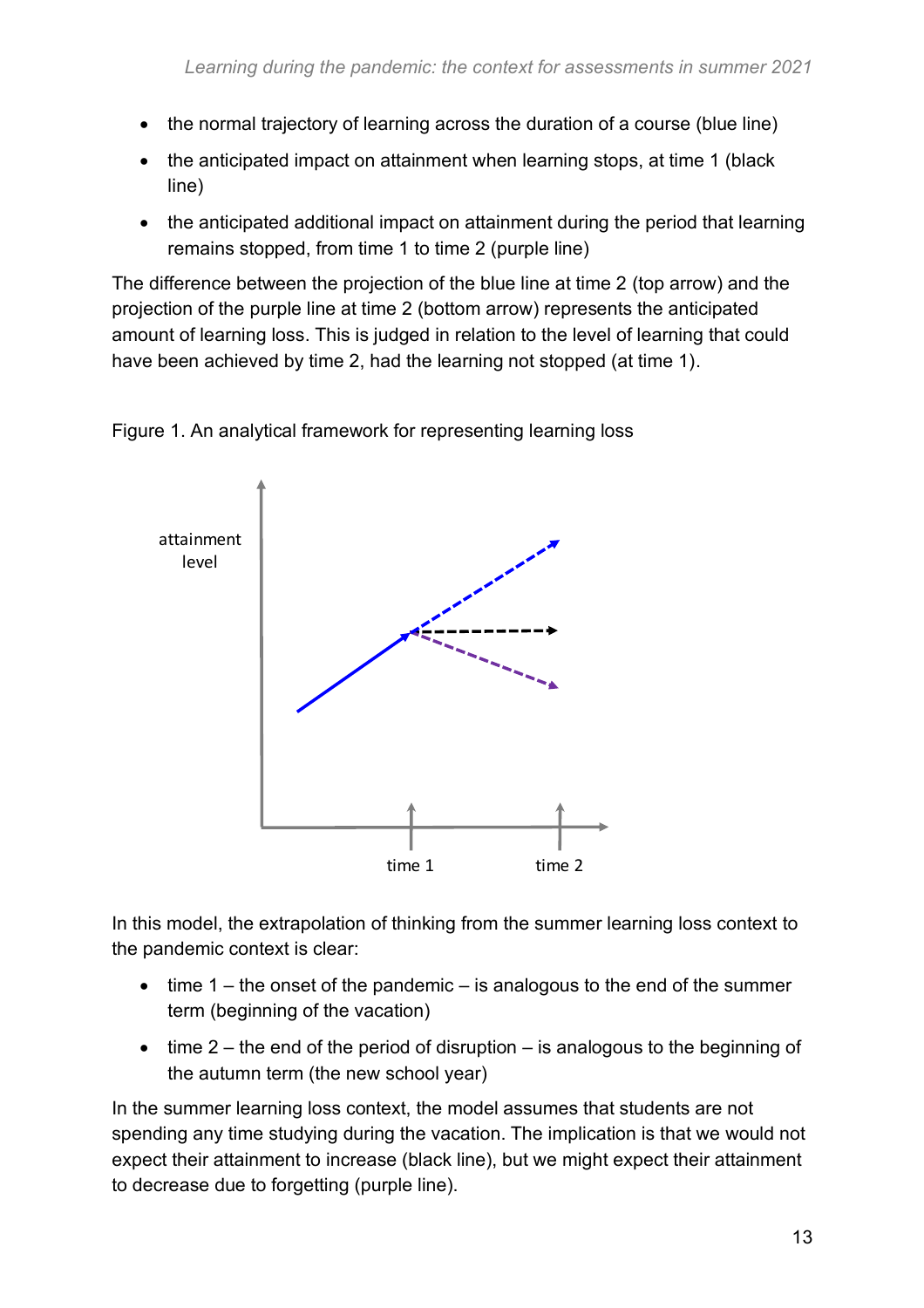Needless to say, this is a very simple model, and it may not even represent the situation for summer learning loss very well. For instance, Wiliam (2020) noted a distinction that cognitive psychologists have drawn between retrieval strength and storage strength (Bjork & Bjork, 1992). He suggested that summer learning loss research may misrepresent students' actual levels of learning, at the beginning of the autumn term, by tapping into retrieval strength (which will have declined over the summer) but not into storage strength (which will not have declined). In other words, the learning in question is not lost (no longer stored in memory), it is just harder to retrieve, and only temporarily so. This may help to explain conflicting evidence from the summer learning loss literature, which raises the question of whether summer learning loss is even really a thing (von Hippel, 2019).

Following Bjork & Bjork (1992), we will assume that prior learning is not simply lost during a period of disuse, although it will become harder to retrieve. However, what might genuinely be lost during a pandemic is the opportunity to acquire new learning. This invites us to think of learning loss as the difference between the learning that actually happened in the wake of the pandemic and the learning that could have happened if the pandemic had never struck.

In theory, learning loss (of this sort) could arise via two quite different routes:

- 1. not studying at all for an extended period of time
- 2. studying continuously yet learning less effectively

This distinction is important because it marks a key difference between the summer learning loss context and the pandemic learning loss context. During the summer holidays, we might expect students simply to 'down tools' and not to study at all. During the pandemic, however, it was generally assumed that students ought to continue studying, to the best of their ability. In fact, as we shall soon see, many students ended up spending somewhat less time studying than if the pandemic had never struck, and were also likely to have learnt somewhat less effectively when they did attempt to study.

Time spent 'not studying at all' is fairly straightforward to conceptualise. It is simply the difference between the total amount of time that a student would normally have committed to learning (if the pandemic had not struck) and the total amount of time that they actually committed to learning (in the wake of the pandemic). It would therefore be possible to quantify 'lost study time' as a proportion of the total amount of time that a student would normally have committed to learning throughout a particular course of study, for example, X weeks as opposed to Y weeks over a 2 year course (so the time lost is Y minus X weeks). For example, a Swiss research group asked a panel of students how much time they spent in normal learning activities each week (school time, online lessons, homework, and so on) both before the pandemic and during a period of closure due to the pandemic (Gratz & Lipps, 2021). They found that students reduced their studying time, on average, from 35 to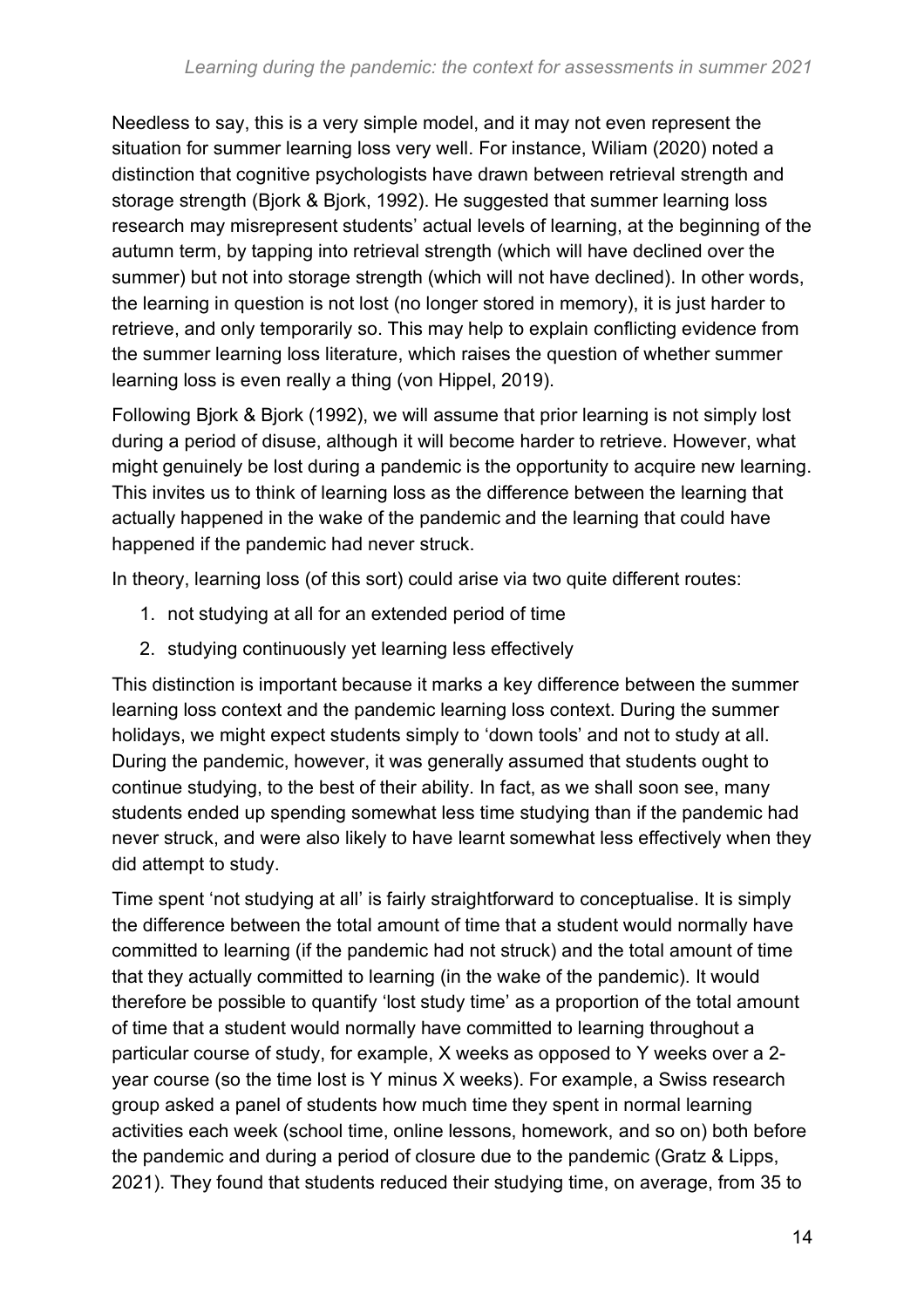23 hours per week. Clearly, if students were spending one third less time studying, then we might expect this to translate into substantial learning loss.

Learning effectiveness is harder to conceptualise, let alone to measure. Presumably, a key determinant would be the amount and quality of teaching that students received. Where this suffered as a consequence of the pandemic, it would contribute to learning loss. The extent to which a teacher was able to tailor their teaching to abnormalities in learning trajectories that resulted from the disruption would therefore also be likely to contribute to learning loss. The less effectively a teacher adapted their instruction (for example, for a class of students with idiosyncratic gaps in their learning) the more likely those learning losses would be compounded. This underscores the importance of formative assessment in identifying learning gaps and instructional needs, as a foundation for effective teaching and learning during the pandemic.

Another key determinant would be the circumstances that students found themselves in whilst attempting to study. During normal times, a large amount of studying occurs in school, where all students have access to the same resources. During the pandemic, however, a large amount of learning happened remotely, at home. It was clear that students did not have access to identical resources for remote learning when the pandemic struck. Many therefore assumed that students in the most socioeconomically disadvantaged of circumstances were likely to lose the most learning.

The distinction between spending less time studying and learning less effectively helps us to tell a more nuanced story of learning during the pandemic. However, it may also be important for interpreting attempts to measure learning loss. For instance, periods spent not studying at all might have different implications for the retrieval of prior learning than periods spent learning less effectively. We explore this possibility below, when considering how to interpret results from quantitative research into learning loss based upon large-scale attainment datasets.

Although this report is mainly concerned with learning loss, we should not overlook the possibility of learning gain. For some students, the net impact of the pandemic on their level of learning by summer 2021 might be positive. Presumably, this would be most likely for students who were able to commit more time to studying or who were able to learn more effectively. Admittedly, it seems unlikely that many students will have learned more in the wake of the pandemic than if it had never struck. Yet, the pandemic may have caused some students to knuckle down, and to engage with their learning far more assiduously than would otherwise have been the case, especially if closely supervised and supported by newly furloughed parents.<sup>6</sup>

<sup>&</sup>lt;sup>6</sup> See ["Lockdown learning 'made me feel a lot more confident'"](https://www.bbc.co.uk/news/av/education-56737536) on the BBC website (14 April 2021).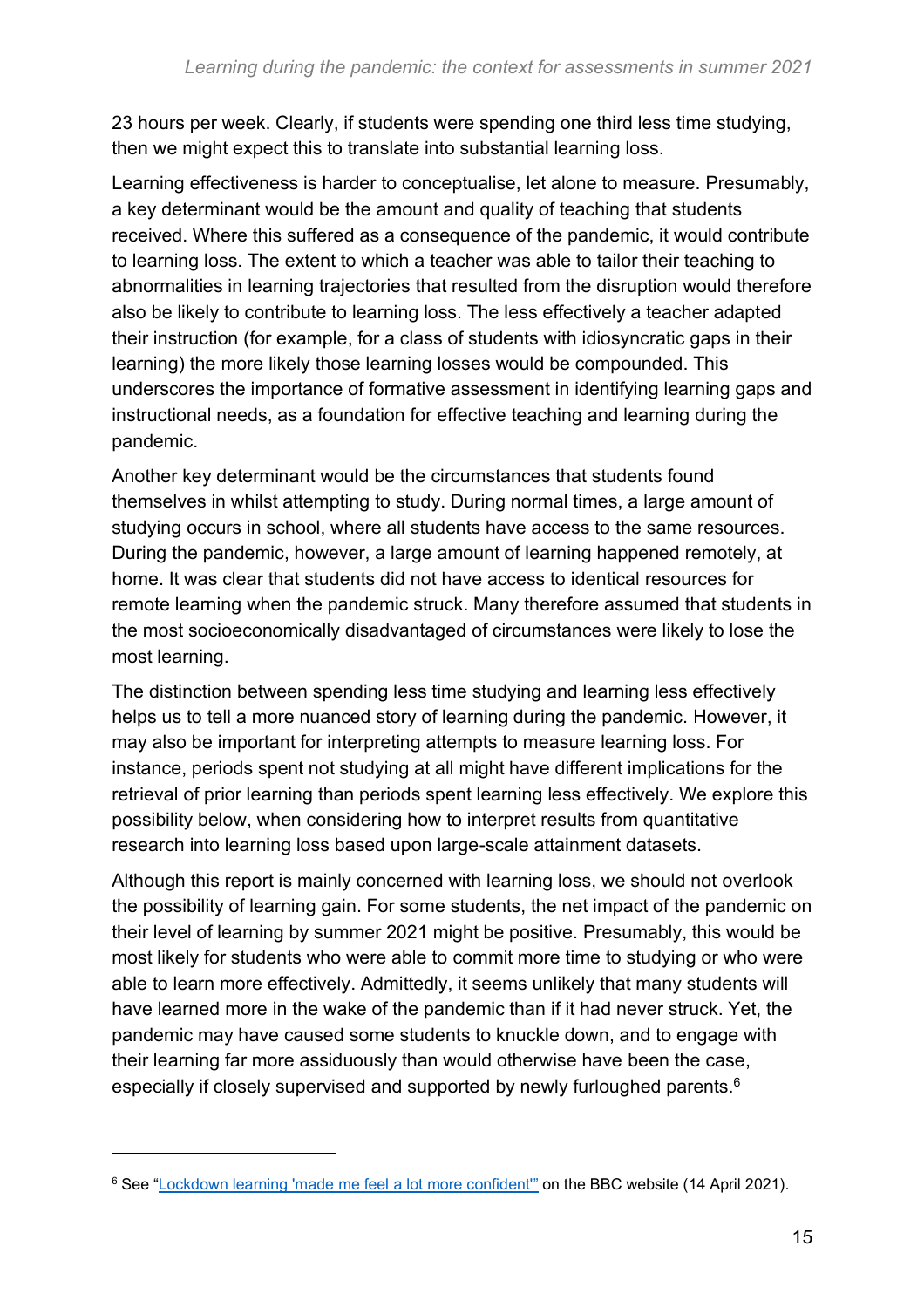### *Likely causes of learning loss*

It is helpful to unpack the two principal causal determinants of learning loss – less time spent studying, and learning less effectively – by considering what might cause each of them to occur, and by considering how each of these subsidiary causes might be mediated by student-level, family-level, and school-level factors. Table 1 illustrates a variety of subsidiary causes and mediating factors, which cluster as follows:

- 1. amount of time spent studying
	- a. less compulsion to work
	- b. less opportunity to work
	- c. less inclination to work
- 2. effectiveness of learning
	- a. less ability to concentrate on learning tasks
	- b. less ability to engage with learning tasks

The suggestion, here, is that students might spend less time studying during the pandemic for a variety of reasons, which include: feeling less compelled, or obliged, to work; being unable to work; or simply feeling less inclined to work. Each of these subsidiary causes might be mediated by student-level factors, family-level factors, or school-level factors. School-level factors might differ depending upon whether the school is effectively closed (and has switched to 'remote' learning), or whether it has returned to whole-class in-school tuition (that is, to a 'new normal').

For instance, the act of closing a school, or sending a class home, frustrates a key mechanism by which students are compelled to learn. If a parent or carer is unable to facilitate studying effectively, then the general lack of compulsion might translate into a lack of commitment on behalf of their child. Having said that, even when a parent or carer does attempt to facilitate engagement somehow, their child might still decide that they are simply not inclined to work, perhaps believing that the pandemic has somehow licensed them to skip schooling.

Some students, of course, will be very keen to commit the necessary time to their studying, even when learning remotely. However, they may find themselves unable to do so, because they lack something that is critical to their engagement. For example, their teacher might have failed to have told them what they needed to be studying, or failed to have provided them with necessary resources for studying. And this may have prevented them from making any meaningful progress, at least in the short term. Or, they may simply have been unable to access resources that had been provided, for example, if they lacked an internet connection, or associated technology.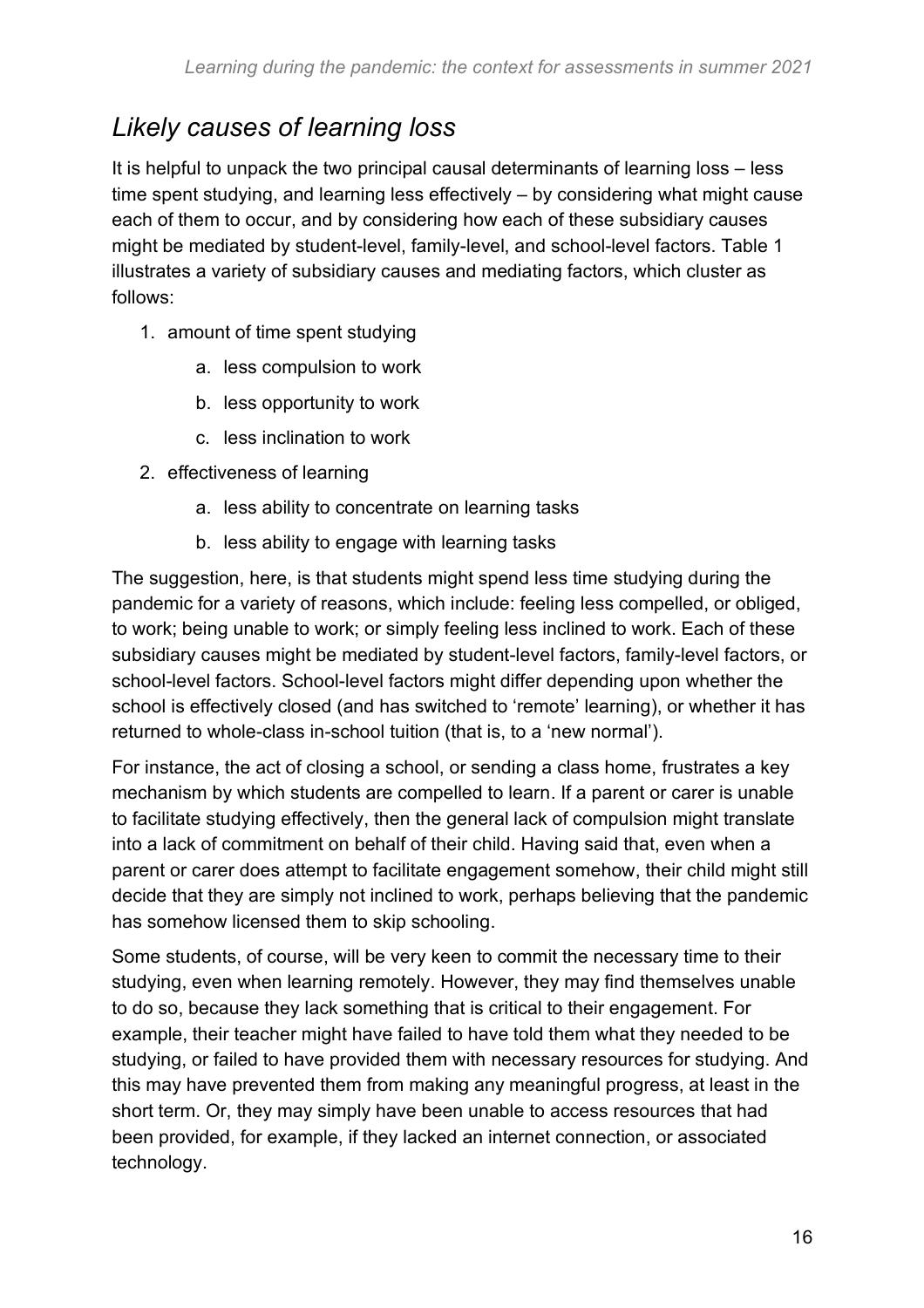|  | Table 1. Factors that might be associated with lower attainment (learning loss) |  |
|--|---------------------------------------------------------------------------------|--|
|  |                                                                                 |  |

| <b>Mechanism</b>                                                                         | <b>Individual factors</b>                                                                                                                                   | <b>Family factors</b><br>(remote)                                                                                                                          | <b>School factors</b><br>(remote)                                                                                                                                                | <b>School factors</b><br>(new normal)                                                                                                                                                                 |
|------------------------------------------------------------------------------------------|-------------------------------------------------------------------------------------------------------------------------------------------------------------|------------------------------------------------------------------------------------------------------------------------------------------------------------|----------------------------------------------------------------------------------------------------------------------------------------------------------------------------------|-------------------------------------------------------------------------------------------------------------------------------------------------------------------------------------------------------|
| <b>Amount of time spent</b><br>studying: Less<br>compulsion to work                      | [Cell left blank]                                                                                                                                           | Weak enforcement by<br>parents or carers.                                                                                                                  | Termination of in-school<br>education (national<br>school closure).                                                                                                              | Termination of in-school<br>education (school or<br>class closures, or self-<br>isolation).                                                                                                           |
| <b>Amount of time spent</b><br>studying: Less<br>opportunity to work                     | Consequence of being ill<br>with COVID-19.                                                                                                                  | Problems accessing<br>critical study tools<br>(laptop, internet, books,<br>$etc.$ ).<br>Having to take on caring<br>responsibilities due to<br>COVID-19.   | School or teacher failure<br>to provide critical home-<br>learning materials.<br>Reduced access to critical<br>support services<br>(teaching assistants,<br>SEND support, etc.). | New burden of COVID-19-<br>related activities (eg,<br>sanitising, one-way<br>systems, staggered<br>starts).<br>School emphasising<br>wellbeing activities, and<br>sacrificing curriculum<br>coverage. |
| <b>Amount of time spent</b><br>studying: Less<br>inclination to work                     | Consequence of COVID-<br>19-related impacts<br>(abuse, depression,<br>bereavement, etc.).<br>Use of COVID-19 as an<br>excuse to slack off.                  | Parents or carers not<br>appearing to care about<br>learning loss.                                                                                         | School having limited<br>engagement with<br>students during<br>lockdown.                                                                                                         | [Cell left blank]                                                                                                                                                                                     |
| <b>Effectiveness of</b><br>learning: Less ability<br>to concentrate on<br>learning tasks | Consequence of COVID-<br>19-related impacts (eg,<br>depression, anxiety,<br>abuse, eating<br>disorders).<br>Response to illness or<br>death of close family | Home-learning<br>distractions - family<br>(eg, younger siblings,<br>furloughed parents,<br>working parents).<br>Home-learning<br>distractions - conditions | School grappling with<br>online learning for the<br>first time and not having<br>adequate systems in<br>place.                                                                   | Heightened anxiety due to<br>new regime of COVID-<br>19-related practices<br>(eg, distancing, masks).                                                                                                 |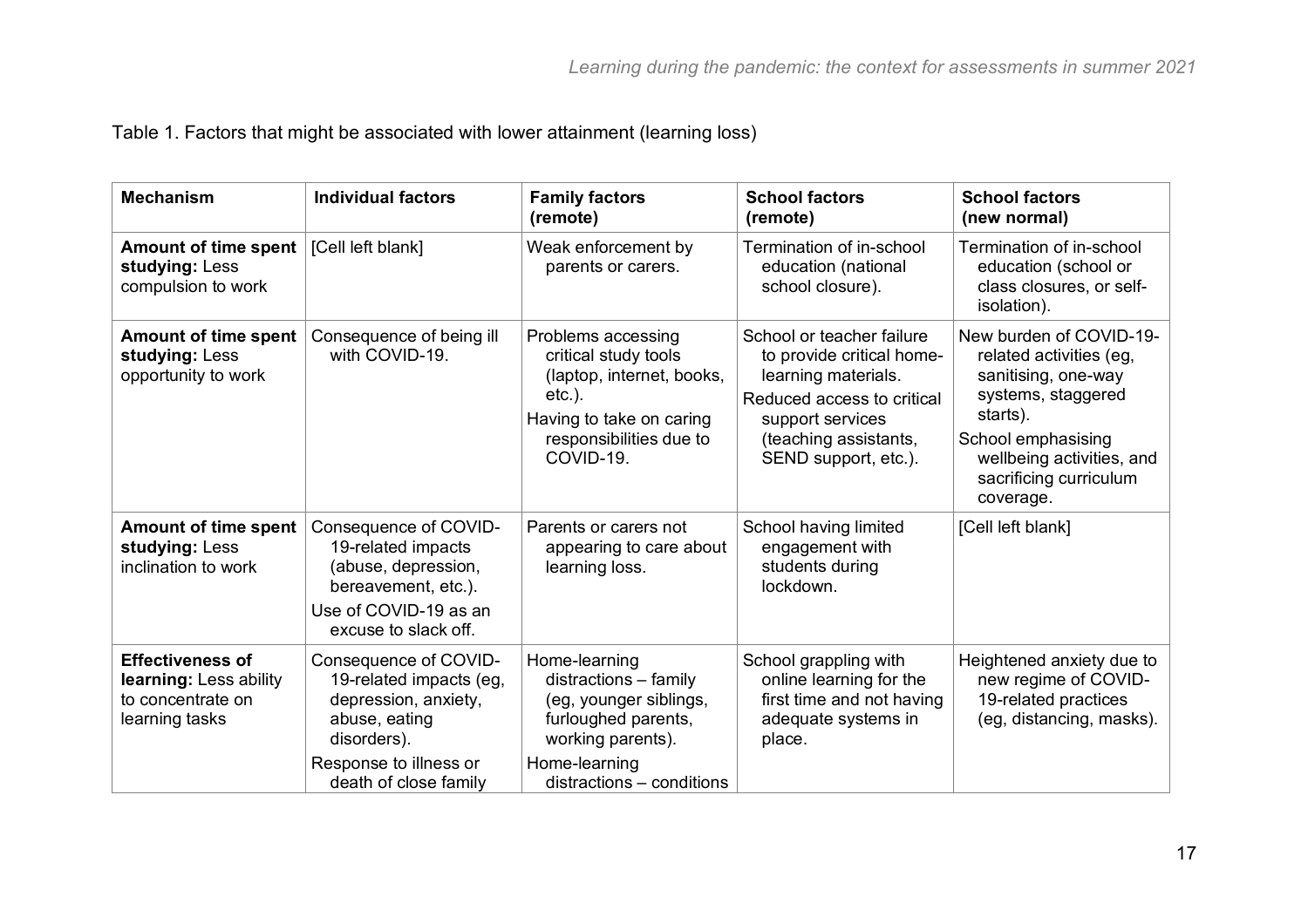| <b>Mechanism</b>                                                                      | <b>Individual factors</b>                                                   | <b>Family factors</b><br>(remote)                                                                   | <b>School factors</b><br>(remote)                                                                                                                                                                                                                                                                                                                                                                                                                                     | <b>School factors</b><br>(new normal)                                                                                                                                                                                                                                                                                                                                                                                                                                                                                  |
|---------------------------------------------------------------------------------------|-----------------------------------------------------------------------------|-----------------------------------------------------------------------------------------------------|-----------------------------------------------------------------------------------------------------------------------------------------------------------------------------------------------------------------------------------------------------------------------------------------------------------------------------------------------------------------------------------------------------------------------------------------------------------------------|------------------------------------------------------------------------------------------------------------------------------------------------------------------------------------------------------------------------------------------------------------------------------------------------------------------------------------------------------------------------------------------------------------------------------------------------------------------------------------------------------------------------|
|                                                                                       | member due to COVID-<br>19.<br>Response to fear of falling<br>behind peers. | (eg, cold, hunger,<br>noise).<br>Non-conducive home-<br>learning workspace (eg,<br>access to desk). |                                                                                                                                                                                                                                                                                                                                                                                                                                                                       |                                                                                                                                                                                                                                                                                                                                                                                                                                                                                                                        |
| <b>Effectiveness of</b><br>learning: Less ability<br>to engage with learning<br>tasks | Insufficient rehearsal of<br>foundational knowledge<br>and skills.          | Home-learning<br>$disadvantages -$<br>technology (eg, slower<br>internet speeds, no<br>printer).    | Instructional breakdown<br>(failure to spot learning<br>gaps, mis-sequenced<br>teaching).<br>Poorer quality of<br>interaction with<br>teachers or assistants<br>(online).<br>Poorer feedback on work<br>(online).<br>Poorer quality lessons or<br>materials (online).<br>Lack of direct access to<br>own teacher due to<br>COVID-19 absence (eg.<br>ill, or isolating).<br>Having to re-structure<br>course content<br>coverage to<br>accommodate remote<br>learning. | Instructional breakdown<br>(failure to spot learning<br>gaps, mis-sequenced<br>teaching).<br>Poorer quality interaction<br>with teachers or<br>assistants (eg,<br>distancing, forward-<br>facing rows, less group<br>work or practicals).<br>Poorer feedback on work<br>(eg, less marking, less<br>one-to-one interaction).<br>Poorer quality lessons or<br>materials (eg,<br>competing demands on<br>teacher time).<br>Lack of direct access to<br>own teacher due to<br>COVID-19 absence (eg,<br>ill, or isolating). |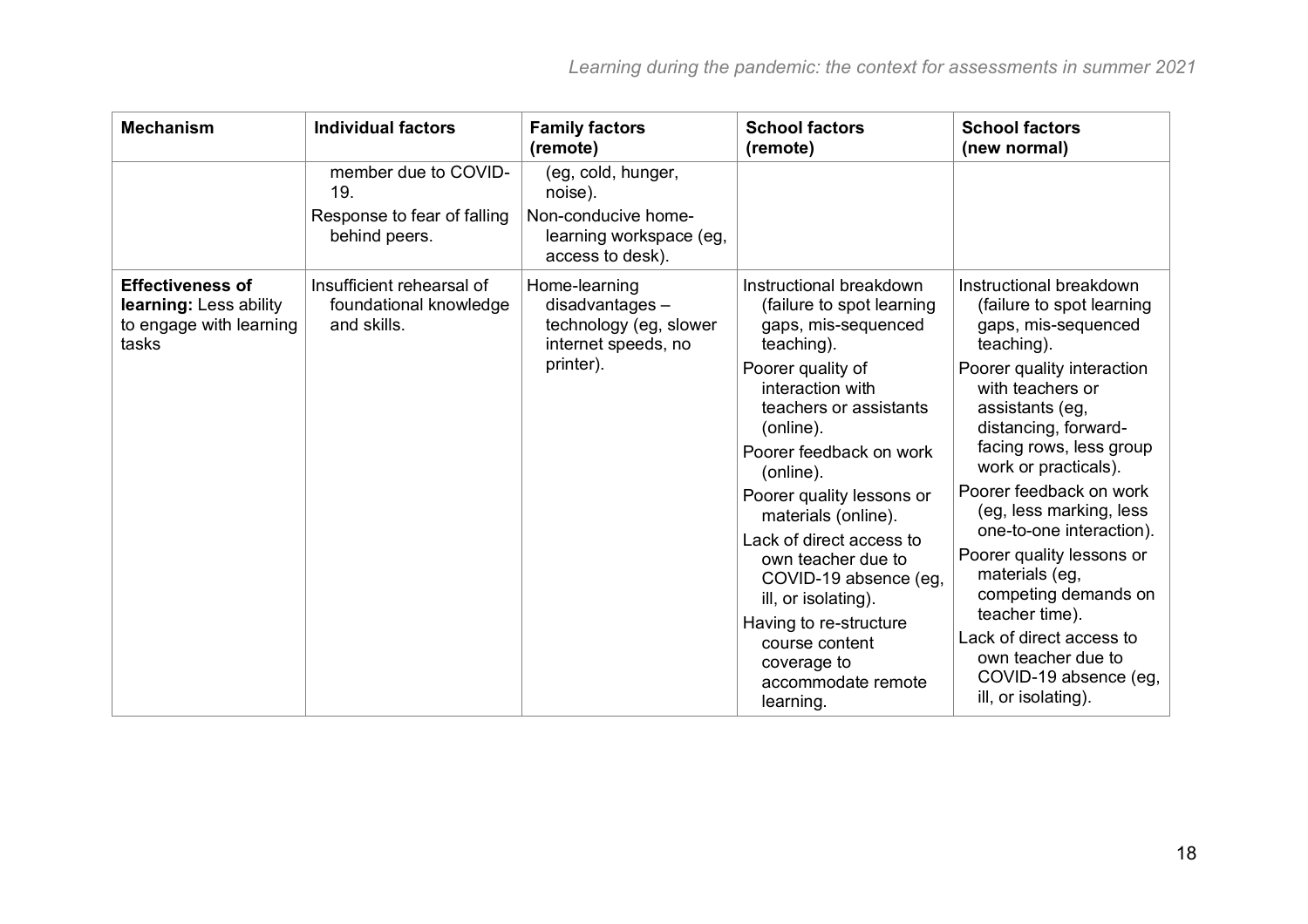Table 2. Factors that might be associated with higher attainment (learning gain)

| <b>Mechanism</b>                                                                         | <b>Individual factors</b>                                                                      | <b>Family factors</b><br>(remote)                                                               | <b>School factors</b><br>(remote)                                                                                               | <b>School factors</b><br>(new normal)                                                                                                 |
|------------------------------------------------------------------------------------------|------------------------------------------------------------------------------------------------|-------------------------------------------------------------------------------------------------|---------------------------------------------------------------------------------------------------------------------------------|---------------------------------------------------------------------------------------------------------------------------------------|
| <b>Amount of time spent</b><br>studying: More<br>compulsion to work                      | More opportunity to be<br>independent and self-<br>motivated.                                  | Strong enforcement by<br>parents or carers.                                                     | Strong oversight by<br>teachers.                                                                                                | [Cell left blank]                                                                                                                     |
| <b>Amount of time spent</b><br>studying: More<br>opportunity to work                     | Fewer social activities<br>during evenings or<br>weekends.<br>Less time spent with<br>friends. | Procurement of additional<br>home-tutoring.                                                     | [Cell left blank]                                                                                                               | Additional evening or<br>weekend schooling.<br>Fewer extra-curriculum<br>activities.<br>Fewer non-essential<br>curriculum activities. |
| <b>Amount of time spent</b><br>studying: More<br>inclination to work                     | Desire to make the most<br>of a bad situation.<br>Response to fear of falling<br>behind peers. | Strong encouragement to<br>keep on top of learning<br>from parents or carers.                   | Strong encouragement to<br>keep on top of learning<br>from teachers or<br>assistants.                                           | Strong encouragement to<br>keep on top of learning<br>from teachers or<br>assistants.                                                 |
| <b>Effectiveness of</b><br>learning: More ability<br>to concentrate on<br>learning tasks | Response to fear of falling<br>behind peers.                                                   | Provision of new home-<br>learning tools and<br>resources.                                      | Lack of distractions from<br>classmates.                                                                                        | [Cell left blank]                                                                                                                     |
| <b>Effectiveness of</b><br>learning: More ability<br>to engage with learning<br>tasks    | [Cell left blank]                                                                              | High level of supervision<br>and support from<br>parents or carers (eg,<br>furloughed parents). | School establishing highly<br>effective systems for<br>online learning (or<br>honing effective<br>systems already in<br>place). | [Cell left blank]                                                                                                                     |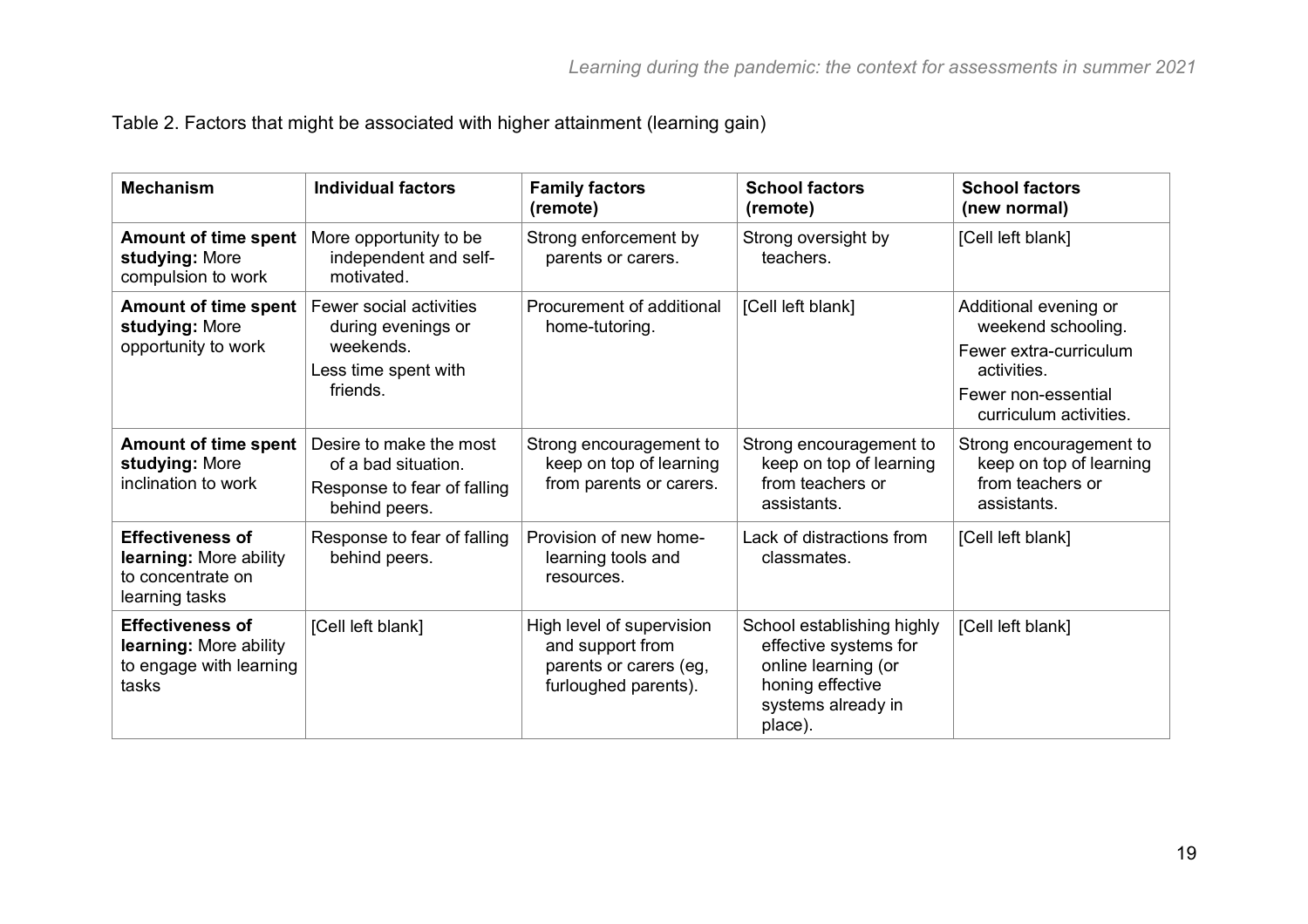Table 1 is not intended to provide a definitive deconstruction of the potential mechanisms of learning loss, and some of these factors may well interact. It is simply intended to illustrate the variety of subsidiary causes of learning loss, even if we assume that they all (ultimately) operate either via less learning or via less effective learning. It is also useful for illustrating how different schools, different families, and different students will mediate impacts from the pandemic in a variety of different ways. Table 2 develops essentially the same idea, to illustrate a variety of subsidiary causes and mediating factors associated with higher attainment as a result of the pandemic, that is, learning gain.

### *Likely correlates of learning loss*

The variety of subsidiary causes and mediating factors illustrated in Tables 1 and 2 helps to explain why learners in different circumstances may have been affected quite differently by the pandemic. However, where certain groups of learners are affected in similar ways (and differently from other groups) this will lead to correlated effects: where certain kinds of impact, or a certain level of severity of impact, affects one group of students more than another. For example, if boys disengaged more from their learning than girls, even if just on average, then this might lead to disproportionately more learning loss overall for boys. Observations of differential impact have been a widespread feature of research and analysis into learning loss. Unfortunately, when we move beyond proximal causes to distal correlates, the story of learning loss becomes much more complicated, and often far more ambiguous.

As the autumn 2020 term progressed it became increasingly clear that some regions of England were being affected by the pandemic more seriously than others, leading to greater disruption for schools in those regions. The severity of this disruption, particularly in the north-west, led to a call for students in this region to be given special treatment when their exams were graded in summer 2021:

[He] said that some institutions had been turned into 'zombie schools' that were 'minding teenagers rather than educating them.' He said that exams must go ahead next summer but that Ofqual should vary its grading by geographical area.

(Hamid Patel, chief executive of Star Academies, quoted in *The Times*, 2020)

Had the government not decided to cancel exams in summer 2021, this proposal could, in theory, have been implemented. Students would have been examined in the normal way, but then split into separate groups for the purpose of grading. Lower grade boundaries could have been set for students in schools from the north-west of England, with higher grade boundaries set for students from all other regions.

Although superficially attractive, this proposal would not have been acceptable, in practice, because it would have glossed over huge amounts of variation in impact, both across regions and within them. In other words, just because one region is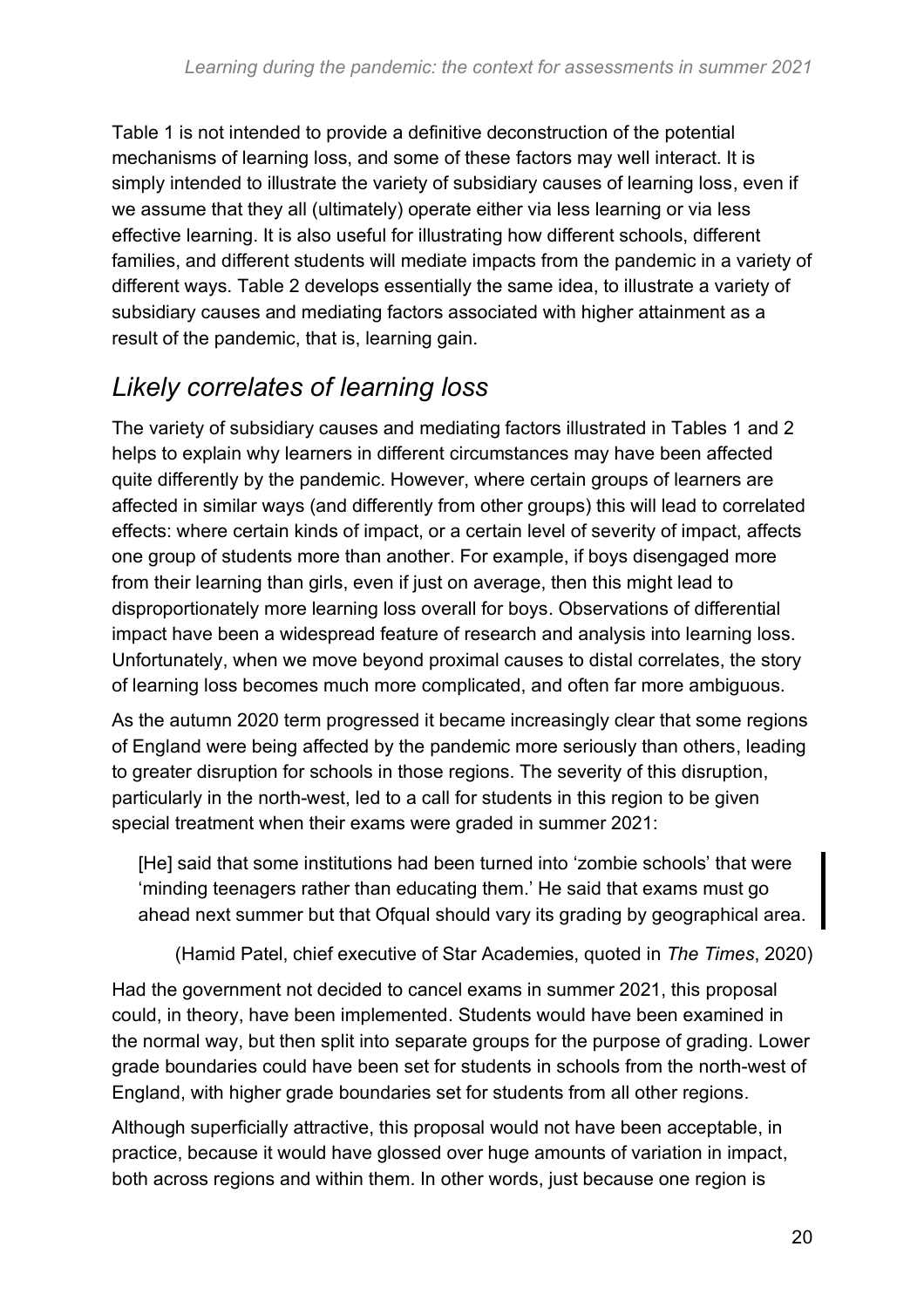affected far more seriously than another *on average*, this does not mean that the same will be true for each and every school within that region, let alone each and every student.<sup>7</sup>

An FFT Education Datalab blog from October 2020 presented outcomes from analyses of attendance data, which focused upon regional effects such as these (Burgess et al, 2020). It concluded that students in the poorest areas of the country were missing out on the most schooling: including the north-west, the north-east, and Yorkshire and the Humber. It was clear that attendance was substantially lower in regions with substantially higher infection rates, at least, on average.

Critically, though, there were many exceptions. For instance, in line with the general conclusion, the East Midlands had a far lower test positivity rate than the north-east, and a higher attendance rate. Yet, attendance rates varied hugely across local authorities within both regions. Indeed, the worst affected authority in the north-east of England was not as badly affected as the worst affected authority in the East Midlands, and the least badly affected authority in the north-east of England was less badly affected than the least badly affected authority in the East Midlands. In other words, the trend that seemed clear on the average, was reversed for authorities at the extremes.

The problem that this example lays bare is fairly obvious, but important. Although disruption to schooling was genuinely correlated with region, this was merely a correlation, and there were many exceptions to be found. Indeed, just 2 months later, the correlation was quite different, with schools in the south-east of England now being particularly badly affected (Nye et al, 2020). Furthermore, this shift affected other conclusions from the FFT Education Datalab October analysis. The fairly strong negative correlation between attendance in secondary schools and disadvantage at the local authority level was very much weaker in the December analysis.

As we shall soon see, one of the most important conclusions from the research and analysis into learning loss in England is that some students appear to have been far

<sup>&</sup>lt;sup>7</sup> Imagine that three-fifths of all students in the north-west experienced substantially more learning loss than the average student in England. On this basis, it might be entirely correct to say that the north-west was the worst affected region. However, grading all students from the north-west more leniently would not necessarily represent a fair solution. For instance, it might also be true that onefifth of all students in the north-west experienced substantially less learning loss than the average student in England, while one-fifth of all students in the south-west experienced substantially more. As such, even if a large proportion of students in the north-west really were amongst the worst affected in the country (and would therefore deserve to be compensated) there would still be a substantial proportion who were not (and would not). At the same time, the substantial proportion of students in the south-west who really were amongst the worst affected in the country would receive no compensation.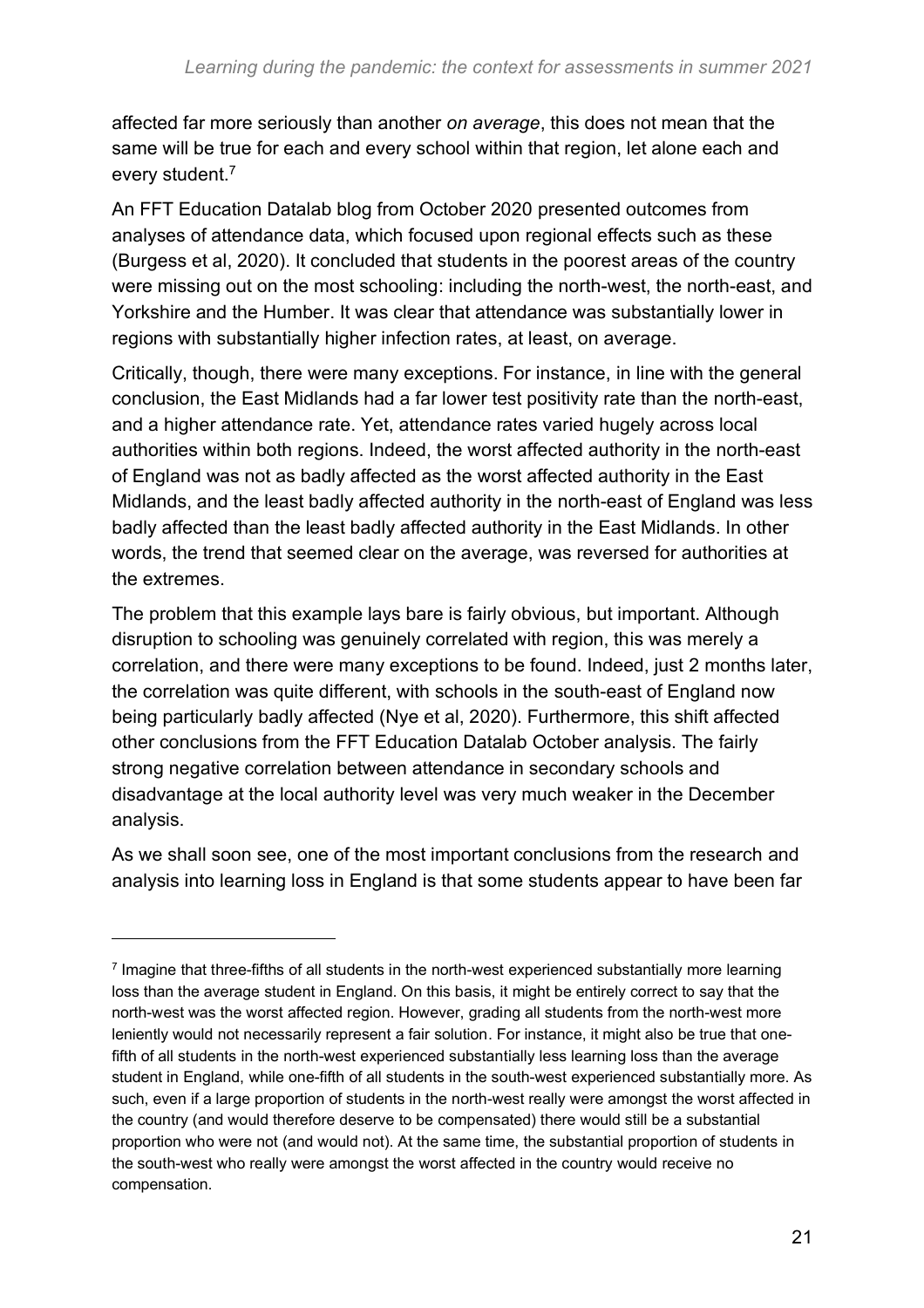more seriously affected than others. And, in a similar fashion, some groups of students appear to have been far more seriously affected than others. However, the reasons why this seems to be true are many and varied, which makes it hard to tell a straightforward story. Even when impact is strongly correlated with one or another group membership category – be that region, socioeconomic status, ethnicity, school type, and so on – there will still be many exceptions to 'prove' the rule, and multiple interactions to complicate any conclusion.

### <span id="page-21-0"></span>Researching impacts on learning

The body of work that we have reviewed comprises a new literature, produced by researchers who (in the main) have not previously worked in the area of learning loss. Their research and analysis has been produced rapidly, particularly in order to support policy making. Before considering what this new evidence seems to be telling us, it is important to consider the circumstances under which it has been produced, in order to properly contextualise our interpretation of emerging findings.

Some of the earliest reports that were published in England considered lessons that might be learned from previously published research into the impacts of school closures on learning – including holiday closures, volcano closures, snow closures, hurricane closures, as well as a small body of research on pandemic closures (see report 5). Subsequently, a variety of research teams began to produce empirical evidence on learning during the current pandemic, based largely upon surveys which targeted teachers, students, and their parents or carers (see report 4). Only more recently has it been possible to generate empirical evidence on attainment during the pandemic, based mainly upon results collated by commercial test publishers (see report 3).

Just as in many other fields, a tremendous amount has been learnt over the past year or so, from a fairly shallow baseline of knowledge and understanding. Yet, in many ways, we are still just scratching the surface as far as learning during the pandemic is concerned. We have assembled fragments of information, which do seem to be telling a plausible story. But there are many gaps in our knowledge and understanding, and it is hard to be absolutely certain about many of the claims that have been made.

### *Chronological challenges*

Perhaps the biggest challenge in telling a coherent story about learning during the pandemic is that it is already clear that it is best presented as a collection of short stories. In other words, the pandemic can be broken down into distinct phases, and experiences of both teaching and learning will have differed radically across these phases (see report 2).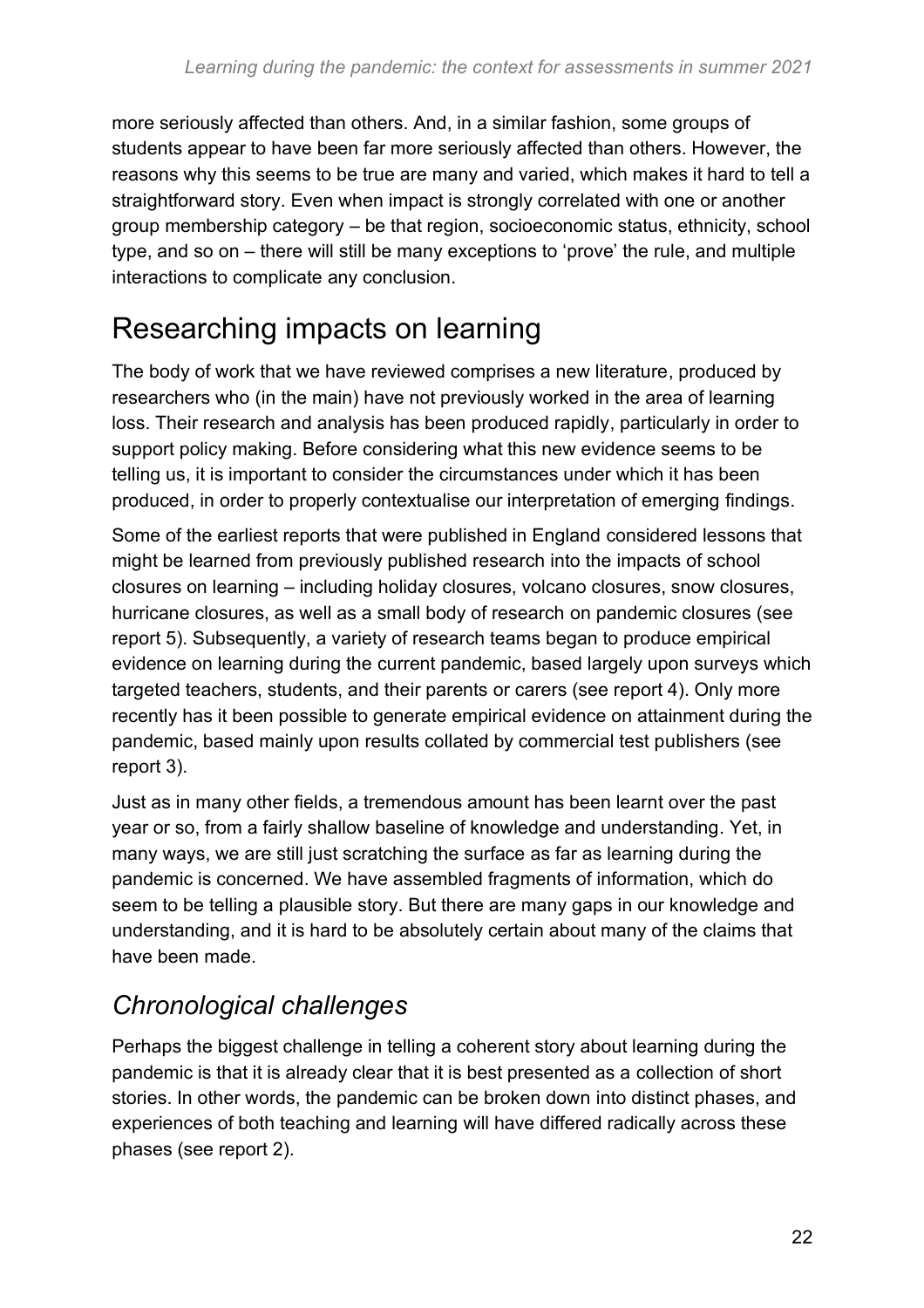Because we are particularly interested in understanding how students from current year 11 to year 13 cohorts have learnt in the lead up to their assessments in summer 2021 – that is, across the full duration of a standard two-year course – we introduced the idea of a pre-pandemic phase. This spanned the period from early September 2019 until COVID-19 brought teaching and learning to a crisis point in late March 2020.

Whole-class in-school tuition was brought to an abrupt end from 23 March 2020 onwards. Schools in England were forced to implement what report 2 called a 'remote instructional delivery mode' with the vast majority of students having to study from home. This period tested the capacity, resilience and resourcefulness of schools, families and students. Much of the early survey research began to differentiate between relative 'winners' and 'losers' in this respect, with disadvantaged students appearing to be disproportionately negatively affected.

This first phase of the pandemic ran until the end of the summer term. A small number of students were allowed to attend school during this period, including vulnerable children, and children of critical workers. However, most students who fell into these categories ended up studying remotely. Schools began to reopen to certain groups of students during June 2020. Yet, even then, this was not on a fulltime basis, so this was very much an extended period of remote learning for almost all students.

The second phase spanned the autumn term, from September to December 2020. This was meant to represent a return to a 'new normal instructional delivery mode' as far as schooling was concerned, with a return to whole-class in-school tuition. This initially felt closer to the truth in rural areas, in regions such as the south-west of England, where the pandemic remained most in abeyance. However, for certain schools in certain parts of the north of England, and later on in the south-east of England, the autumn term felt like a period of extended disruption. The research and analysis narrative shifted somewhat, with students from certain regions appearing to be disproportionately negatively affected. This focused attention on challenging interaction effects, whereby problems seemed to be greatest in regions where both infection rates and levels of disadvantage were highest – although some of these interaction effects became less evident towards the end of the year. This felt like a turbulent phase, where schools in different parts of the country found themselves in quite different circumstances. This was generally not true during the other phases, when national policies rolled out more consistently across regions. During this phase, even students within the same class sometimes found themselves in quite different circumstances, when year groups, bubbles, or individuals were forced to self-isolate at short notice.

The third phase included the majority of the spring term, from the beginning of January until early March 2021. Again, this was meant to represent a return to a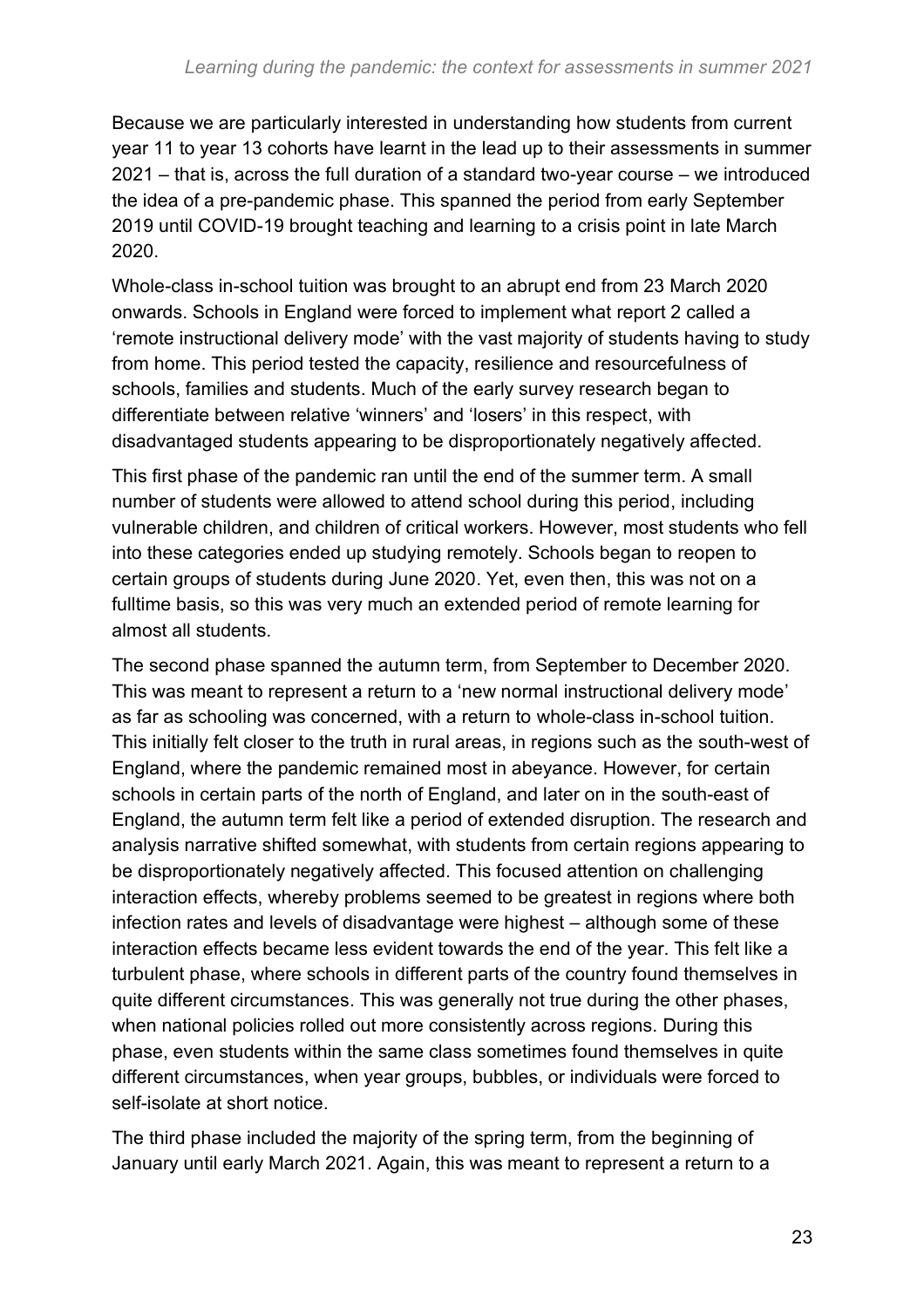'new normal' for all schools, meaning a return to whole-class in-school tuition for all students. However, another national lockdown scuppered these plans, and schools were forced to teach the majority of their students remotely. We do not yet have a great deal of evidence concerning how schools and students have fared during this period. However, it does seem as though, on the whole, students fared considerably better during the second school lockdown than during the first.

At the time of writing this report, we have just entered the fourth phase, which has represented a more authentic return to a 'new normal' for the vast majority of students in England (except for occasional groups of students being sent home to isolate from time to time). Early signs suggest that things may remain fairly stable, for the vast majority of schools, until the end of the summer 2021 term.

### *Interpretational challenges*

Beyond the chronological challenge of the pandemic, which has developed through quite different phases, we also need to consider interpretational challenges associated with the circumstances under which this new body of work has been produced.

One potential problem is that almost none of the research or analysis that we identified over the past year or so has been published in an academic journal, perhaps inevitably so, given the timespan in question. Instead, reports have tended to be published by the organisations responsible for producing them (or that sponsored their production) meaning that these reports may not always have gone through a rigorous external review process. The academic review process is far from perfect, but it is useful for helping authors to identify potential flaws in their research design, or potential limitations to the conclusions that have been drawn. It provides a degree of reassurance for the reader that tricky methodological questions have already been asked and answered satisfactorily. This makes it safer to take findings at face value. While many of the organisations that have published reports over the past year or so are likely to have implemented rigorous internal review processes, this may not always have been true, and questionable conclusions may occasionally have slipped through the net. In some cases, the 'need for speed' has resulted in minimally detailed reporting, so we found it useful to contact research teams directly to explore outstanding questions.

Much of the published research has been survey based, and there is always a risk with this approach that those who respond may not be representative of the population for whom conclusions are to be drawn. During the pandemic, a particular risk is that those who were the worst affected at the time of the research may have been least able to contribute, so the results might underestimate the severity of the situation. On the other hand, surveys are also susceptible to a bias that might work in the opposite direction, for example, if the general sense of fear, if not panic,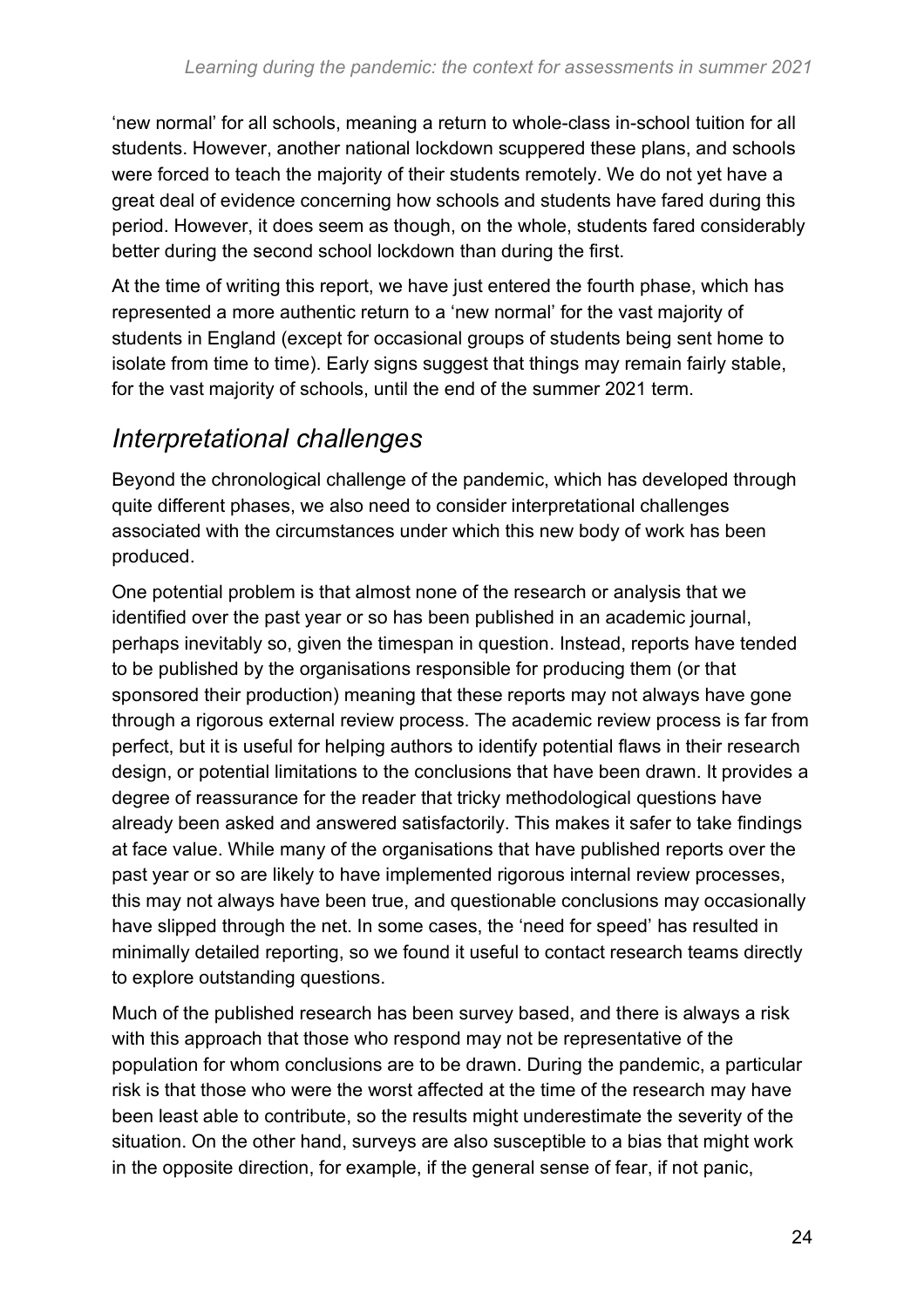induced by the pandemic led respondents to overestimate the severity of the situation. This is an important risk to bear in mind in relation to some of the more 'ambitious' questions that were posed in some of the surveys, for instance, where teachers were asked to judge how many months behind in their learning they believed students to be.

Questions of this sort were better answered by using attainment data, for example, where schools had administered progress monitoring tests during the autumn term (2020). Even for these studies, though, the data were largely opportunistic, and few research teams were able to exercise optimal levels of control over the samples that were being compared. These studies also faced the risk of underrepresenting results from the worst affected schools and students, who might have been amongst the least able to engage with the testing process.

A particular problem for this overview report was the relative lack of evidence related specifically to those students who are its main focus (current years 11 to 13). Almost all of the conclusions based upon attainment data, for example, concerned students in primary schools, which are the largest consumers of commercially published tests. What these studies reveal is that conclusions concerning younger primary students cannot necessarily be generalised to older primary students. Extrapolating results from primary school students to upper secondary school students would be equally precarious, if not far more so. Similar caveats would apply when attempting to extrapolate from schools and students overseas to schools and students in England.

A year or so into the pandemic, it seems fair to say that the research and analysis that has been produced so far is indicative of effects, yet often not definitive, and the following section should therefore be read with this caveat in mind.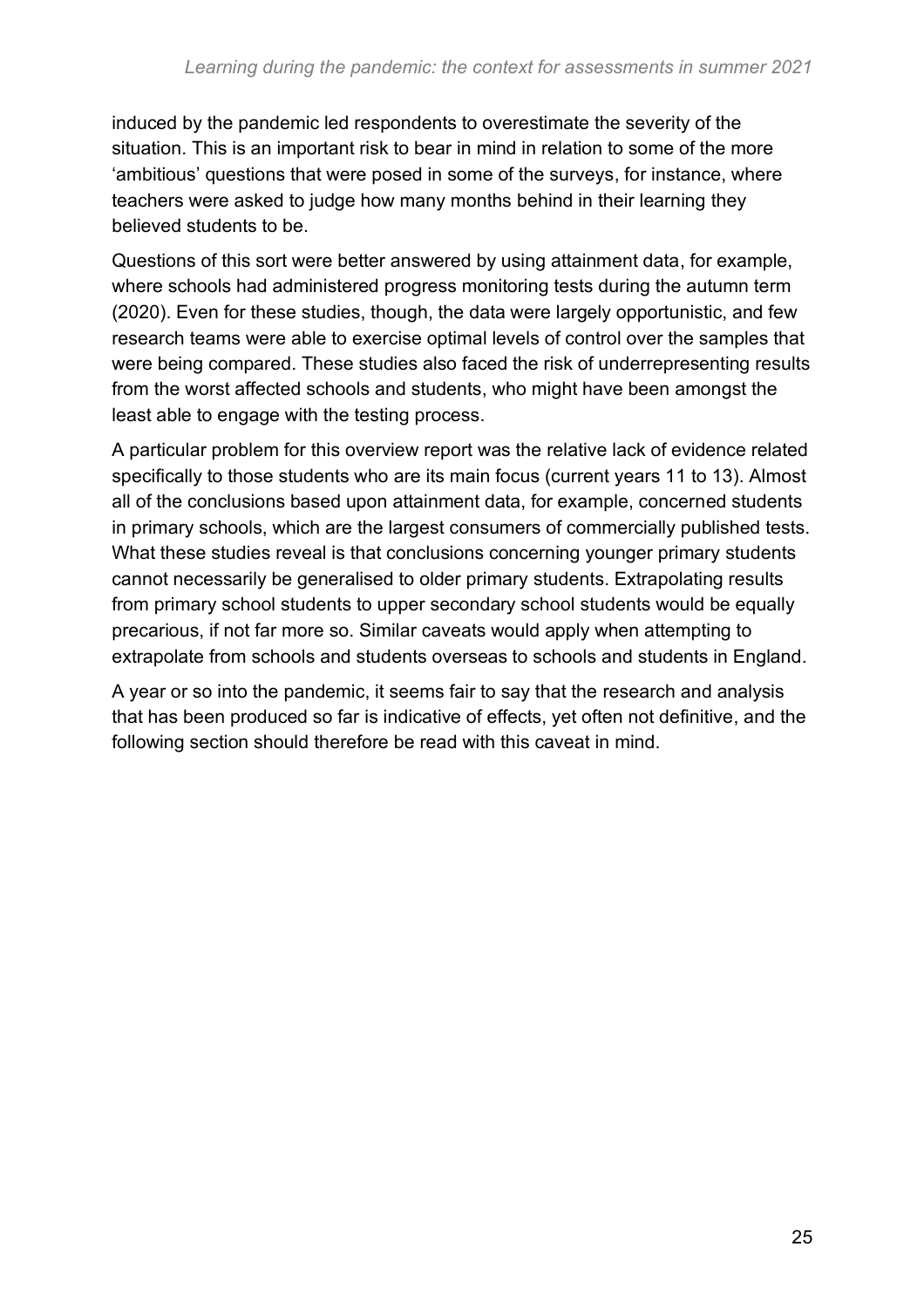# <span id="page-25-0"></span>Insights from the literature

Since schools across the nation terminated whole-class in-school tuition, back in March 2020, a body of research and analysis devoted to learning during the pandemic has emerged. To support effective policy making, we have closely monitored this work, providing an evidence base for the many decisions that needed to be taken.

We have now brought this review of research together in advance of the publication of results in summer 2021, to provide critical contextual information for understanding the patterns of results that will emerge. Our set of five reports – including the present one which provides an overview – is not intended to represent the last word on learning loss attributable to the pandemic. It is simply an account of what appears to be known at this particular point in time. We have drawn upon a wide range of research, including research from England and from overseas, and from across both primary and secondary schooling.

The following subsections integrate insights from the literature that we discuss in more detail in the other 4 reports (Reports 2 to 5). Rather than straightforwardly summarising these reports, they are drawn upon selectively to construct an account of the context for assessments in summer 2021. The analysis that follows makes considerable use of the distinction that was drawn in report 2 (and introduced earlier) between the various phases of the pandemic:

- Phase 0 September 2019 to late March 2020 (pre-pandemic)
- Phase 1 late March 2020 to end summer term 2020 (mainly remote #1)
- Phase  $2 -$  autumn term 2020 (mainly new normal  $\#1$ )
- Phase 3 January 2021 to early March 2021 (mainly remote #2)
- Phase  $4 -$  early March 2021 to mid May 2021 (mainly new normal #2)

### <span id="page-25-1"></span>Gauging the challenge

As soon as it became clear how seriously the pandemic would affect teaching and learning, work began to gauge the challenge that England would have to face. With no prior experience of this kind of disruption to draw upon, attention turned to what we might learn from parallel contexts (see report 5). This included disruptions and closures in the wake of hurricanes, volcanoes, strikes, and so on, including lessons from the summer learning loss literature (for example, Edge Foundation, 2020; Education Endowment Foundation, 2020; Eyles et al, 2020; Müller & Goldenberg, 2020).

This was closely followed by studies that attempted to estimate the potential scale of learning losses attributable to the pandemic, conducted both in England and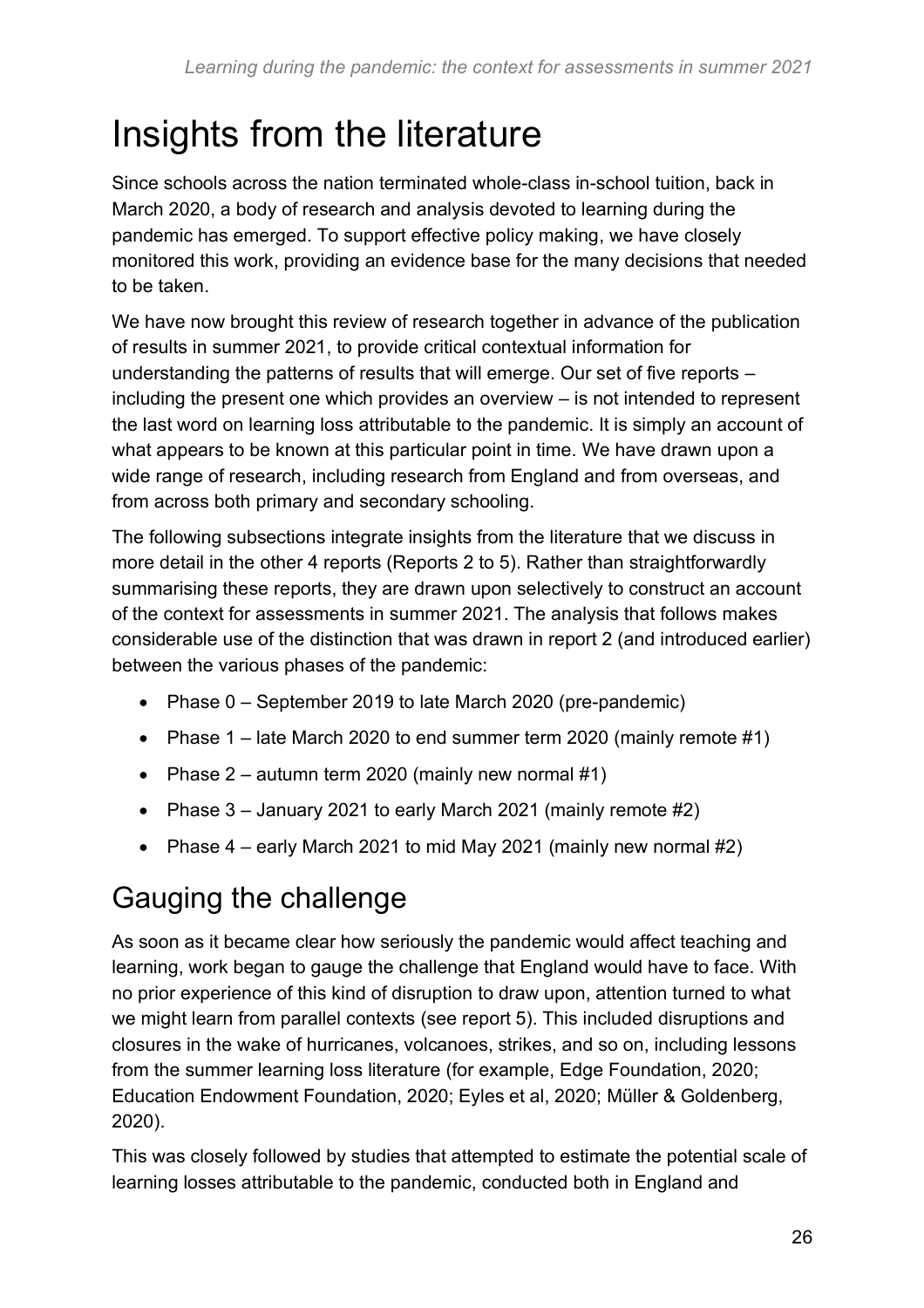overseas (for example, RS DELVE Initiative, 2020; Kuhfeld et al, 2020). Similar modelling exercises continued well into the autumn term, typically offering sobering warnings, such as:

The findings on learning losses support four general inferences. First, the findings are chilling – if .31 std roughly equals a full year of learning, then recovery of the 2019-2020 losses could take years.

(CREDO, 2020, p.6)<sup>8</sup>

There are limits to what can be achieved via modelling, especially when questions are raised about the research that underpins the assumptions that are used to build the models. Because there has been a lot of debate over the summer learning loss phenomenon (for example, Kuhfeld et al, 2020; von Hippel, 2019) – and because this research base has featured prominently in much of the pandemic impact modelling – this recommends a certain amount of caution when interpreting outcomes. Indeed, subsequent sections will cast further doubt upon the relevance of summer learning loss to understanding learning during the pandemic.

### <span id="page-26-0"></span>Painting a picture

Researchers soon turned to investigating teaching and learning impacts directly. During the first phase of the pandemic – following the termination of whole-class inschool tuition and the switch to remote learning for most students – evidence was gathered predominantly via questionnaire surveys (see report 4). These were typically conducted with teachers and parent or carers, generally online. This was very much research in the 'rapid response' mode, intended to characterise the state of education in England shortly after entering largely uncharted waters.

The earliest reports tended to paint a fairly negative picture, for example:

[This report] finds that the average amount of schoolwork being done at home, according to parents and family members, has been very low: Children locked down at home in the UK spent an average of only 2.5 hours each day doing schoolwork. This figure is about half that suggested by a previous survey, suggesting that learning losses are much greater than feared.

(Green, 2020, p.2)

The same report – based on a survey that was conducted after a month or so of remote learning – also emphasised a theme that was to characterise research

<sup>&</sup>lt;sup>8</sup> CREDO used standard deviations (std) to measure differences between students in terms of how much they had learned. Based upon evidence that .10 of a std equates to about 58 days of learning across a 180 day school year, 0.31 of a std would equate to being almost a year behind.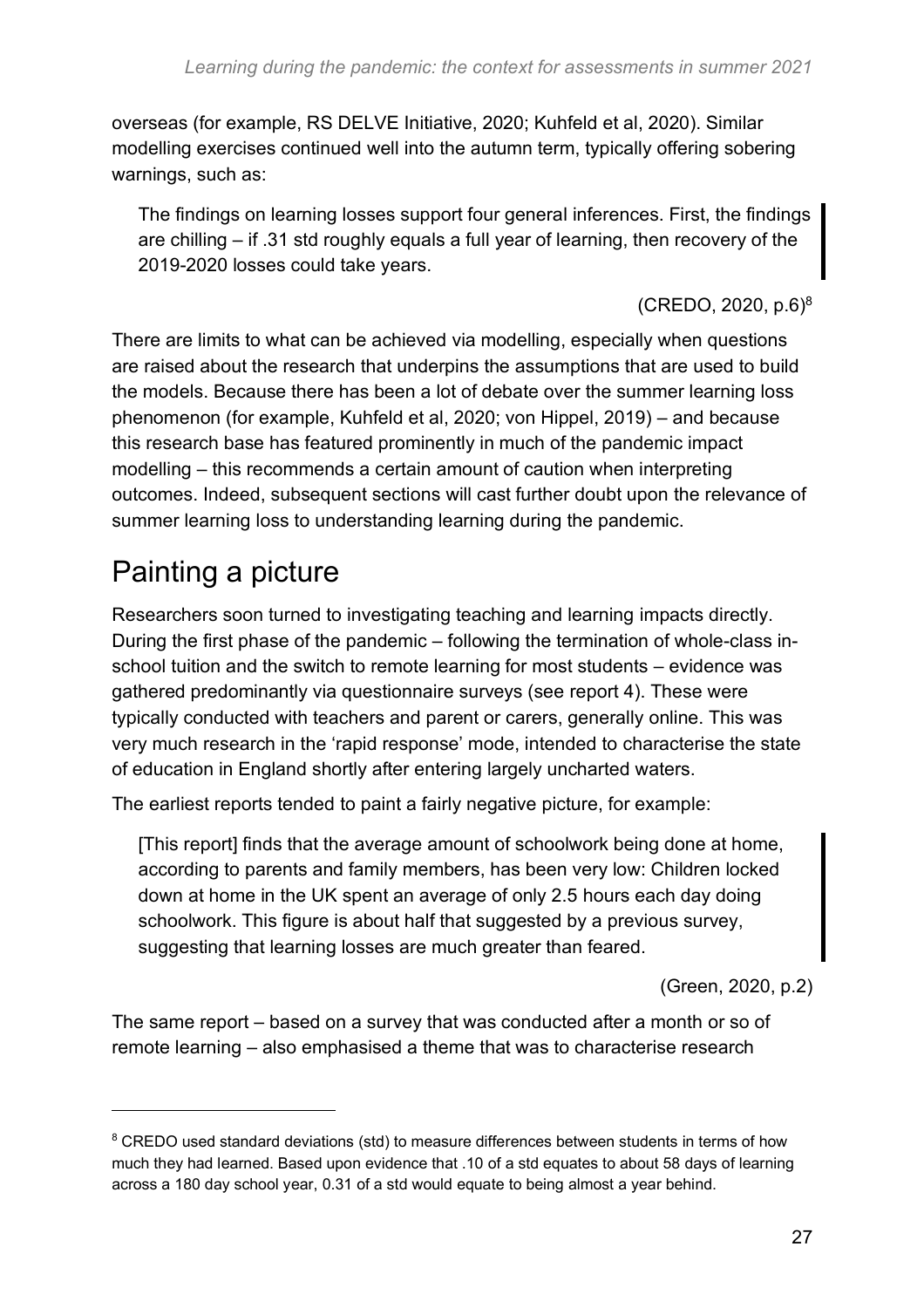conducted during this phase and subsequently: the wide variation in students' experiences of learning remotely.

### *Remote learning #1: Phase 1 – late March 2020 to end summer term 2020*

For the reasons identified in Table 1 it was fairly obvious that learning was likely to suffer during Phase 1 of the pandemic. Inevitably, the vast majority of schools were not prepared to deliver remote learning at the drop of a hat, the vast majority of parents or carers struggled to work out how to accommodate and support home learning, and students likewise struggled to make sense of their own role at the centre of this confusing scene. It soon became clear that it would be harder for those from disadvantaged backgrounds to respond optimally to this unanticipated educational challenge, and this became a key focus for research.

A survey by Andrew et al (2020) concluded that the amount of home learning was considerably lower than average hours spent on educational activities prior to lockdown. According to their study, primary and secondary students were spending an average of 4-and-a-half hours a day on home learning – including online classes, other school work, private tutoring and other educational activities – which represented a 30% reduction in pre-pandemic learning time for secondary school students, and a 25% reduction for primary.

More importantly, there was plenty of evidence that students and parent or carers from more disadvantaged backgrounds often found themselves in less favourable remote learning circumstances. Findings included:

All studies report a significant gap in the amount of home learning by socioeconomic background. Graduate parents were more likely to provide homeschooling at least 4 days per week (80 per cent) compared with non-graduates (60 per cent). Children eligible for free school meals were less likely to receive 4 hours per day (11 per cent) than other children (19 per cent).

(Sibieta & Cottell, 2020, p.34)

Around half of primary schools, and nearly 60% of secondary schools, offered some active learning materials, such as online classes or online chats. But these resources were 37% (24%) more likely to be provided to the richest third of primary (secondary) school children than to the poorest third.

(Andrew et al, 2020, p.10)

On average, disadvantaged pupils gave their home learning environment a score which was over 6% poorer compared to their peers. Students eligible for Pupil Premium were less likely to have developed a routine for learning, less likely to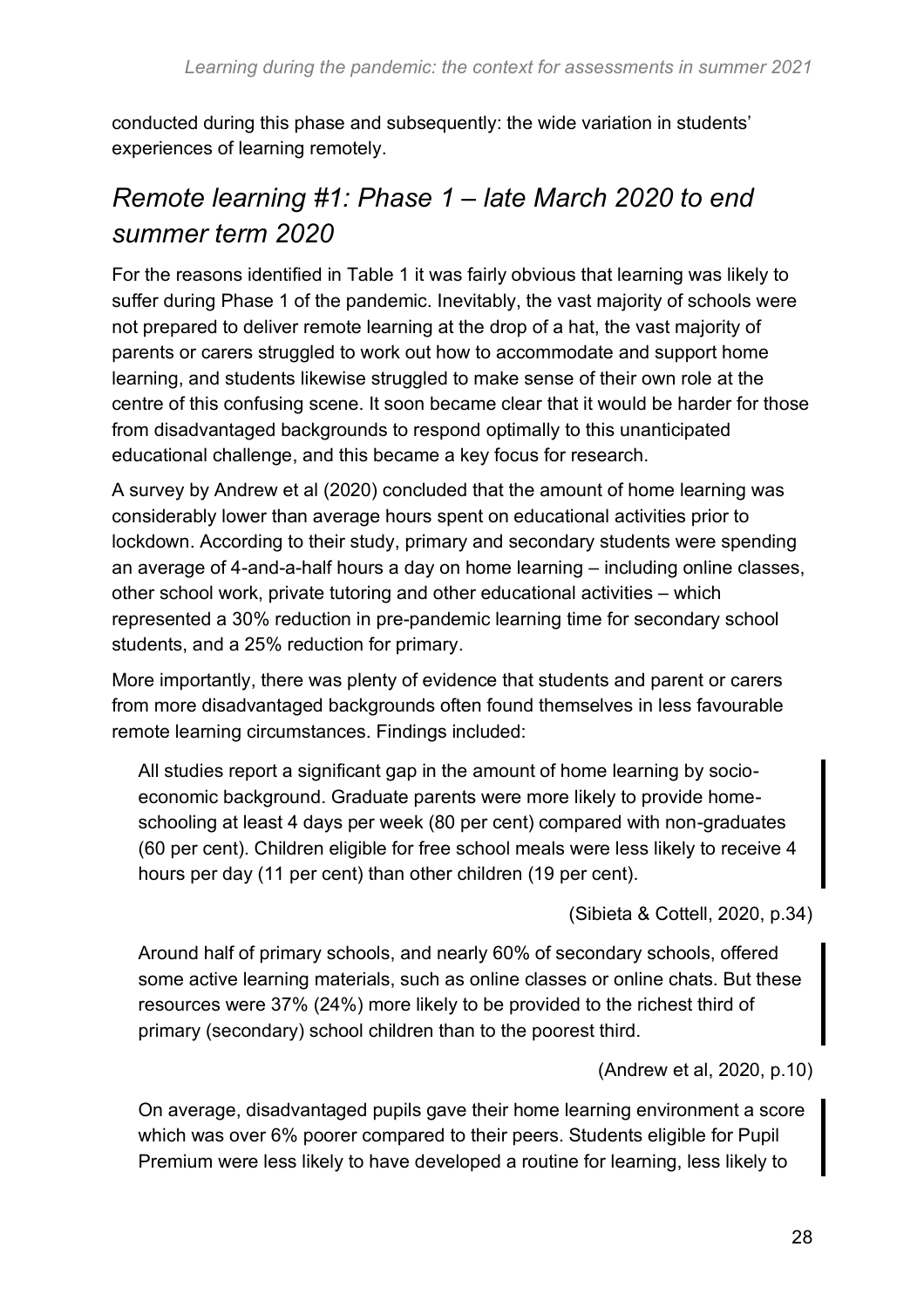be able get help from their family, and less likely to understand the schoolwork that they had been set.

The availability of internet-enabled devices is clearly a factor here. But access to a workspace and the opportunity for regular exercise are also significant. Students eligible for Pupil Premium were likely to live in a household with access to a device (and only 2% less likely than their wealthier peers). However, the availability of a device was far more limited. It seems likely that this is due to wealthier households having multiple devices.

(ImpactEd, 2021, p.16)

By far the largest differences that emerge are between private school pupils and their state school counterparts. In the raw data alone, nearly three quarters (74 percent) of private school pupils were benefitting from full school days – nearly twice the proportion of state school pupils (39 percent). Descriptive data confirms that many elite schools effectively insulated themselves from learning losses during lockdown.

(Elliot Major et al, 2020, p.6)

Parents in the highest quintile of incomes were over four times as likely to pay for private tutoring during lockdown than those in the lowest quartile of incomes (15.7 percent compared with 3.8 percent). On average, 9.2 percent of parents report[ed] paying for private tutoring during lockdown.

(Elliot Major et al, 2020, p.7)

Even under the traditional instructional delivery mode – which normally involves compulsory whole-class in-school tuition – opportunities to learn are not evenly distributed. Students in some schools have better teachers than others or better resources for studying. And, even when considering students within the same school, some parents or carers are more proactive in providing support and encouragement than others. Yet, compulsory education does play an important role in helping to distribute opportunities more equally, and when this scaffolding is removed, the likelihood of opportunities being less equally distributed increases. Evidence from questionnaire surveys, such as those cited above, suggests that opportunities to learn were, indeed, less evenly distributed under the remote learning model of spring and summer 2020.

Having said that, we should bear in mind three important, interrelated observations. First, although differences were often observed when results were broken down by traditional indices and correlates of disadvantage – family income, Pupil Premium status, school type, and so on – these differences were not always major. Furthermore, overall differences in averages concealed considerable overlap between students across the groups being compared. In other words, it was not the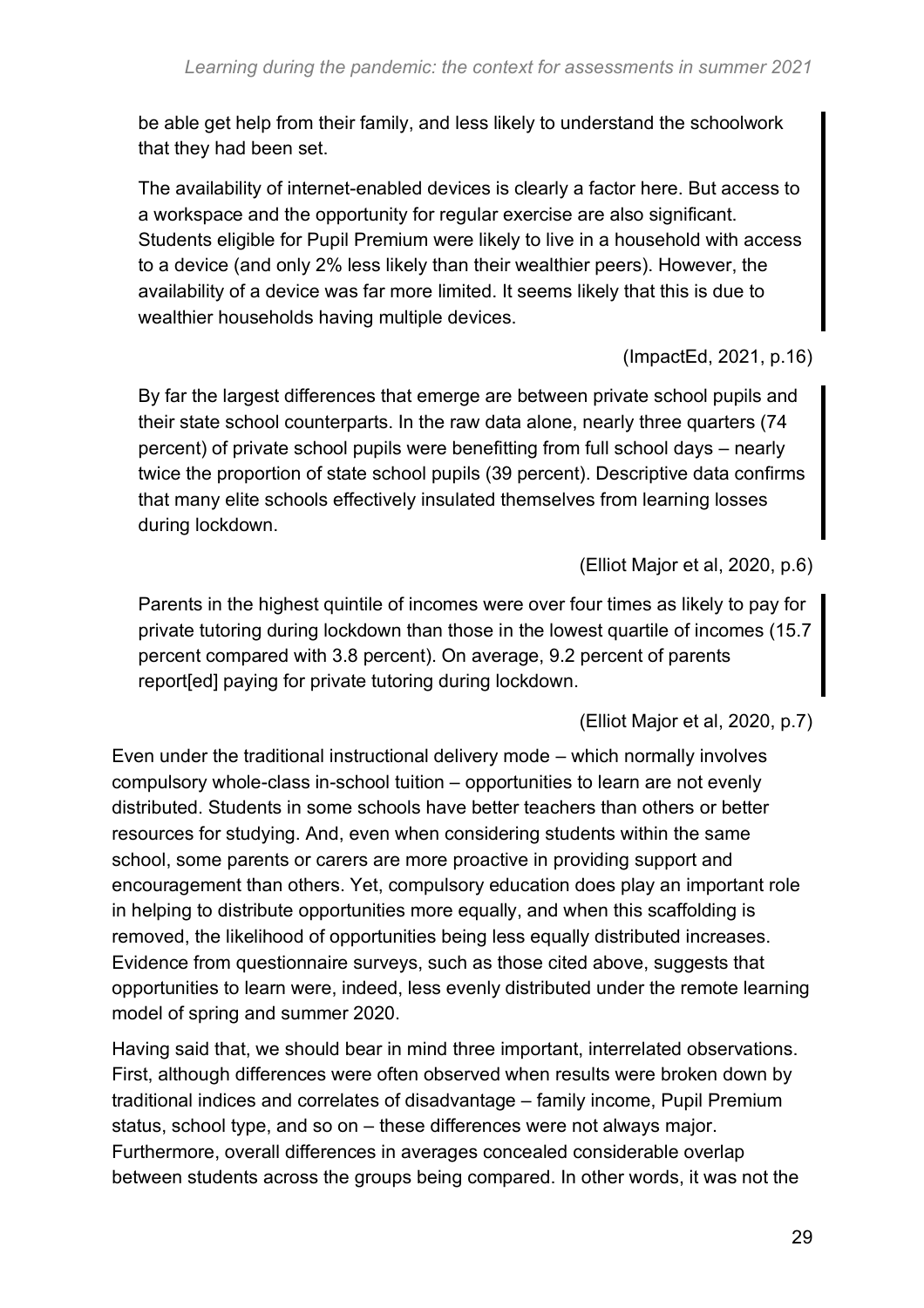case that all disadvantaged students fared worse under lockdown than all advantaged ones – they fared worse on average, with some disadvantaged students faring better than more advantaged peers, and vice versa.

Second, although it was obviously predictable that students from disadvantaged backgrounds would (on average) find it disproportionately more challenging to learn effectively at home, plenty of effects were observed that were far less obvious. For instance, when discussing outcomes from Ofsted's interim visits in October, the Chief Inspector explained that learners could be divided into 3 broad groups:

There are those who have been, and still are, coping well in the face of restrictions; there is a group who have been hardest hit, largely because of the interplay between their circumstances and the impact of the pandemic; and there is the majority – a group who have slipped back in their learning to varying degrees since schools were closed to most children and movement restricted.

(Spielman, 2020)

Although she associated coping well with having good support structures during lockdown and having benefitted from quality time spent with families and carers, she was also quick to emphasise that this was not a simple message concerning privilege versus deprivation. Instead, the students who were coping well came from all backgrounds, including those within the care system who saw relationships with carers improve at the same time as the lockdown meant they were not dealing with wider pressures and challenges that might exist outside of the home.

Research from the National Foundation for Educational Research (NFER) added another layer of complexity related to the potential benefits for vulnerable students and children of critical workers who were studying in school, rather than remotely, during Phase 1. These students were "in many cases better supported and supervised" than their classmates who were studying at home (Julius & Sims, 2020, p.3).

Other research teams explored wider causes or correlates of more or less effective learning during lockdown. For instance, ImpactEd (2021) found that students who exercised regularly were more likely to say that they had developed a positive learning routine (58% compared to 33%).

Third, although this rapid response questionnaire survey research has been invaluable in characterising the state of education during Phase 1 of the pandemic, it is also important to acknowledge that research outcomes have not always been entirely consistent. For example, estimates of how much time students were spending on learning activities during lockdown varied substantially between Green (2020) and Andrew et al (2020). When we attempted to work out why such differences might have arisen, we began to unpick additional layers of complexity. We can illustrate this by interrogating a 'lost time' estimate from Green (2020), which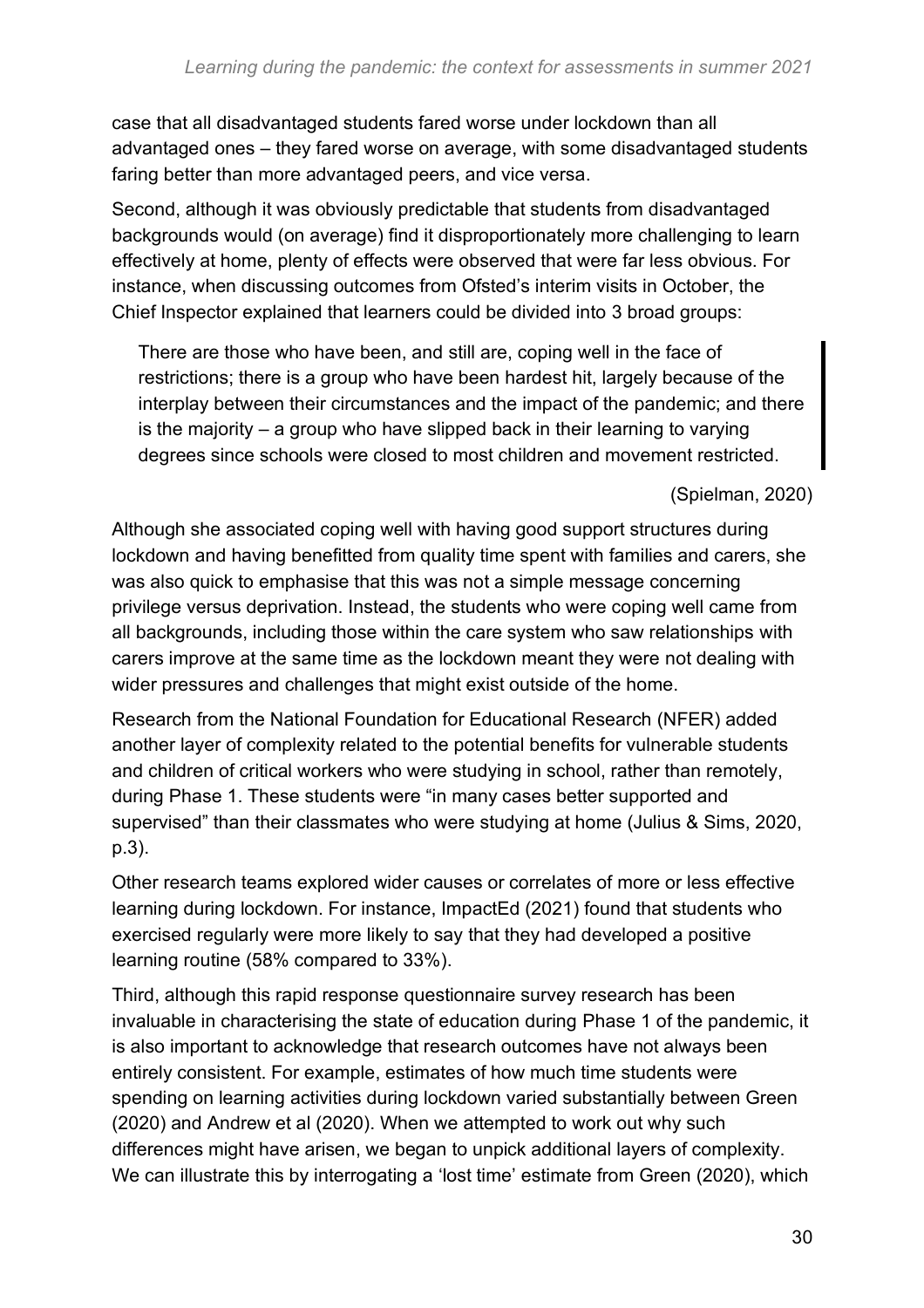was based upon a dataset that ended up being analysed by a variety of research teams.<sup>9</sup>

Green concluded that one-fifth of students was doing either no schoolwork or less than 1 hour of schoolwork a day during the first lockdown (late April 2020). This figure was widely quoted at the time (and subsequently) and spawned numerous national media headlines.<sup>10</sup> Subsequently, Eivers et al (2020) published an analysis of responses to the same question, which was broken down by primary and secondary school students (see page 5 of their report). These results, however, seemed to suggest that only around 13% of primary school students, and 7% of secondary school students, were spending less than 1 hour studying – both substantially less than the 19.6% reported by Green.<sup>11</sup>

In fact, scrutiny of the underlying questionnaire revealed that results from Eivers et al actually related to a follow-on question. In other words, it was only answered by parents whose child had actually been set work to do at home by their school. So, to understand what proportion of students did either no schoolwork or less than 1 hour of schoolwork a day, we would need to combine responses to the 'routing' question and to the main one, which is the approach that Green took.<sup>12</sup> Adopting an approach of this sort takes us back towards Green's overall figure of 19.6%.

The more interesting point, however, concerns the context that the Eivers et al analysis provides for understanding Green's overall figure. Green's analysis included results for children from all phases of schooling, from Reception to key stage 5. Yet, data from Eivers et al (see page 2) indicated that students from year 11 and year 13 were outliers in the sense that about half of teachers had set these year groups no work at all – perhaps not surprisingly, as they no longer had any exams to revise for. In contrast, only 2% of students in years 7 to 9 had been set no schoolwork, and almost all year 10 students (now in year 11) had been set schoolwork. In other words, the percentage of secondary school students **in years 7 to 10** who were

<sup>&</sup>lt;sup>9</sup> This was the [Understanding Society COVID-19 survey](https://www.understandingsociety.ac.uk/documentation/covid-19) of adults that was administered in late April.

<sup>&</sup>lt;sup>10</sup> See, for example, BBC Newsround coverage, Homeschooling: Fifth of pupils doing an hour or less [of work every day](https://www.bbc.co.uk/newsround/53050934) (16 June 2020).

 $11$  These figures were consistent with analyses of the same question by Benzeval et al (2020), and Penington (2020).

 $12$  Even this is not entirely straightforward. For instance, it requires us to assume that those students who were set no work by their school were therefore doing no schoolwork, which is not necessarily true.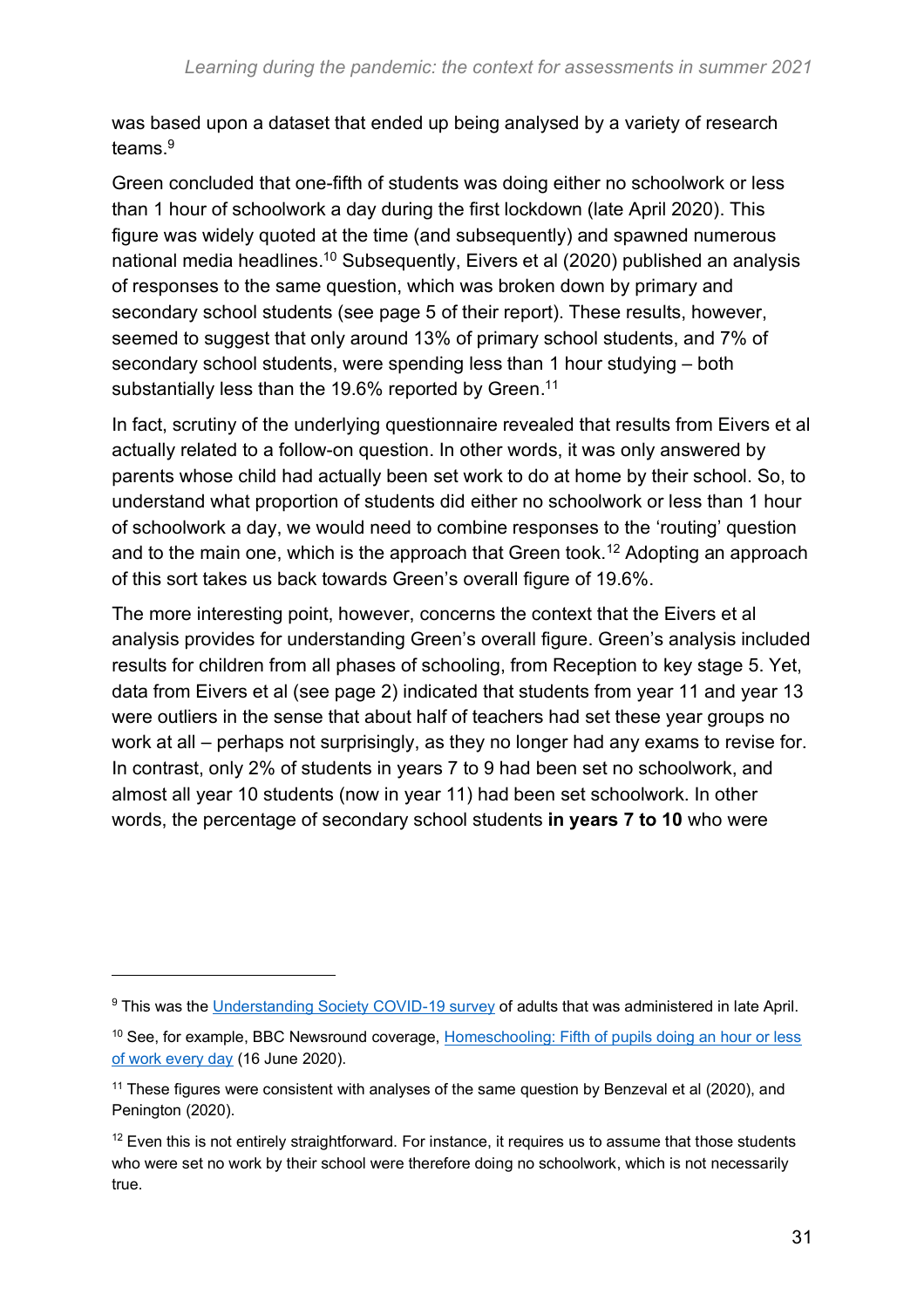doing either no schoolwork or less than 1 hour of schoolwork a day during the first lockdown was probably closer to the figure of 7% after all. $^{\rm 13}$ 

Ambiguities and inconsistencies aside, we should certainly not dismiss estimates of disengagement during this phase of the pandemic. We may not be able to say exactly how many students completely disengaged from their learning during the first period of remote learning, but a small minority probably did. More importantly, it is clear from both Green and Eivers et al that some students were studying far less than others. The data (on page 5) from Eivers et al are particularly informative on this point. They revealed that:

- 15% of the highest income bracket students were studying for less than 2 hours a day, while 65% of students from this bracket were studying for more than 3 hours a day
- 30% of the lowest income bracket students were studying for less than 2 hours a day, while 43% of students from this bracket were studying for more than 3 hours a day

There are three important points to draw from this analysis. First, many secondary school students were spending quite a lot of time studying, a month or so into this period of remote learning (even though study time was down, on average, when compared with a normal school day). This is the 'good news'. Second, on average, students from lower income brackets were reported to be studying less. This is the 'bad news'. Third, even within the same income bracket, students were reported to be spending very different amounts of time studying. This is the 'challenging news' which reminds us that there will be many exceptions to the dominant finding from research into learning during the pandemic – that disadvantaged students are likely, *on average*, to have lost disproportionately more learning.

### *New normal #1: Phase 2 – autumn term 2020*

The first point to note about the autumn return to a 'new normal' instructional delivery mode was that it was still a long way from business as usual, and a substantial proportion of students returned to a somewhat shorter school day. Only 59% of respondents to a survey conducted between mid-September and mid-October reported that students were attending for a full day (Elliot Major et al, 2020). Having said that, students in this study were reported to be studying far longer each day

<sup>&</sup>lt;sup>13</sup> Francis Green (personal communication) very kindly conducted a new analysis, restricted to students aged 11 to 14, which returned a figure of 8.4%. A recently published survey of 11- to 15 year-olds, conducted June to July 2020, also supports a figure in this range. According to Pallan et al (2021), approximately 10% of students reported spending less than an hour on schoolwork (set by their school) during an average weekday in lockdown, while more than half were spending at least 4 hours.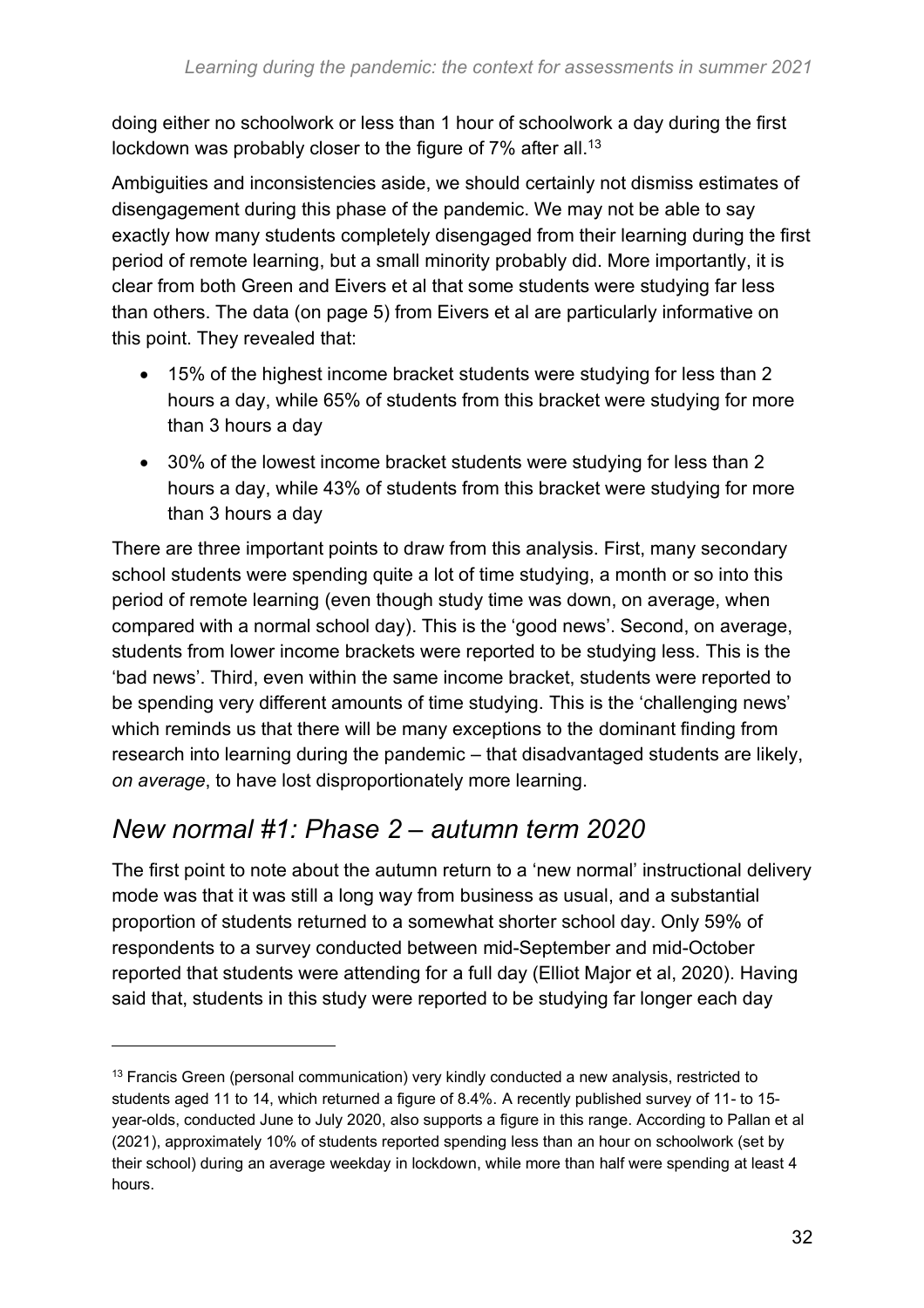than during Phase 1. The length of the school day may have been affected by COVID-19-related policies, such as staggered starts, or related social distancing measures.

It is also important to note that a sizeable proportion of students did not return to schooling during Phase 2, and attendance rates fluctuated across the autumn term. Sibieta & Cottell (2021) described the situation like this:

In secondary schools in England, attendance fell from over 85 per cent through most of September to 82 per cent by the end of October. Secondary school attendance rose back up to 87 per cent after half-term, before falling over the rest of term. A further dramatic fall in the last week of term led to a low of 72 per cent at the end of the autumn term.

(Sibieta & Cottell, 2021, p.25)

They also noted that, in previous years, secondary school attendance would normally be in the range of 95%, meaning that attendance rates were down by around 10% from the outset. This would have been for a variety of reasons: some students were withdrawn from school and home educated, including for reasons of shielding; other students would have been self-isolating; some would have been ill; and so on. Sibieta (2020) suggested that about 4 to 5% of students in England were absent from school for COVID-19-related reasons during October, rising to 6 to 7% in the week before half-term. Roberts & Danechi (2020) noted that, as at 3 December 2020, around 7 to 8% of state-funded school students did not attend for COVID-19-related reasons, including:

- 0.2% with a confirmed case of COVID-19
- 0.3% with a suspected case of COVID-19
- 6.4 to 7.0% self-isolating due to potential contact with a case of COVID-19
- 0.5% in schools closed for COVID-19 related reasons

It is clear that many students were absent from school during any particular day during the autumn term. Equally, though, it is clear that on any particular day the vast majority of students were attending school, even at the very end of term when secondary school attendance rates were at their lowest (72%).

Bibby et al (2021) demonstrated that absence rates throughout the autumn term increased with each year group: from around 10% for year 7 students to around 16% for students in years 10 and 11. This reflected higher infection rates in older age groups. <sup>14</sup> Consistent with a dominant theme of this report, they also noted substantial variation: almost 40 schools had year 11 absence rates over 32%; and

<sup>&</sup>lt;sup>14</sup> See [Weekly Influenza and COVID-19 Surveillance graphs,](https://assets.publishing.service.gov.uk/government/uploads/system/uploads/attachment_data/file/948529/Weekly_COVID-19_and_Influenza_Surveillance_Graphs_w53.pdf) page 31 (30 December 2020).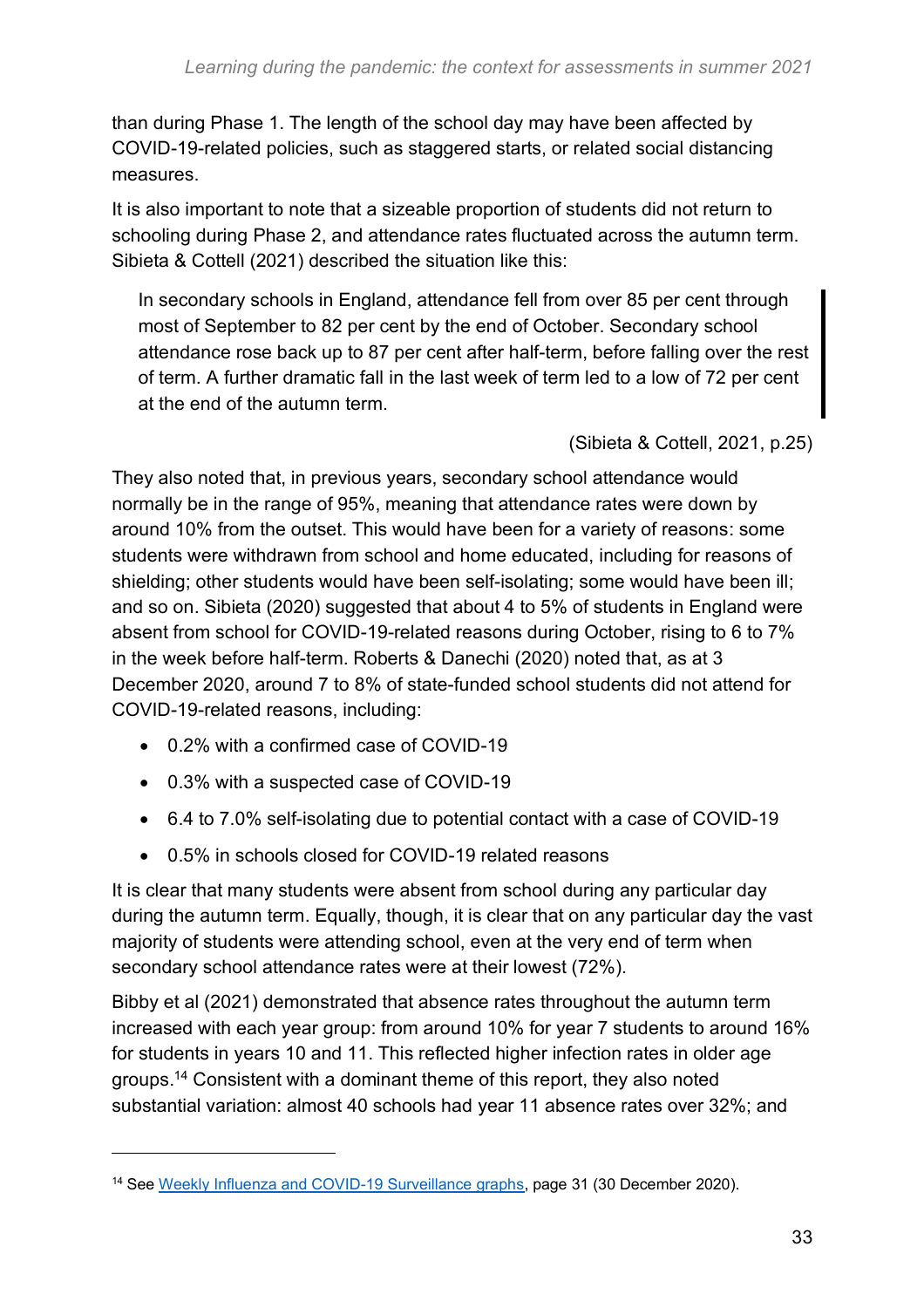around 150 schools had year 11 absence rates of 8% or lower. Furthermore, consistent with another theme, they noted that disadvantaged students missed the most sessions: 21% of sessions for disadvantaged year 11 students, compared to 14% amongst other year 11 students.

Although the autumn term was clearly a period of extended disruption, it is quite hard to work out how the 'typical class in the typical school' might have experienced this disruption, and therefore the extent to which the 'typical class in the typical school' managed to return to the new normal of whole-class in-school tuition during this term. If we were to assume that 7% of students in any particular school were forced to study at home for COVID-19-related reasons on any particular day during the autumn term – and it was a different 7% of students each week – then that would amount to each student having to spend just 1 teaching week at home. However, students were required to self-isolate for 2 weeks at a time, so perhaps this is better characterised as the typical student self-isolating for either 0 weeks or 2 weeks? Either sounds like a fairly plausible new normal, with the vast majority of the term spent in school.

In a briefing on school attendance during the autumn term, the Children's Commissioner commented on the widespread negative narrative that characterised this period, which seems far less consistent with the idea of a new normal:

Some have called for all schools to be closed on the basis that the virus is 'running riot' through schools and posing an unacceptable risk to staff.

[...] Others have argued that school attendance has 'collapsed' to such a point that the continued opening of schools to all children was not viable.

[...] The evidence we have analysed for this briefing does not support these conclusions. Instead, we find the reopening of schools to have been highly successful and that, given the increasing prevalence of Covid-19 in the community, schools have done a remarkable job in limiting transmission.

#### (Children's Commissioner, 2020, p.4)

This report also suggested that students had missed about a week of whole-class inschool tuition this term, at least, on average. Of course, even within a school, the average is going to conceal a considerable amount of variation. There were no doubt plenty of schools in which certain year groups, or certain class bubbles, had to selfisolate repeatedly, while others did not self-isolate at all. Unfortunately, at the time of writing this report, we did not have the data with which to explore this in detail.

An equally tricky narrative concerned the idea – which came to dominate media coverage as the term progressed – that schools in the north of England were in a far worse state than in the rest of England. By the middle of October, it was certainly true that many areas in the north of England were seriously affected. Burgess et al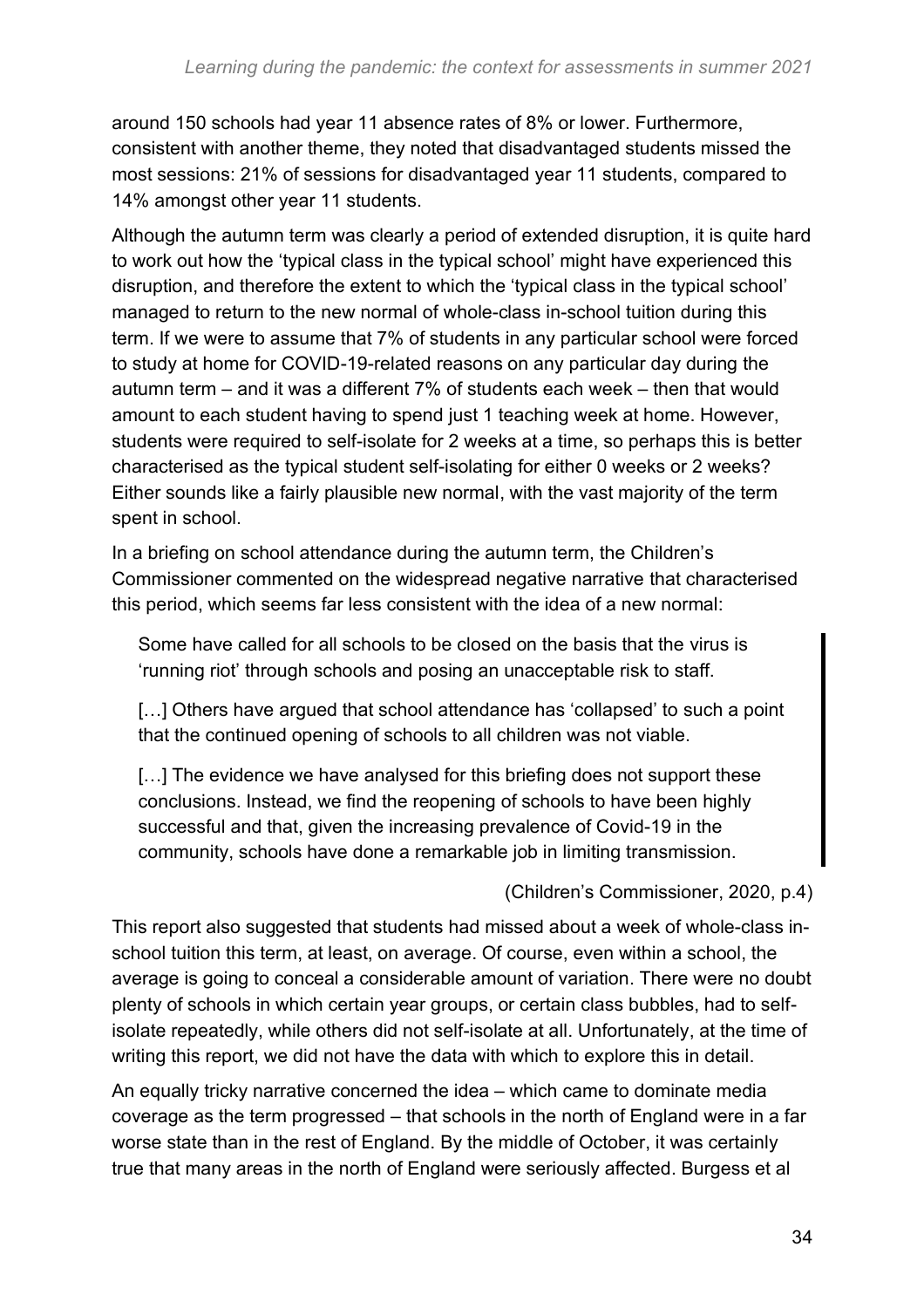(2020) demonstrated how attendance tended to be lower in regions with higher infection rates. The north-east, north-west, and Yorkshire and the Humber appeared to be particularly badly affected. However, as noted earlier, there were many exceptions to this rule, and attendance rates varied hugely across local authorities, both within and across regions.

Roberts & Danechi (2021a) illustrated this variation graphically using a map of England – which cycled through each week of the autumn term – to classify local authorities in terms of proportions of students absent for COVID-19-related reasons, with categories ranging from light pink (0 to 5%) to dark red (more than  $20\%$ ).<sup>15</sup> Most of the time, most local authorities were in the lowest prevalence categories. What is more interesting, though, is how the highest prevalence categories swept diagonally downwards, like a weather front, from the north-west down to the south-east as the term progressed. Indeed, attendance rates fell consistently in London, the southeast, and the east of England throughout the whole of the second half of the autumn term. Again, though, we should not forget that attendance rates were substantially down across all regions of England throughout this term, even in the least affected regions.

Finally, related to the challenges faced by disadvantaged students, evidence from a Teacher Tapp survey conducted 18 November 2020 suggested that students in private schools suffered less disruption than students in state schools. Amongst private schools, 51% were able to claim that they had remained fully open to year 11 students from September to mid-November, compared to 33% amongst state schools (Montacute & Cullinane, 2021).

### *Remote learning #2: Phase 3 – January 2021 to early March 2021*

At the time of writing this report, very little research had been published on learning during the second remote learning phase. However, a report by Montacute & Cullinane (2021) – based upon surveys of teachers and parents, conducted by Teacher Tapp and YouGov, during early January 2021 – provided some very important insights. It demonstrated that the circumstances of learning improved substantially during the second lockdown, compared with the first, although disadvantaged students still tended to be studying under comparatively less favourable circumstances. An NFER survey of teachers, conducted in March at the end of Phase 3, reached similar conclusions (Nelson, Andrade & Donkin, 2021).

Findings from Montacute & Cullinane indicated that school provision for online learning had changed radically since the first lockdown: with 54% of teachers now

<sup>15</sup> You can [view Burgess et al's attendance](https://commonslibrary.parliament.uk/autumn-term-2020-how-covid-19-affected-englands-state-funded-schools/) map here.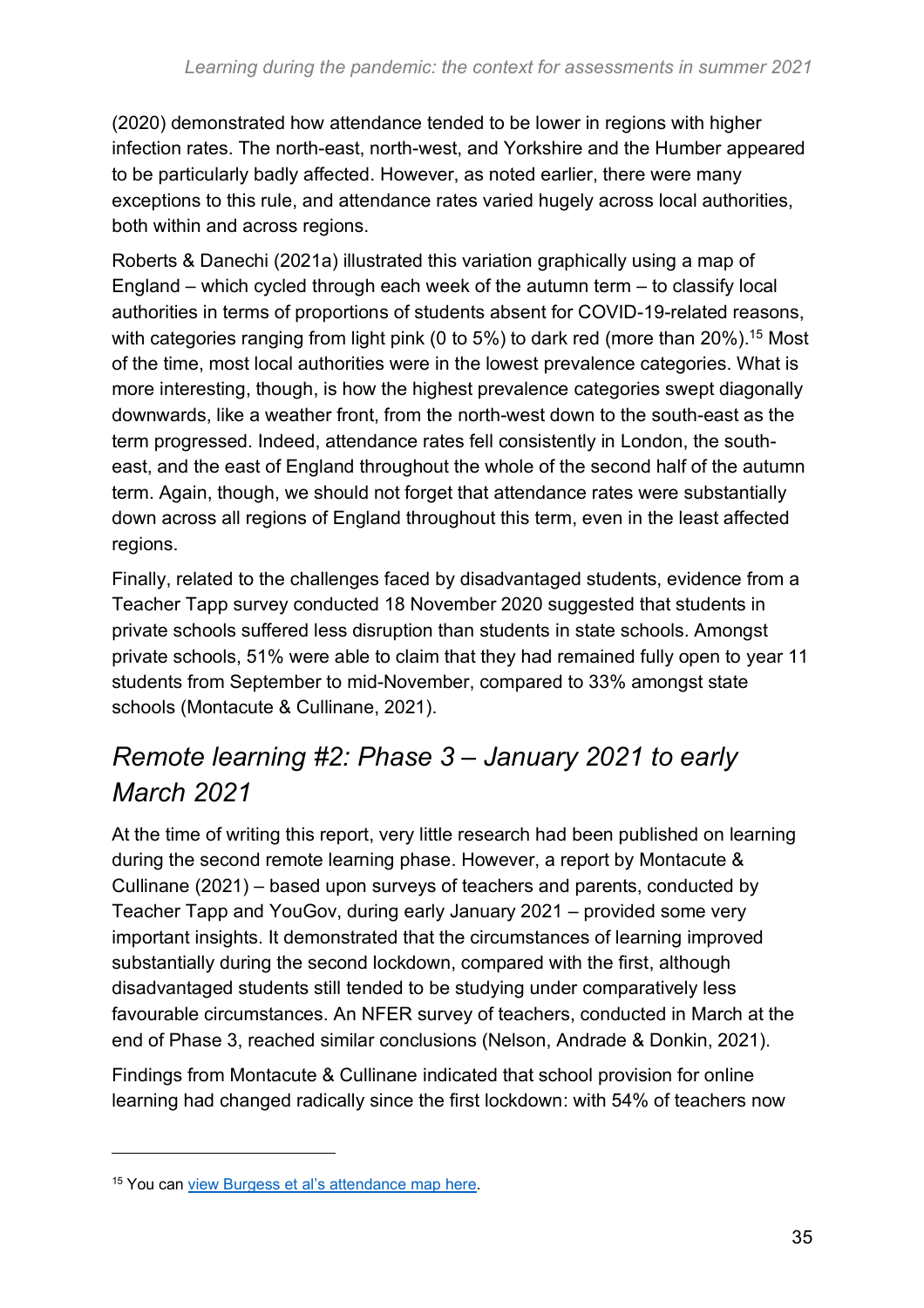using online live lessons in January 2021, compared with just 4% in March 2020. Only 10% of parents reported that their children were receiving no live or recorded lessons, compared with two thirds in the first weeks of the first lockdown. Findings from Nelson et al also reported 54% of schools delivering live teaching by March 2021, although their baseline figure from 2020 was 22%. The NFER analysis also revealed that figures were lower in primary schools, which brought the overall average down. They noted that 78% of secondary schools provided live teaching during Phase 3 (versus 45% in Phase 1).

Parents from the Montacute & Cullinane study reported that students were spending more time studying during Phase 3. For example, the proportion of secondary school students studying for more than 5 hours a day increased from 19% in the first lockdown to 45% in the second. Teachers also reported that students were returning more work, with half of survey respondents saying that the quality of work received so far was at least as good as they would normally expect from their students, with just under a half saying that it was lower. Overall, findings from this report paint a far more positive picture of learning during Phase 3 of the pandemic than during Phase 1.

Results from a number of Parent Ping surveys from January to March 2021 supported this more positive conclusion. Over the first few weeks of remote learning, more than 50% of Ping parents of secondary school children reported that they were learning for more than 5 hours a day, although this did tail off during the last few weeks, to just over 30%.<sup>16</sup> The vast majority of Ping parents felt that their child was being set about the right amount (or slightly too much) home-schooling each week.<sup>17</sup> Also worthy of note was the finding that 37% of Ping parents of secondary school children reported that they did weekend schoolwork, and 5% thought that their child was learning more at home than they would have learned at school.<sup>18</sup>

In addition: 75% of Ping parents of secondary school children reported that they had live lessons during the first week of home-schooling, with 46% having 3-4 hours per day; 88% of children received work via an online learning platform; and 80% had video calls with their teacher.<sup>19</sup>

Challenges remained, however, and Montacute & Cullinane identified numerous examples of disparities in teaching and learning during Phase 3. For example, although substantially more state schools were now using online live lessons (54%), disproportionately more private schools were now doing so (86%), so the gap

<sup>16</sup> See ['The end of home learning'](https://parentping.co.uk/the-end-of-home-learning/) (5 March 2021).

<sup>&</sup>lt;sup>17</sup> See ['Looking back on the lockdown term'](https://parentping.co.uk/looking-back-on-the-lockdown-term/) (19 February 2021).

<sup>18</sup> See ['Survival mode'](https://parentping.co.uk/survival-mode/) (5 February 2021).

<sup>19</sup> See ['Home-school… is it working?'](https://parentping.co.uk/home-school-is-it-working/) (15 January 2021).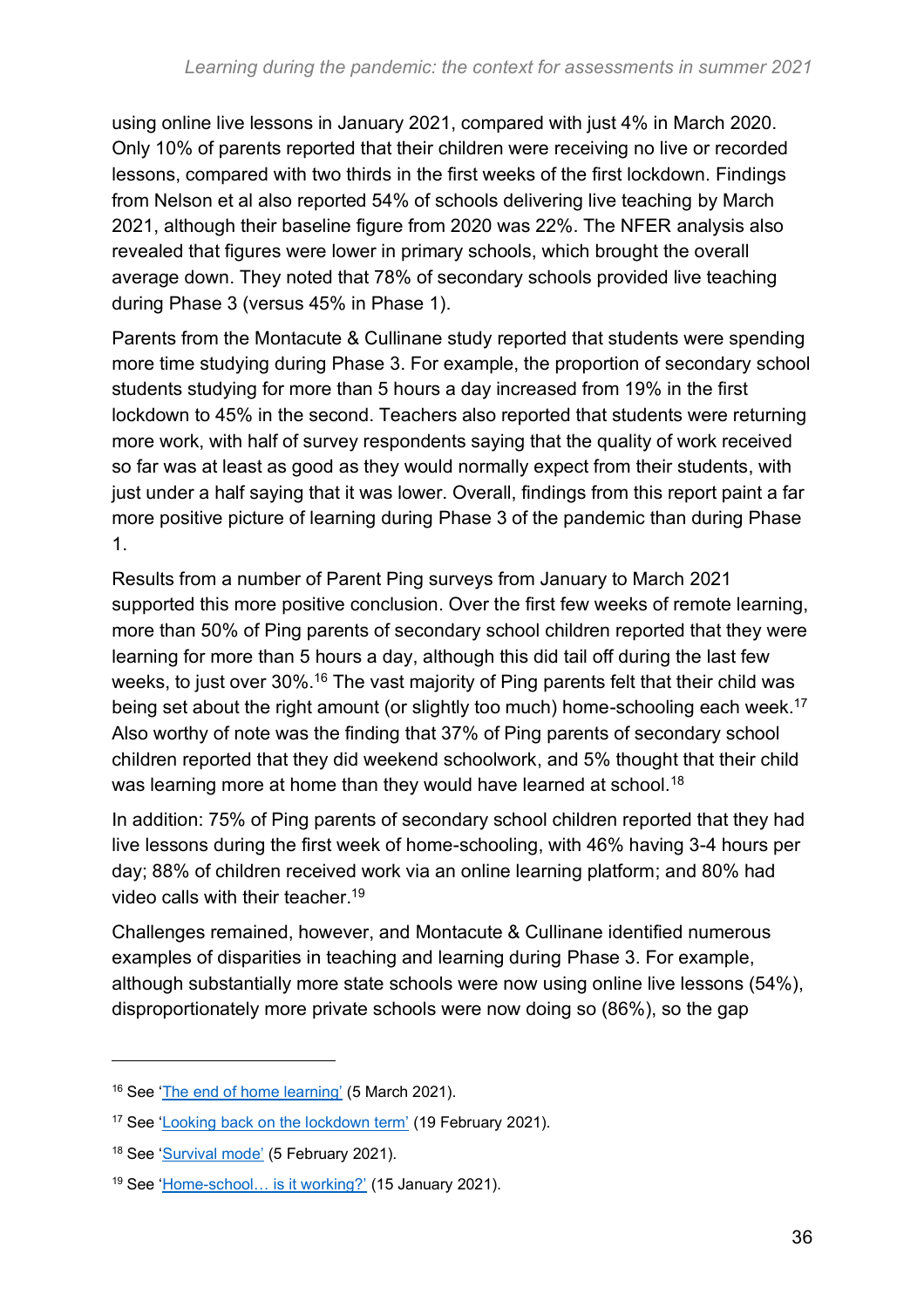between state and private had widened. Similarly, whereas 40% of children in middle-class homes were reported to be doing over 5 hours a day, only 26% of those in working-class households were reported to be doing so. Despite the distribution of laptops continuing, 47% of state school senior leaders reported that their school had only been able to supply half of their students or fewer with the laptops they needed (56% at the most deprived schools versus 39% at the most affluent). Indeed, 20% of respondents to a YouGov survey of adults from Great Britain who were home schooling their children during the first week in February reported not having adequate technology for all of their children to consistently access online lessons or learning resources.<sup>20</sup> As secondary schools were now legally obliged to deliver at least 5 hours of remote education each day, this would have increased the pressure on students, at home, who were sharing devices with siblings or parents.

The NFER report also indicated that challenges remained during Phase 3 (Nelson et al, 2021). Teachers reported covering only 70% of the curriculum content that they would normally expect to cover during this period (averaged across all primary and secondary school respondents). Although the vast majority of secondary schools offered live teaching, senior leaders suggested that around a quarter of students did not attend most of their live lessons (on any particular day). Furthermore, although the most deprived schools were just as likely as the most affluent schools to be offering live learning, their estimates of how many students attended most of those lessons were far lower: 59%, on average, for the most deprived schools versus 78% for the most affluent.

Finally, it is worth mentioning that far more vulnerable children, and children of critical workers, attended school during the second lockdown. As at 11 January 2021: around 14% of state school students were attending, compared to around 1% on 28 May 2020 (just prior to the partial school reopening); 34% of students with an Education, Health and Care plan were attending; and 40% of students with a social worker were attending.

### *New normal #2: Phase 4 – early March 2021 to mid-May 2021*

The present report was written soon after the beginning of Phase 4. The signs are that it will prove to have been a very different return to a new normal than occurred during Phase 2. Routines for teaching and learning under new normal arrangements are well established now. The overall national attendance rate has been higher than in the autumn term, exceeding 90% on 10 consecutive days at the end of March (Roberts & Danechi, 2021b).

<sup>20</sup> See [YouGov Results –](https://docs.cdn.yougov.com/p9798ntuaq/YouGov%20-%20Home%20schooling%20Results.pdf) Homeschooling (3 March 2021).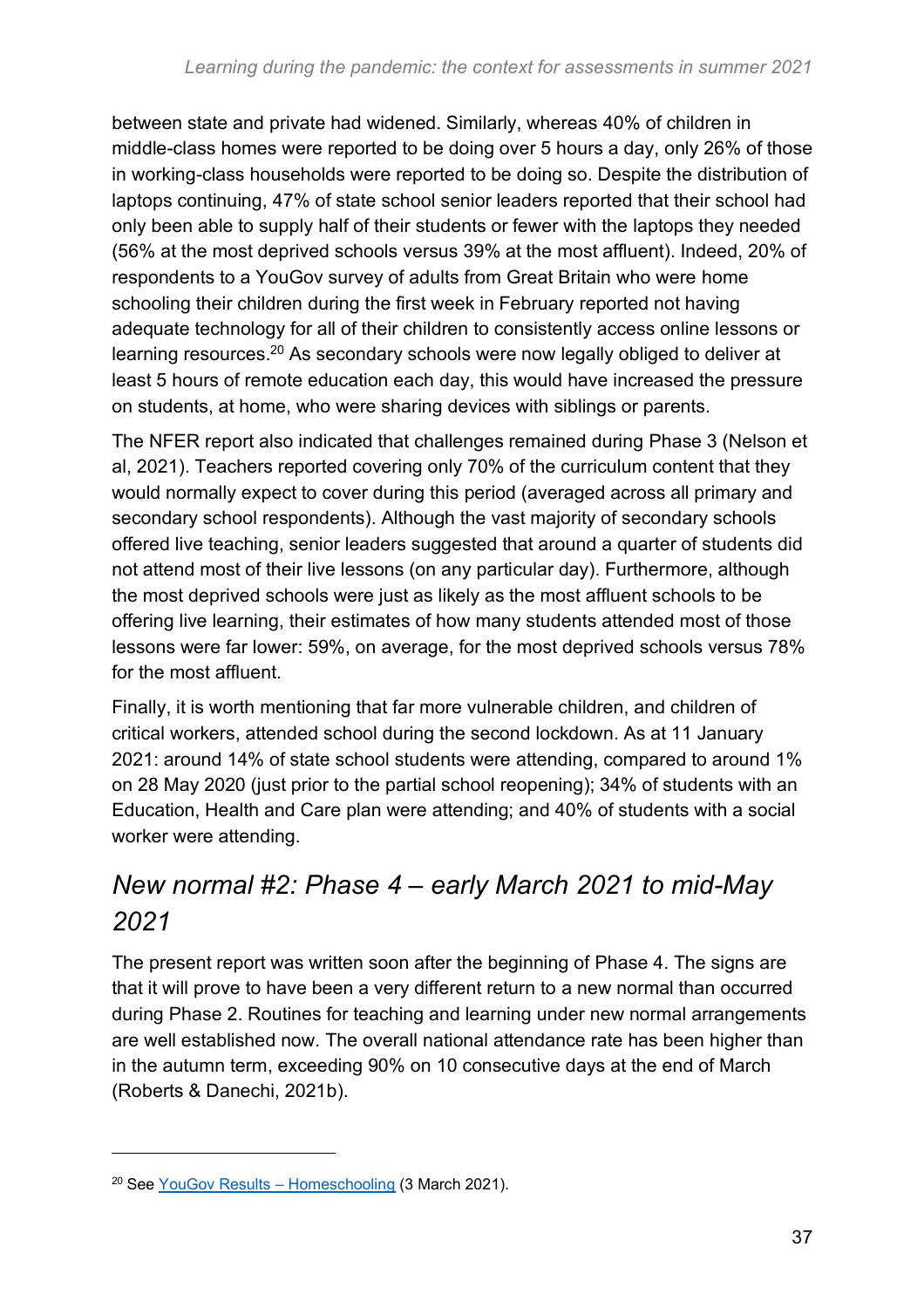Having said that, there are still issues worthy of comment, for example, attendance rates still differed somewhat across regions: end of March attendance was highest in the south-east and south-west, at around 92%, and lowest in Yorkshire and the Humber, at around 86% (see report 2). As such, individual classes, or bubbles, were still occasionally being sent home to self-isolate, with some areas being worse affected than others. On the whole, though, the experience of learning during Phase 4 of the pandemic seems to be a long way removed from the turbulent narrative that characterised Phase 2.

### <span id="page-37-0"></span>Quantifying lost time

Children's Commissioner for England, Anne Longfield, recently delivered her outgoing speech, which focused on 'building back better' after the pandemic.<sup>21</sup> In it, she quoted the following statistic:

Even if schools open as planned [in March], England's children will have missed, since the start of the pandemic, 850 million days of in-person schooling

Quoting even bigger numbers, OECD Director Andreas Schleicher noted that:

Last year, 1.5 billion students in 188 countries were locked out of their schools.

(OECD, 2021, p.3)

Headline figures such as these are great for capturing the imagination, but what do they actually mean, and how much do they actually tell us about learning loss? The situation would be clearer if students had simply stopped learning during the pandemic, and had made no attempt to catch up. One day of national closure would then straightforwardly equate to one day of lost learning for every student in the country.

Yet, that has not been the story of the pandemic – not during any of its phases. During the pandemic, a student should only have been expected to stop learning entirely if they were to have become incapacitated, perhaps having caught a serious bout of COVID-19. Yet, as we know, children and young people tended not to have been seriously affected by the virus itself. The story of the pandemic – during each of its phases – has been one of having to study under abnormal circumstances, typically less than ideal circumstances, and sometimes extremely unfavourable ones. Within this story, the idea of 'lost time' is challenging to unpick, and there is certainly no straightforward conversion from lost time into lost learning.

Report 2 attempted to make sense of this story by trying to figure out what proportion of the traditional 2-year GCSE or A level course (leading up to summer 2021) might

<sup>&</sup>lt;sup>21</sup> See [Building Back Better](https://www.childrenscommissioner.gov.uk/2021/02/17/building-back-better-reaching-englands-left-behind-children/) on the Commission website (17 February 2021).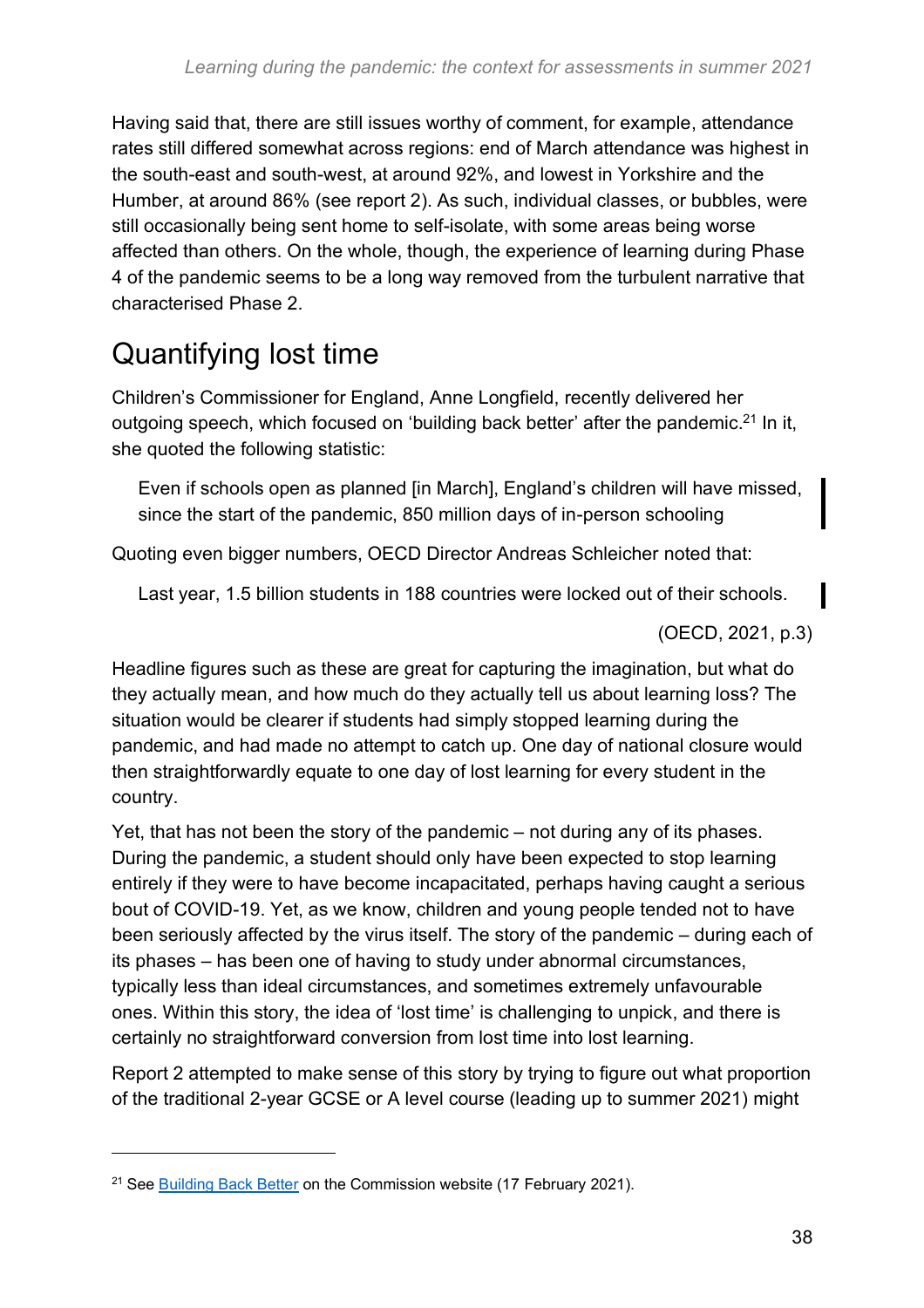have been spent learning under different circumstances. This was informed by a variety of different approaches to researching lost time during the pandemic: from studies that investigated days lost from the school week on the basis of school attendance data (for example, Sibieta & Cottell, 2021) to studies that investigated hours lost from the school day on the basis of survey response data (for example, Cattan et al, 2021).

Table 3, below, uses a scenario modelling approach (explained and illustrated in greater detail in report 2) to begin to unpick the idea of lost time. The scenario in question considers the amount of time that students from the same GCSE class might have ended up spending in different instructional delivery modes, across the period from the beginning of their GCSE course (early September 2019) to its end (mid May 2021). This is a hypothetical scenario, but it is certainly a plausible one.<sup>22</sup>

We have identified 4 students for the sake of this analysis:

- 1. coping a student with a good family support structure and optimal home learning resources
- 2. critical a child of a critical worker, who attended school even when their class was in the 'remote' instructional mode
- 3. shielding a student who (on the advice of a clinician) was shielding, who did not attend school even when their class was in the 'new normal' instructional mode
- 4. disengaged a student with a poor family support structure and suboptimal home learning resources

This scenario is designed to illustrate how even students from exactly the same class may have experienced learning during the pandemic quite differently.

 $22$  We have assumed that there are roughly 69 traditional teaching weeks across years 10 and 11. Technically, there are 78 weeks of schooling across 2 years of compulsory education (2 x 39). However, we have subtracted 9 weeks from this total, bearing in mind that the GCSE exam period typically begins during the middle of May. We have overlooked INSET days and any additional exam leave prior to mid-May. So, this is probably a slight overestimate of the total number of teaching weeks across a two-year period. However, this overestimate may be slightly offset by the fact that some students might be studying for another 2 weeks at the end of May because, this year, students' work completed up until the end of May could potentially count towards their teacher assessed grades. This may vary across schools though, depending on when they finalise their teacher assessed grades for submission. For example, [DfE's 'Schools coronavirus \(COVID-19\) operational](https://www.gov.uk/government/publications/actions-for-schools-during-the-coronavirus-outbreak/schools-coronavirus-covid-19-operational-guidance#annex-b)  [guidance'](https://www.gov.uk/government/publications/actions-for-schools-during-the-coronavirus-outbreak/schools-coronavirus-covid-19-operational-guidance#annex-b) states that, 'The 2021 exams approach requires schools to submit grades by 18 June 2021. This process requires considerable staff resource and we recognise that in practice, for many pupils, work done after the May half term will not contribute towards their grades.'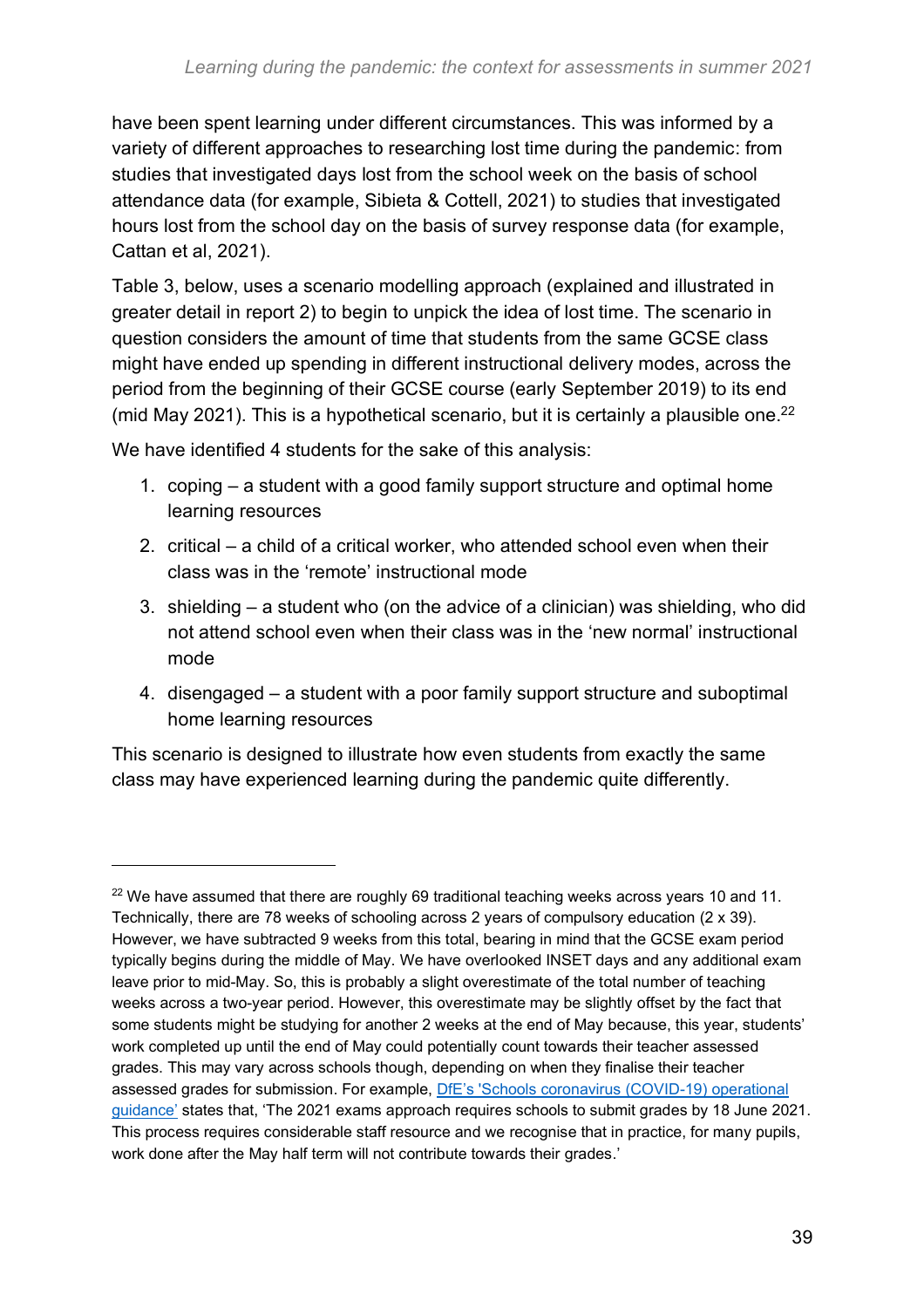The first point to note is that none of these students could have been said to have 'lost' more than two thirds of their 'time' during year 10 and 11 under any interpretation of lost time. This is because more than one-third of teaching weeks had elapsed before Phase 1 of the pandemic had kicked in. Although we can assume that all 4 students were learning under the same circumstances until this happened (whole-class in-school tuition), it is clear that their circumstances departed radically from that point onwards.

One of the starkest contrasts within Table 3 is between critical worker and shielding. The critical worker student ended up studying in school for 97% of their year 10 and 11 teaching weeks, whereas the shielding student ended up studying in school for just 36%. Both the coping and disengaged students fell in between these figures, studying in school for around two-thirds of their total teaching weeks.

The 2 weeks during which the critical worker student was studying remotely corresponds to a period during Phase 2 (new normal) when the entire class had to self-isolate, following a confirmed infection. The coping student also studied remotely during this 2-week period, as well as for another 2-week period during Phase 4 (also new normal), when they were forced to self-isolate again, following contact with a friend of the family who tested positive. Bear in mind, however, that these two 2 week remote learning experiences would have been quite different for the coping student. In the first, all students in their class would have been taught online; whereas, in the second, only the coping student would have been studying remotely, while the rest of their class was being taught in school.

The image of the coping student that we have in mind, here, is of someone who worked hard to keep up with their studies throughout the pandemic. They did their best to continue studying and learning despite sometimes having to do so from home rather than at school. Incidentally, Table 3 also indicates that the coping student returned to school on a limited basis towards the end of the summer term, notching up a week in total at school during Phase 1.

Earlier, we identified two principal causal determinants of learning loss – less time spent studying, and learning less effectively. It is clear from Table 3 that, for this particular coping student, the story of learning loss during the pandemic does not actually involve less time spent studying, and is purely a matter of learning less effectively. Even during Phase 4 (new normal) it is quite likely that they were learning less effectively than during Phase 0 (before the pandemic kicked in). And during Phase 2 (new normal) and Phase 3 (remote learning) they would probably also have been learning less effectively. Yet, they would still have been studying throughout.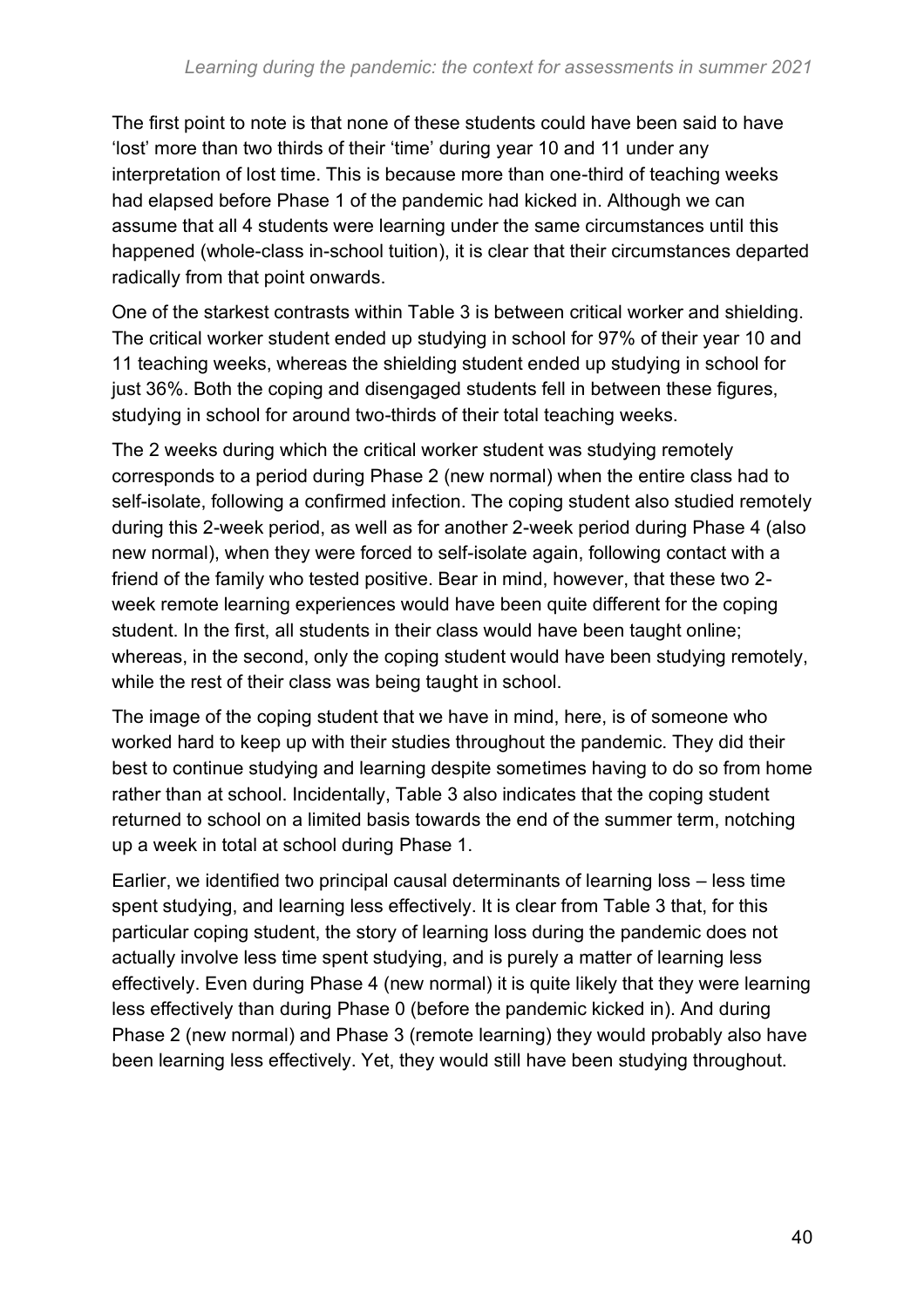Table 3. Number (percentage) of teaching weeks spent in different circumstances from early September 2019 to mid-May 2021 (hypothetical scenario). [Accessibility note: blank spaces left in table to emphasise lack of time spent studying.]

| <b>Place of study</b>                | Coping   | <b>Critical</b> | <b>Shielding</b> | <b>Disengaged</b> |
|--------------------------------------|----------|-----------------|------------------|-------------------|
| <b>P0</b> (traditional): At home     |          |                 |                  |                   |
| P0 (traditional): At school          | 25 (36%) | 25 (36%)        | 25 (36%)         | 25 (36%)          |
| P1 (remote): At home                 | 13 (19%) |                 | 14 (20%)         | 7(10%)            |
| P1 (remote): At school               | $1(1\%)$ | 14 (20%)        |                  |                   |
| <b>P1</b> (remote): Not studying     |          |                 |                  | $7(10\%)$         |
| P2 (new normal): At home             | 2(3%)    | 2(3%)           | 14 (20%)         | 2(3%)             |
| P2 (new normal): At school           | 12 (17%) | 12 (17%)        |                  | 12 (17%)          |
| P2 (new normal): Not studying        |          |                 |                  |                   |
| <b>P3</b> (remote): At home          | 8(12%)   |                 | 8(12%)           | 6(9%)             |
| <b>P3</b> (remote): At school        |          | 8(12%)          |                  |                   |
| <b>P3</b> (remote): Not studying     |          |                 |                  | 2(3%)             |
| P4 (new normal): At home             | 2(3%)    |                 | 8(12%)           |                   |
| <b>P4</b> (new normal): At school    | 6(9%)    | 8(12%)          |                  | 8(12%)            |
| <b>P4</b> (new normal): Not studying |          |                 |                  |                   |
| <b>Entire period: At home</b>        | 25(36%)  | 2(3%)           | 44 (64%)         | 15(22%)           |
| Entire period: At school             | 44 (64%) | 67 (97%)        | 25 (36%)         | 45 (65%)          |
| <b>Entire period: Not studying</b>   | $0(0\%)$ | $0(0\%)$        | $0(0\%)$         | 9(13%)            |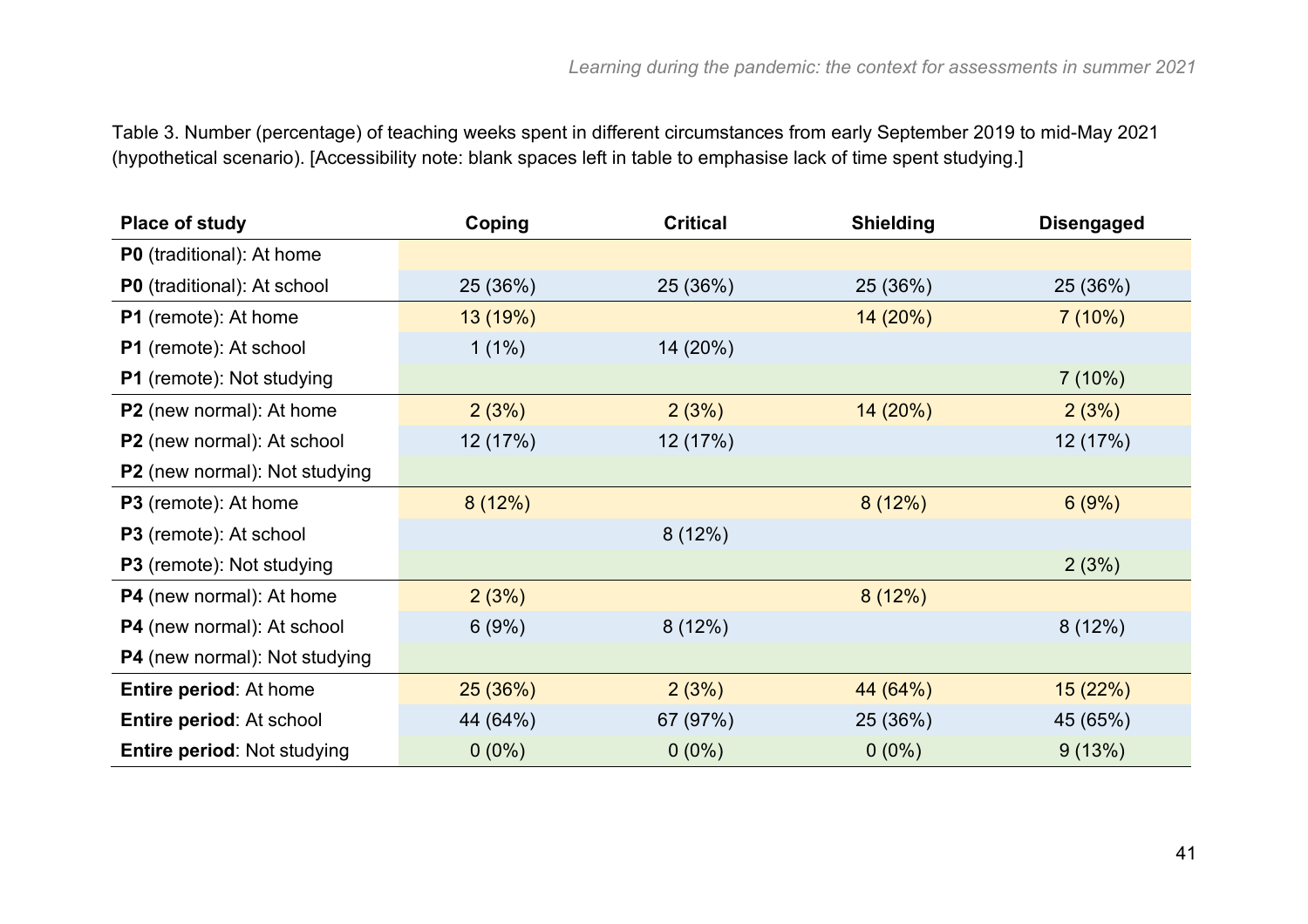Table 3 characterises the critical worker student and the shielding student similarly. There is no reason to assume that they spent fewer days (per week) learning during the pandemic than if the pandemic had never struck. And, in this hypothetical scenario, none of these students was ill with COVID-19. However, it is still possible that they may have spent fewer hours (per day) learning for at least some of the 14 week period of remote learning during Phase 1.

Our hypothetical scenario indicates something different for the disengaged student. Table 3 models them as having spent 7 weeks of Phase 1 not learning at all, and the same for 2 weeks of Phase 3. This is a student who, for one reason or another, found themself unable to keep up with their studies throughout the pandemic – at least, during those phases when they were required to study remotely. Some days they committed substantially fewer hours to learning than their less disengaged classmates. Other days they simply dropped out. Only once they returned to the new normal of whole-class in-school tuition were they able to begin reengaging properly. Ultimately, their learning would have been compromised both by less time spent studying, and by learning less effectively.

The bottom rows of Table 3 summarise the amount of time spent studying at home versus in school throughout the period of the pandemic. However, to understand the likely impact of studying under different circumstances, we need to consider the particular circumstance of each learner during each phase. As noted above, the critical worker student who was forced to study remotely during Phase 4 might well have found this more challenging than when they were studying remotely during Phase 3 – assuming that their teacher would have been focused primarily upon delivering high quality face-to-face lessons during Phase 4, as opposed to focusing primarily upon delivering high quality online lessons during Phase 3.

| <b>Phase</b>          | General<br>learning loss risk | <b>Differential</b><br>learning loss risk |
|-----------------------|-------------------------------|-------------------------------------------|
| Phase 0 (traditional) | [Not applicable]              | [Not applicable]                          |
| Phase 1 (remote)      | <b>Highest</b>                | <b>Highest</b>                            |
| Phase 2 (new normal)  | Middling                      | Middling                                  |
| Phase 3 (remote)      | Middling                      | Middling                                  |
| Phase 4 (new normal)  | Lowest                        | Lowest                                    |

Table 4. Risks of general versus differential learning loss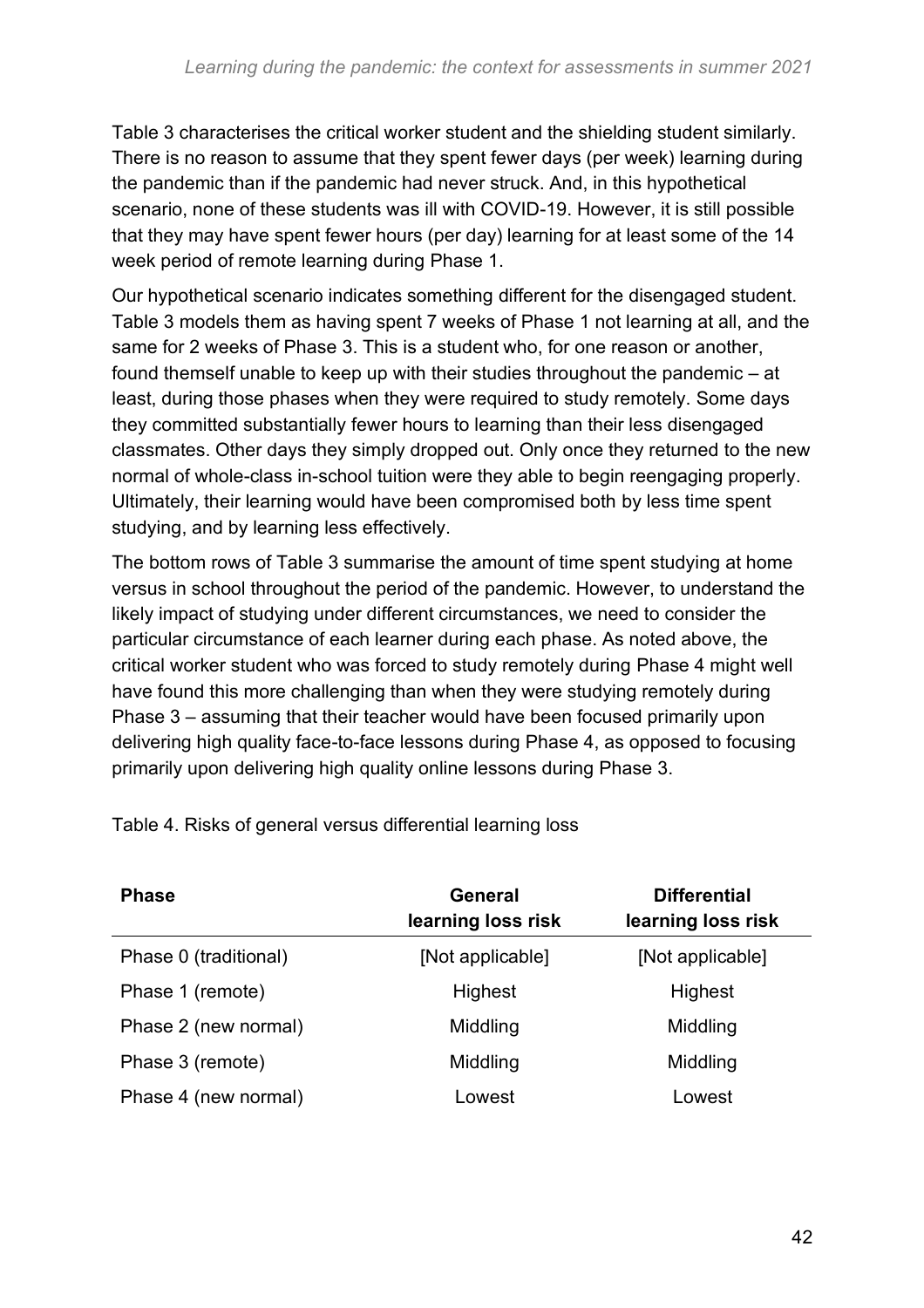More generally, different phases of the pandemic are likely to have been associated with higher or lower levels of risk of both general learning loss (affecting all students) and of differential learning loss (affecting some more than others). Table 4 attempts to quantify this degree of risk, albeit very roughly. The first substantive column suggests that the risk of general learning loss was present throughout all 4 phases of the pandemic, although it tailed off from one phase to the next, as teachers, students, and parents or carers became more adept at coping.

The second column suggests that the risk of differential learning loss was also present throughout all phases, and also tailed off from one phase to the next, but perhaps for different reasons. The return to whole-class in-school tuition, during Phase 2, meant that all students within the same class were studying under the same circumstances, reducing the risk of differential learning loss due to students having to study under different circumstances at home. However, during this phase, differential infection rates across regions, local authorities, and districts led to greater disruption to teaching and learning for students in different locations, including sometimes having to revert to remote learning. This would have increased the risk of disproportionate learning loss for students in the worst affected areas. Subsequently, the return to remote learning, during Phase 3, increased the risk of differential learning loss due to students having to study under different circumstances at home. However, as certain of the obstacles to remote learning had been overcome by Phase 3 for a significant proportion of disadvantaged students – including wider distribution of laptops, tablets, and connectivity support, for example – the risk of differential learning loss was less in Phase 3 than in Phase 1.

If we think about the risks of differential learning loss in relation to the different circumstances of learning outlined in Table 3, the story becomes even more complex. Imagine, for instance, that the critical worker student and the shielding student were both similar to the disengaged student in having a poor family support structure and suboptimal home learning resources. The fact that the critical worker student spent 97% of their year 10 and 11 teaching weeks in school would mitigate the risk of disproportionate learning loss, at least to some extent. However, the fact that the shielding student spent the entire duration of the pandemic at home would exacerbate it. In other words, two very similar students, from exactly the same class, might end up experiencing quite different levels of learning loss, depending on the particular circumstances of their learning during the pandemic.

Headline figures such as '850 million days' of in-person schooling lost have a very important role to play in focusing hearts and minds on the critical task of responding to impacts arising from the pandemic. However, to truly understand those impacts, we need to refocus our attention from the nation to the individual student. Even when considering average impacts for different groups of students – in different regions, or in different school types, or suchlike – we will fail to see the ways in which students from different groups are similar, and students from the same group are different.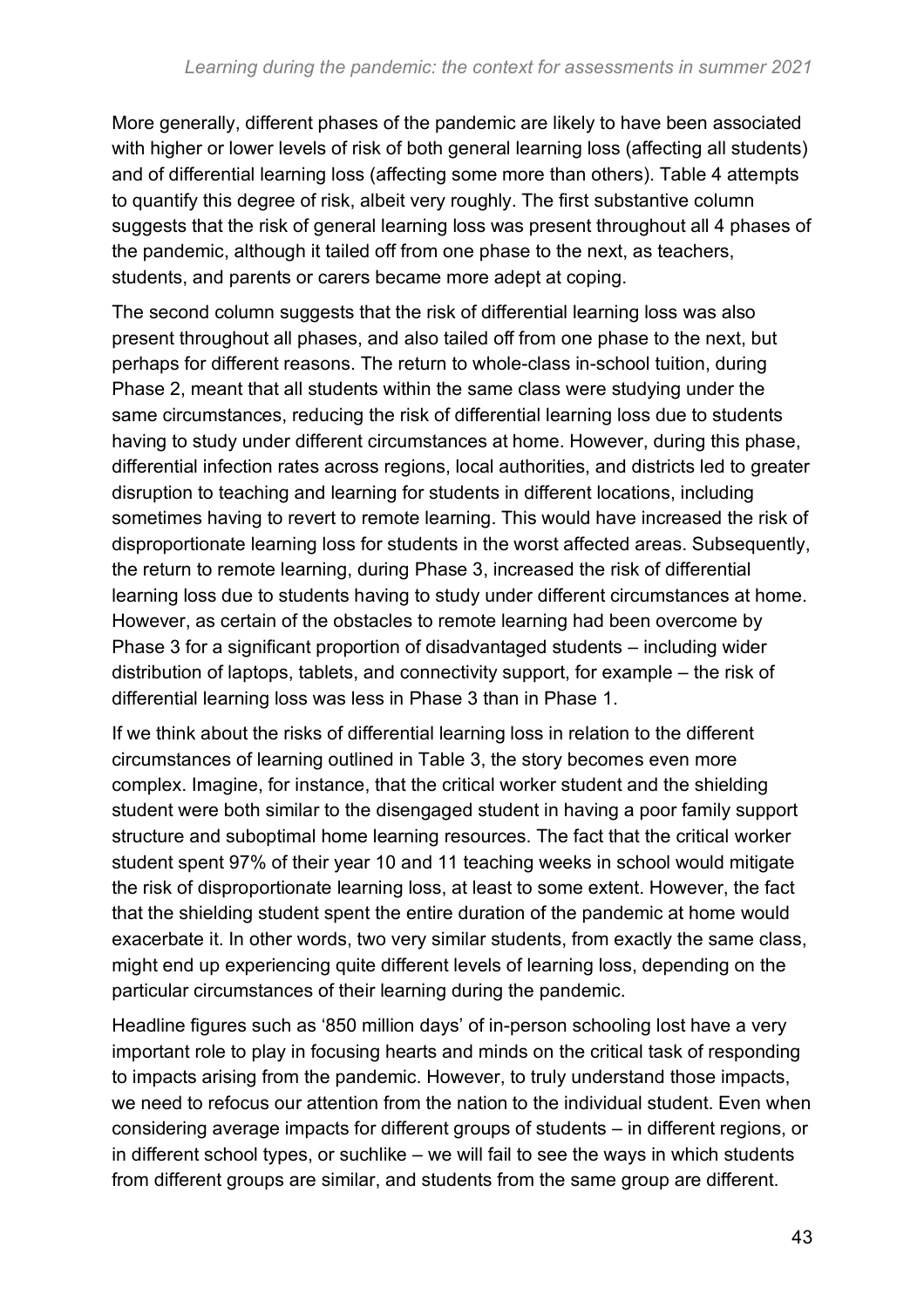Learning loss is a phenomenon that needs to be understood from the perspective of each and every student, individually. This is not to deny that impacts arising from the pandemic will, on average, be more serious for students from certain groups. In particular, it seems likely that disadvantaged students will, on average, have been more seriously affected. The point is simply that stories of learning during the pandemic are too complex and nuanced to be told simply (or even primarily) in terms of group effects.

One final point worthy of mention concerns the relevance of the summer learning loss phenomenon to understanding learning loss during the pandemic. In retrospect, the comparison is not actually very instructive. Summer learning loss is about what happens when learning stops for a certain amount of time, whereas pandemic learning loss is primarily about what happens when students learn less effectively during the time that is available to them. We should be wary of extrapolating from one context to the other.

### <span id="page-43-0"></span>Quantifying lost learning

The final, concluding, insight that we need to draw from the literature concerns how far students in England may have fallen behind (or forged ahead) in their learning as a direct or indirect result of the pandemic. This has been quantified in a variety of ways since March 2020.

The earliest attempts to quantify learning loss were based upon statistical models, using assumptions derived from extant research (see report 5). Conclusions from these models were sobering. As the pandemic progressed, attempts to quantify learning loss switched from modelling to measuring, and became increasingly sophisticated.

### *Teacher estimates*

In September 2020, the NFER published outcomes from a survey of primary and secondary school teachers, which was weighted to be representative of mainstream schools in England (Sharp et al, 2020). It was effectively a learning loss 'stock take' at the end of the 2019 to 2020 academic year, carried out in July 2020, in advance of the return to schooling in the following academic year. The NFER asked teachers to estimate how far behind their students were in their curriculum learning compared to where they would normally expect them to be. On average, primary school teachers estimated their students to be 3 months behind, while secondary school teachers estimated their students to be 2-and-a-half months behind.

Perhaps more interesting was the variation in teachers' estimates, from 2% of teachers reporting that their students were not behind at all to 4% of teachers reporting that their students were 6 months behind or more. This is in the context of the number of cases of COVID-19 in the UK only having risen above 100 in early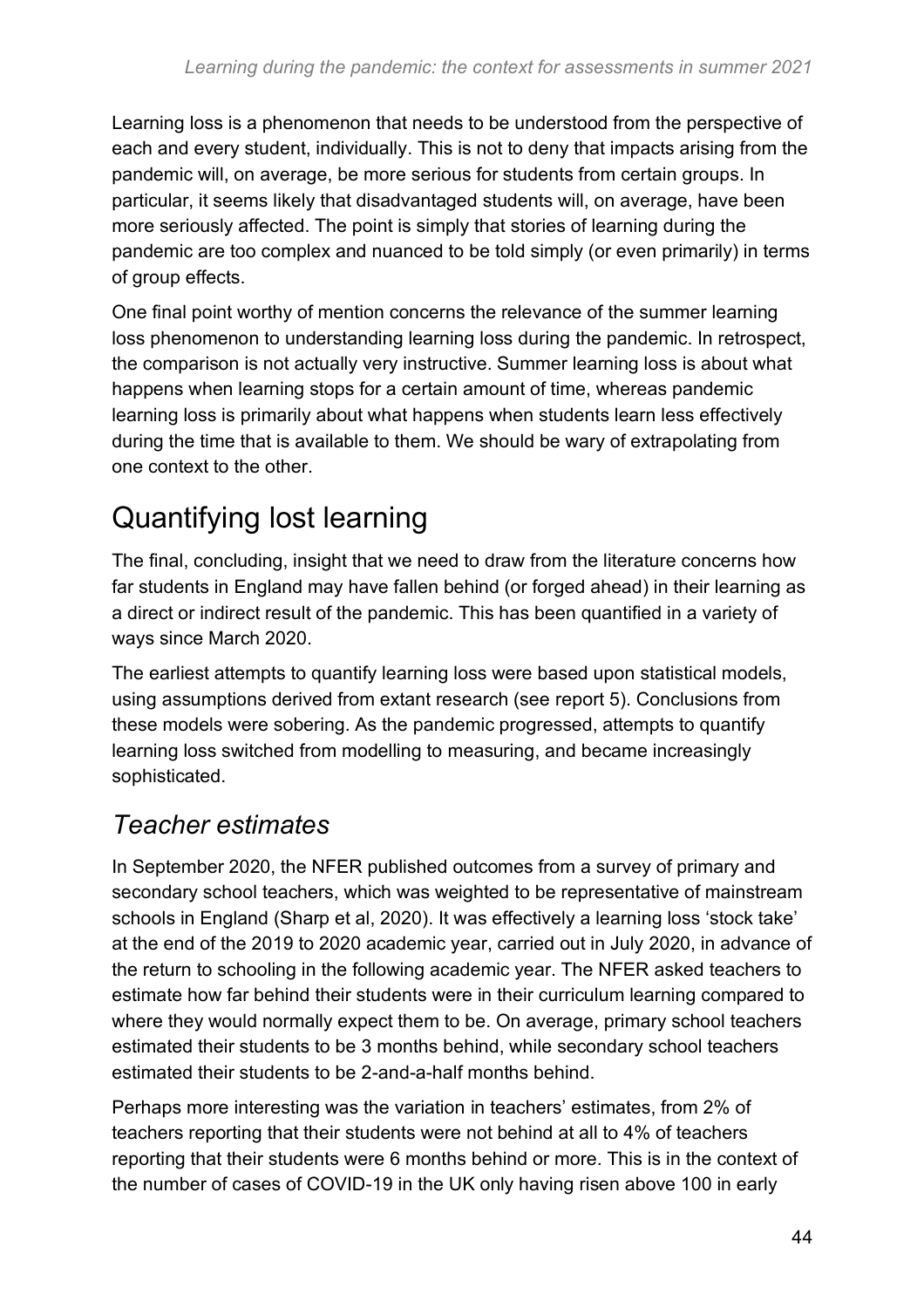March, around 4 months earlier, which suggests an element of regression for some students (going backward in learning, rather than simply not going forward). As very few teachers reported covering more than 90% of the curriculum, it seems likely that most students really were behind in their learning. Yet, whether the large variation in estimates across schools reflected genuinely large differences in learning loss, as opposed to the difficulty of the estimation task itself, and therefore the prevalence of estimation error, is hard to say, although it seems fair to assume that this was a fairly error-prone approach (see report 4).

Once students returned to school at the beginning of the autumn term, Ofsted began a series of interim visits, to understand the state of teaching and learning during the pandemic, across a full range of providers. By the November visits, schools were in a much better position to be able to judge the extent of learning loss. The Chief Inspector's commentary on the November visits (dated 15 December 2020) stated that many students were thought to be at least 6 months behind in their learning. Although the summer holiday makes it hard to interpret exactly what this estimate means, it clearly suggests a very substantial amount of loss.

### *Attainment data studies*

Towards the end of the autumn term, and into the spring term, we began to see evidence from analyses of large-scale attainment datasets. Studies from England mainly involved data from primary schools, which were almost exclusively derived from assessments carried out towards the beginning or end of the autumn term. These studies indicated that, when assessed during the autumn term of 2020: primary school students were generally a month or so behind expectations, and disadvantaged primary school students were disproportionately behind (see report 3). Beyond these general conclusions, however, the evidence was a little mixed. There was some indication that maths was more seriously affected than reading – and that younger students were further behind expectations than older ones – although these patterns were not always consistent. There were also some anomalous findings (for example, for writing).

Evidence from analyses of large-scale attainment datasets also began to emerge from overseas during autumn 2020, particularly research from the USA (see report 5). Education in the USA suffered from school closures from March through to July, just as in England, although many states continued their school closures into the autumn term. Research from the USA has provided considerable evidence of learning loss in both reading and maths, although losses for reading (around 1-anda-half months) were typically smaller than losses for maths (around 3 months). These general conclusions from the USA are in the same ballpark as those from England.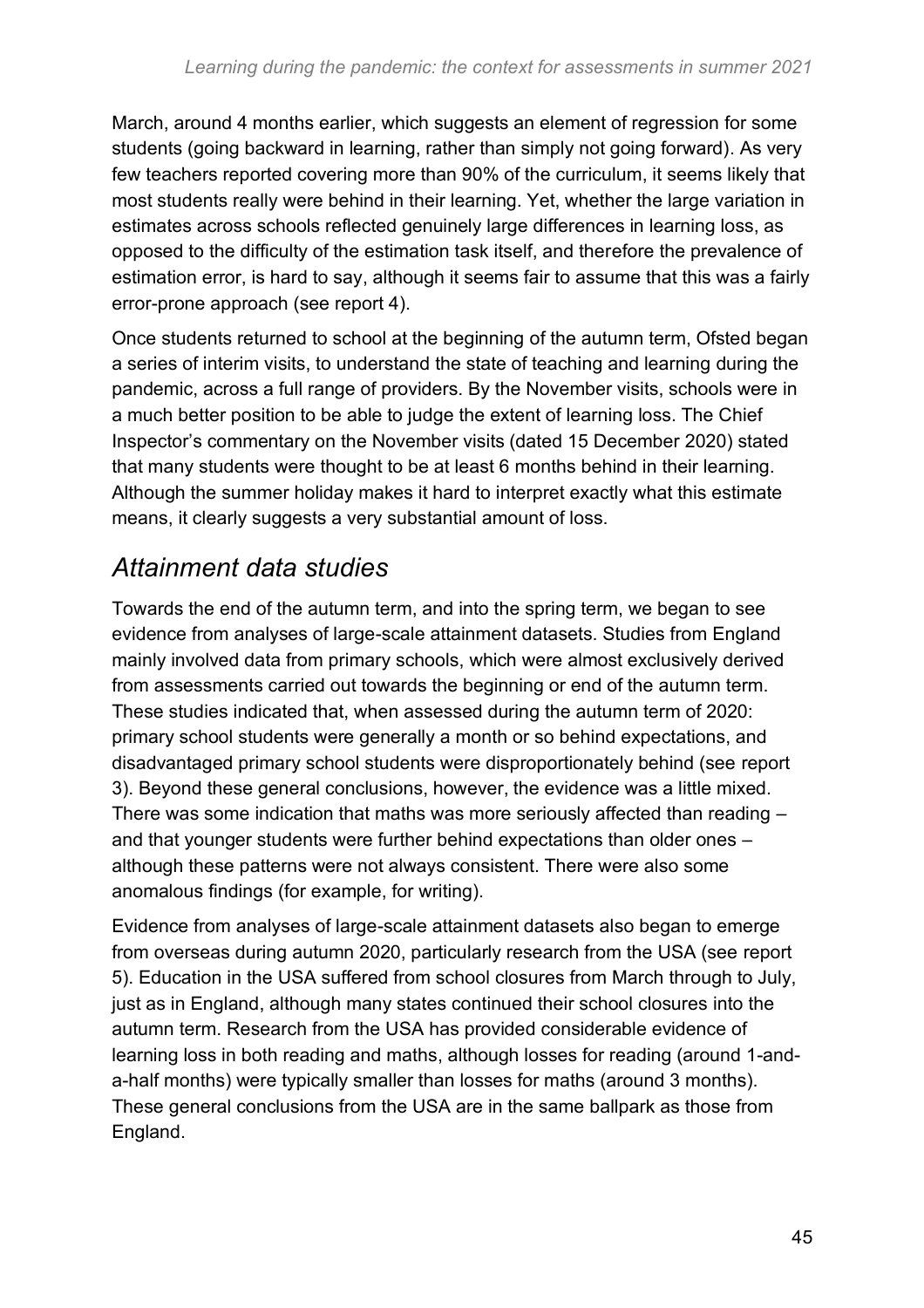However, there was also plenty of inconsistency in findings across studies from the USA. For instance, two studies based on the same assessment instrument appeared to reach different conclusions concerning learning loss in reading: one indicating fairly small losses in lower grades, and evidence of gains in higher grades (Curriculum Associates, 2020); the other indicating significant losses across grades K to 5 (Dorn et al, 2020).<sup>23</sup> Studies also differed in terms of whether they found evidence of disproportionately large losses for groups of students characterised in terms of ethnicity or disadvantage: some found substantial effects on both counts (for example, Kogan & Lavertu, 2021); others found only small effects (for example, Renaissance, 2020); while others found no clear evidence (for example, Bielinsky et al, 2021). Again, there is a lot that remains unclear concerning the extent of learning losses (or gains) since the pandemic began.

A number of studies have demonstrated that learning progresses differently in different terms, including the Renaissance Learning & Education Policy Institute (2021) study from England, which indicated that rates of progress appeared highest during the autumn term, tailing off subsequently throughout the academic year. This, coupled with the recognition that the beginning of the 2020 to 2021 academic year followed an extended period of absence, suggests that we should be wary of overinterpreting conclusions from assessments conducted during autumn 2020.

We have not yet seen many studies from spring assessments. A second study from Renaissance, in the USA, examined progress in learning from fall to winter, alongside absolute performance levels in the winter (Renaissance, 2021). They found that students had generally made good progress in reading and maths throughout the new academic year – from fall to winter – with growth indicators just below normal for that period. Absolute attainment levels were still down on previous years, although there was some evidence of catch-up in maths.<sup>24</sup> Interestingly, the only spring attainment data study from England, to date, suggested the opposite trend: that students had generally fallen further behind whilst learning remotely during Phase 3 of the pandemic (Blainey & Hannay, 2021).

One interesting observation from England and overseas is that the scale of learning loss typically observed seems – at least on average – to be somewhat less extreme than some of the earlier modelling suggested. As noted by EmpowerK12, a North

 $23$  In the USA, a grade is a year group. Fifth grade equates to Year 6 in England, tenth grade to Year 11. K refers to Kindergarten.

<sup>&</sup>lt;sup>24</sup> More worrying messages emerged from this research when they broke their overall analyses down by subgroup. This revealed that certain groups were substantially below pre-pandemic Fall to Winter growth expectations in both reading and maths, including Black or African American, and Students with Disabilities. This meant that they were now further behind expectations than they had been in the Fall, compared with other groups including White students (who were now less far behind).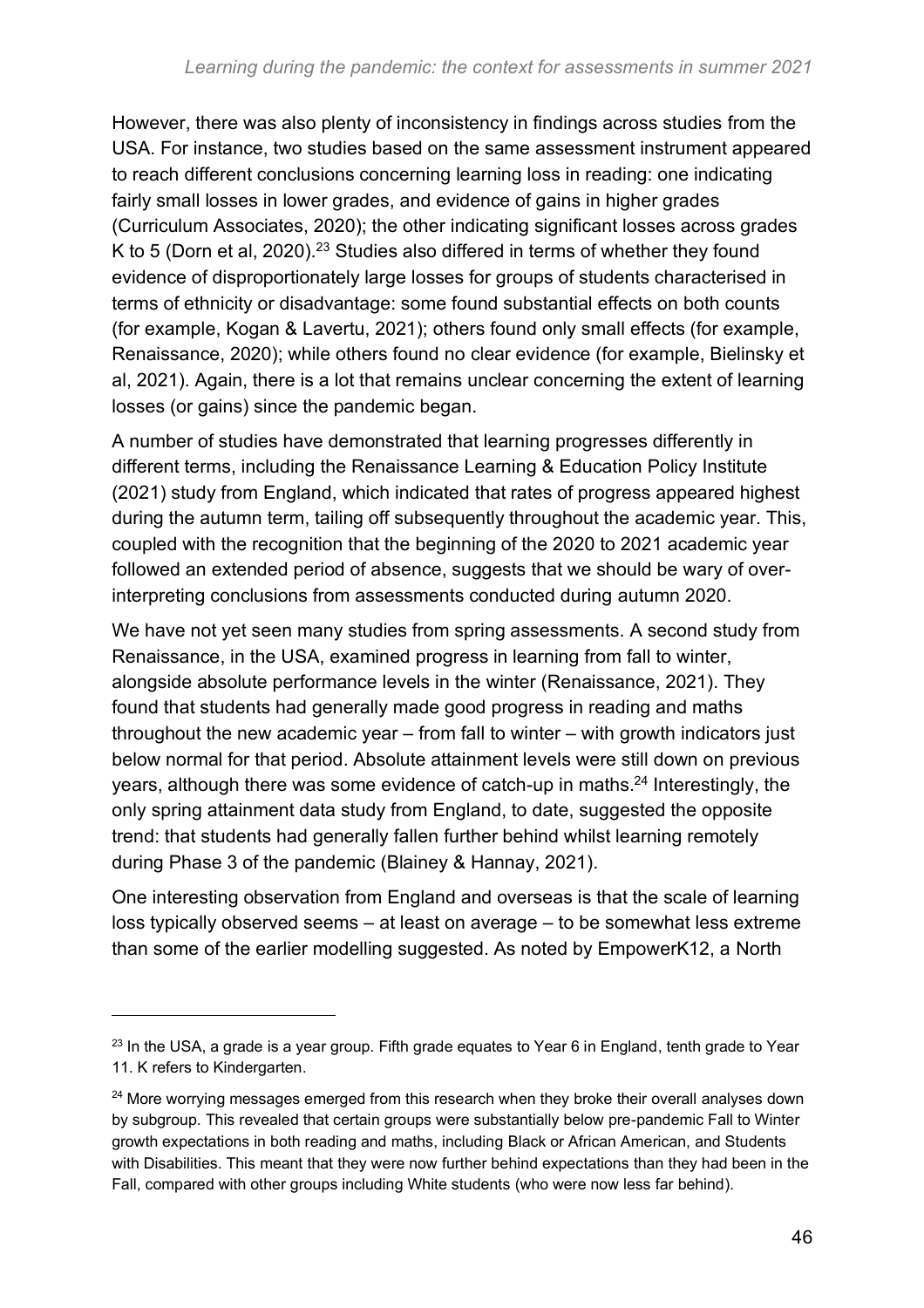American non-for-profit organisation, which was responsible for some of the early modelling:

On the positive side, the dire predictions of learning loss from this spring, counted in half to full numbers of years, did not pan out. Students gained knowledge this spring and summer. However, those gains significantly lagged typical gains during traditional in-person school.

(EmpowerK12, 2020, p.1)

Admittedly, the occasional study has concluded that students failed to learn anything at all during lockdown, including an analysis of data from the Netherlands during their March to May closures (Engzell et al, 2021). Yet, other studies have reached exactly the opposite conclusion – that students have learned just as much as they would normally have learned – including an analysis of data from New South Wales during their March to May closures (Gore et al, 2021). Most international studies have reported evidence of some learning losses – although not as much as the dire predictions suggested – while a few have identified some evidence of learning gain, especially for older primary and secondary school students in reading.

Beyond these general impacts, it is important to note that studies of attainment data from the autumn term have largely confirmed predictions that students from disadvantaged backgrounds would be likely to lose disproportionately more learning. However, hypotheses concerning regional differences in learning loss – including expectations that regions in the north of England would be likely to lose disproportionately more learning – were not supported to quite the same extent.

The attainment data studies also included certain indicative results that are worthy of further comment. For instance, the Renaissance study from the USA reported that Asian students had achieved a learning gain in reading – the only ethnic group to have done so. The point, here, is simply to raise awareness that certain groups of students might well have bucked the general trend in terms of learning during the pandemic – in England, just as in the USA.

Equally, though, the attainment data studies give us pause for thought concerning students at the other end of the distribution. Numerous studies from both England and the USA have noted differential attrition rates amongst the lowest attaining students. It seems possible that there may be numerous serious casualties in this group – as far as learning during the pandemic was concerned – although the number of students who effectively withdrew themselves from education for large chunks of time from March 2020 onwards is unknown.

At the beginning of the pandemic, education researcher John Hattie reassured us that we should "not panic if our kids miss 10 or so weeks" of teaching (Hattie, 2020). He based this on his experience of learning during the Christchurch earthquakes of 2011, which seriously disrupted access to schools. At the time, he had argued – on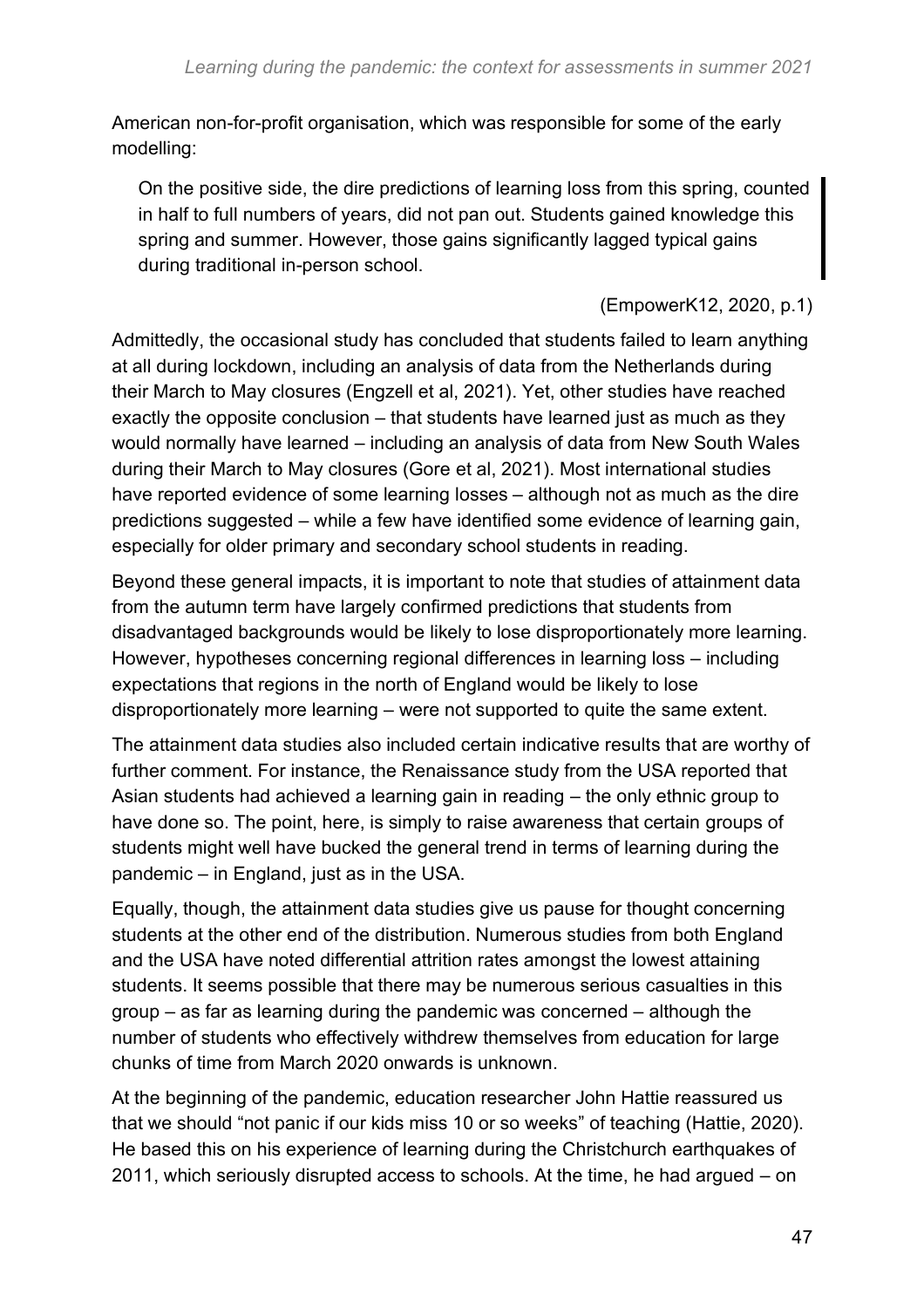the basis of research into teacher strike impacts – that there might well be no learning losses at all for upper secondary school students, and possibly even learning gains. In fact, student performance ultimately went up.

Subsequent modelling exercises began to tell a different story, however, along the lines of: missing "twelve weeks of school is likely to have a very significant impact" (RS DELVE Initiative, 2020), explicitly casting doubt upon Hattie's sanguine conclusions.

Now, with some of the data already in, we are beginning to get a clearer picture. There does seem to be evidence of significant learning loss, although not quite as extreme as some of the less optimistic modelling predicted. Importantly, though, and in agreement with the modelling, there does seem to be evidence of disproportionate learning losses for the most disadvantaged students.

### *Generalising conclusions*

It is important to consider the extent to which it might be legitimate to generalise conclusions from studies, like these, which focus primarily upon attainment in primary school reading and maths. We have already noted that we should be cautious in generalising from primary school impacts to secondary school ones, especially to impacts upon upper secondary school students. A more challenging question, though, is whether we can be confident in generalising to other subject areas within the curriculum. Observations from Ofsted's interim visits during the autumn term help to shed some light on this (Ofsted, 2020a; 2020b; 2020c).

Reporting on the second round of visits, in October, Ofsted noted that many primary schools had returned to teaching the full range of foundation subjects. In November, they observed that almost all primary schools had returned to teaching their usual range of subjects. However, all three reports explained that maths and English were being prioritised. Reporting on the third round of visits, Ofsted noted that most primary school leaders had restructured their timetables to prioritise English and maths, giving more teaching time to these subjects. The same report explained that English and maths were receiving considerably more attention than science, and that primary leaders were not always clear about how (or whether) the foundation subject curriculum content that was therefore being lost during the autumn term would eventually be covered.

These findings suggest that it may not be safe to generalise conclusions from primary school maths and reading to other areas of the curriculum. Indeed, it is possible that the other subject areas might fall further behind whilst English and maths begin to catch up. If so, then evidence of catch-up in maths and reading, going forward, should not necessarily be interpreted as evidence of catch-up across the wider curriculum.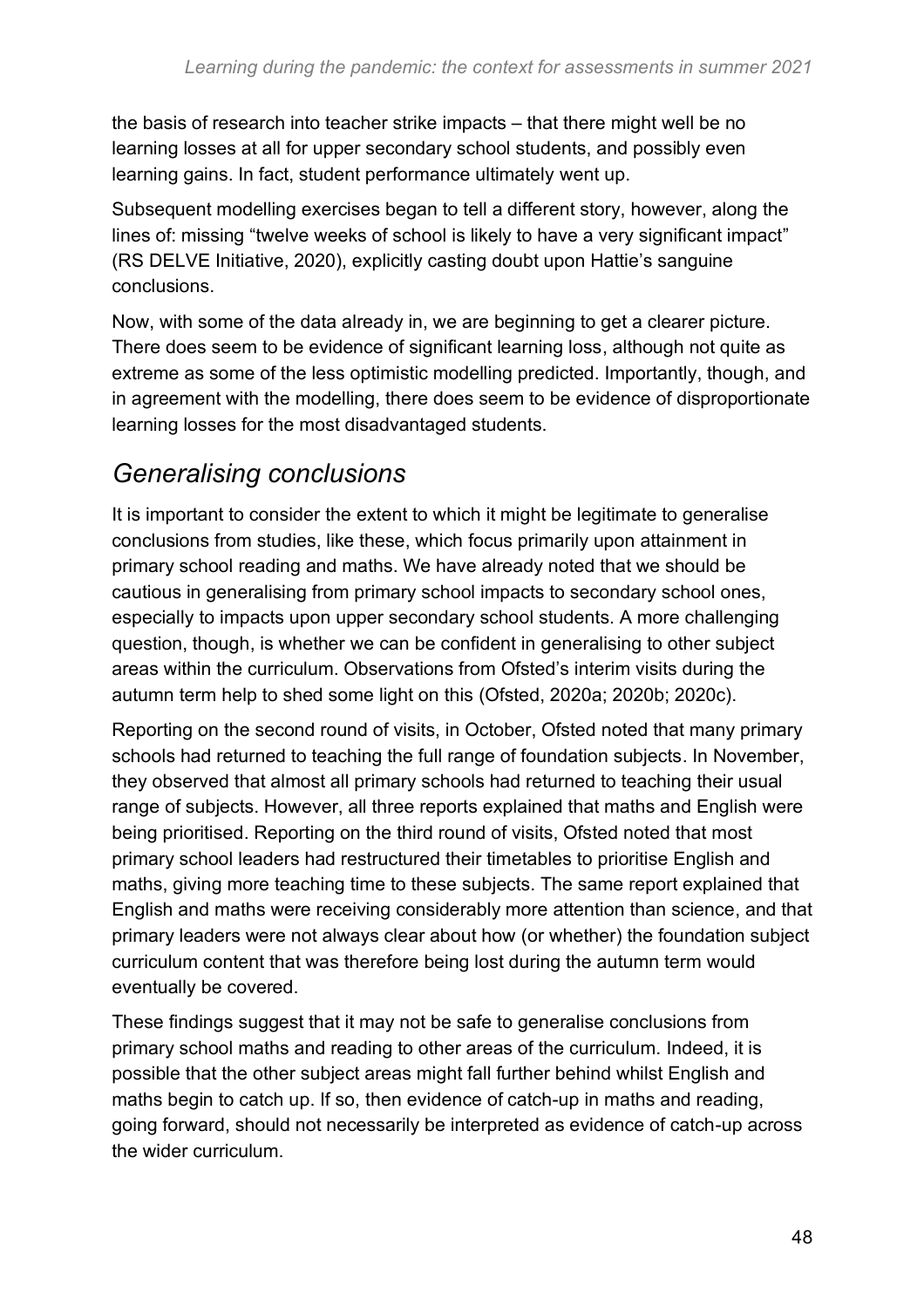### *The meaning of 'months behind'*

Evidence from No More Marking (2020) concerning performances in writing also provides food for thought here (see report 3 for further details). This study concluded that, in September 2020, year 7 students were "22 months behind where we would expect them to be" in writing, which suggests that students must have seriously regressed, that is, gone backward in their learning.<sup>25</sup> A finding of this sort raises all sorts of questions, not the least of which is whether the finding is genuine, as opposed to some artifact of the method. Having said that, particular problems with primary writing were noted during Ofsted's autumn visits. And, in the following spring, nearly a quarter of Parent Ping parents singled out primary writing as a subject in which they believed students had got much worse (more than twice as many parents claimed this for writing as for the other subjects). 26

Technically, it is more correct to say that the No More Marking study indicated that year 7 students' performances in writing, in September 2020, were indistinguishable from performances that had previously been elicited from students 22 months younger. Now, for the sake of argument, what if we were to assume that (say) 4 months of this effect was an artifact of the method, and the rest was genuine?<sup>27</sup> Even then – assuming that these year 7 students were performing at a level similar to students 18 months younger – a huge question would remain concerning how to interpret this stark conclusion. Would it mean, for instance, that, in September 2020, these students had no more knowledge or skill in writing than they had in March 2019 when they were in year 5? Bearing in mind that they obviously had been learning how to write throughout the period from March 2019 (year 5) through to March 2020 (year 6), this interpretation seems at least a little implausible. It would amount to saying that they had literally lost all of that knowledge and skill, and that any subsequent learning would need to be built upon this far lower foundation, and that it would therefore take at least a year just to catch up to where they ought to have been in September 2020.

Perhaps, instead, we may need to draw a distinction between how many 'months behind' students appear to be, on the basis of attainment data studies, and how many 'months it will take' before they catch up again? After all, this is the figure that we are most interested in: not how many months behind performances appear to be, but how many months it will take before performances match expectations once again. This is a subtle difference, but potentially an important one. It seems unclear,

<sup>&</sup>lt;sup>25</sup> See ['Baseline Secondary Writing: have Year 7 pupils gone backwards?'](https://blog.nomoremarking.com/baseline-secondary-writing-have-year-7-pupils-gone-backwards-5497ac10b894) (20 October 2020).

<sup>26</sup> See ['The end of home learning'](https://parentping.co.uk/the-end-of-home-learning/) (5 March 2021).

 $27$  In reality, it is not at all clear how much of this effect was spurious and how much was genuine, as discussed in more detail in report 3. However, making this assumption helps us to illustrate a more general point concerning the interpretation of evidence from large-scale attainment datasets.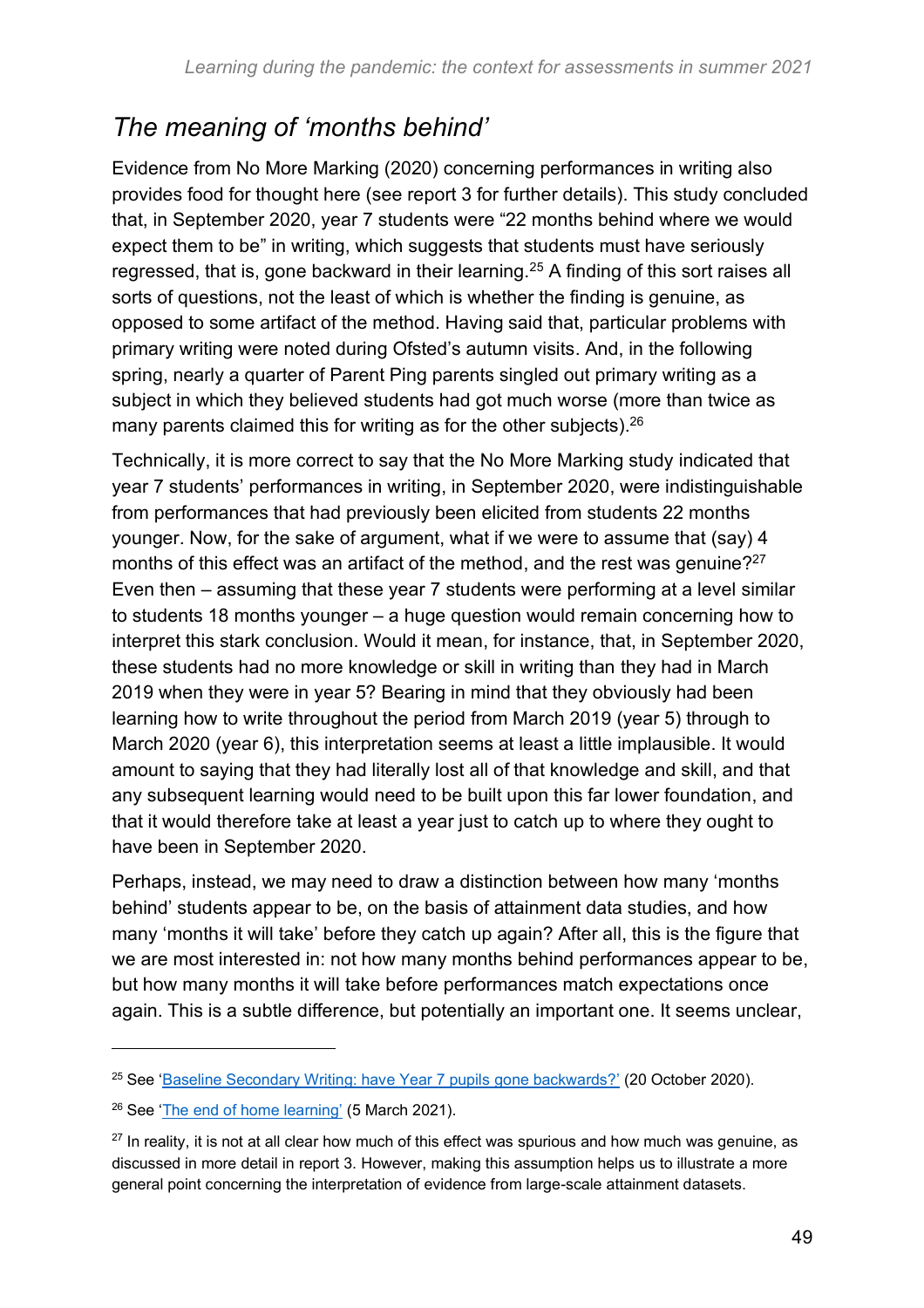at the moment, how to draw inferences about the latter from the evidence that we currently have of the former – not just for this study but for the others too.

### *Performance regained*

Earlier, we noted the distinction drawn by Bjork & Bjork (1992) between storage strength and retrieval strength, which was central to their new theory of what happened to prior learning when it was no longer being used. A much older theory, which had been thoroughly debunked by then, proposed that memory traces simply decayed. Conversely, their new theory proposed that stored learning simply remains stored. More importantly (for the purpose of the present report) although prior learning may become harder to retrieve if it has not been used for a while, it can be made accessible again at 'an accelerated rate' (Bjork & Bjork, 1992, p.49), by increasing its retrieval strength.

If this is right, then, to interpret evidence from attainment data studies during the pandemic, we may need to distinguish between deep learning deficits and superficial performance ones (see also Soderstrom & Bjork, 2015). The Education Endowment Foundation made a similar point in their rapid evidence assessment:

The distinction has implications for the remedy. If learning has been truly lost, it must be regained, which may be slow and painful. On the other hand, if it is merely rusty, it may be quickly regained with a small amount of practice. If students have not used a particular technique or procedure for a few months they are unlikely to perform it fluently if tested on arrival back in school. But if they had previously learnt it well, they might well regain that state quickly.

(Education Endowment Foundation, 2020, p.7)

Table 5 overlays this distinction between deep learning deficit and superficial performance deficit on the two quite different routes to learning loss identified earlier. The intention behind Table 5 is not to propose a new theory of learning and assessment for pandemic contexts. It is simply to suggest that there might be different kinds of story to tell regarding different contexts for learning during the pandemic, particularly, where certain subjects may have been prioritised for teaching.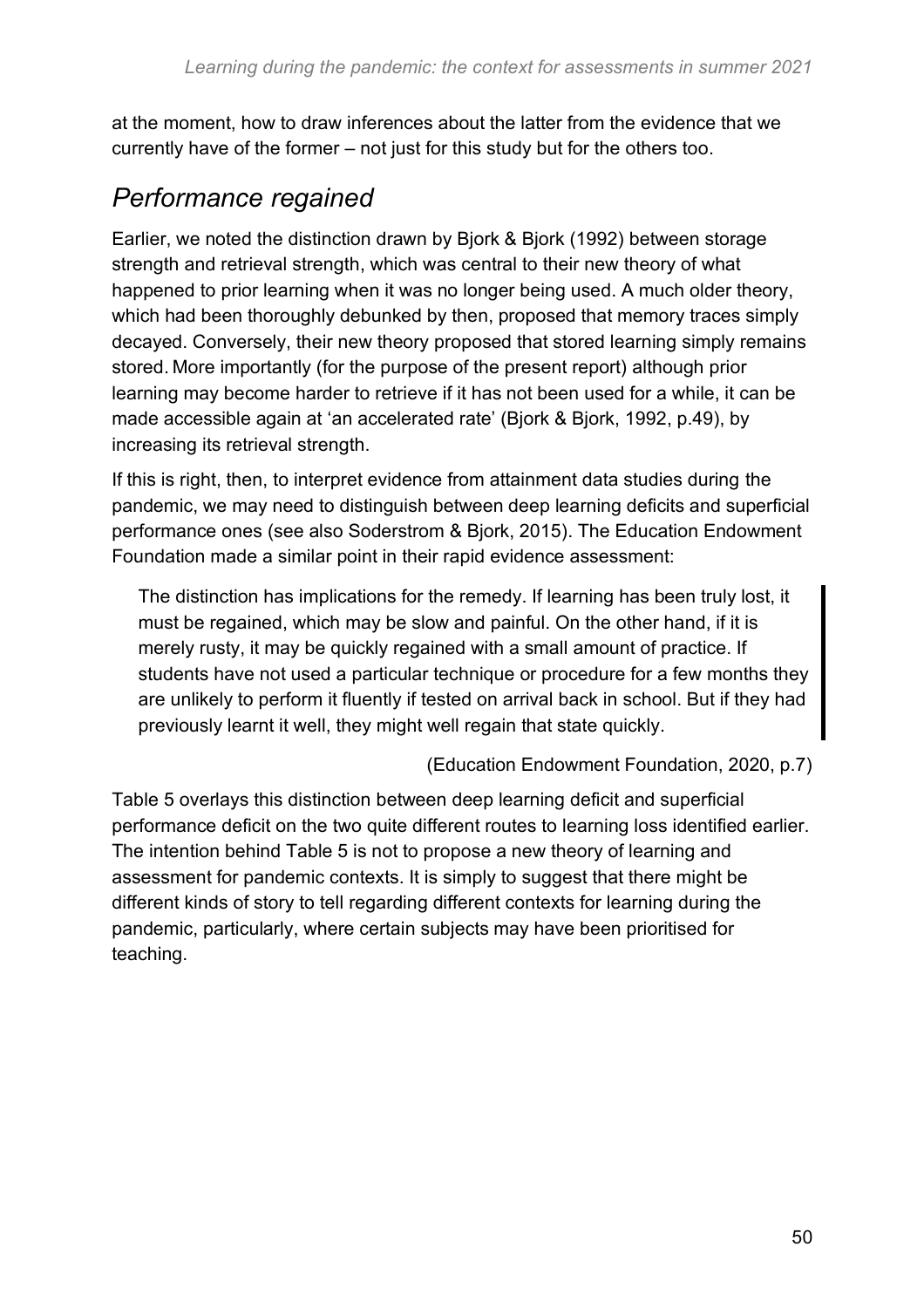| <b>Route to learning loss</b>                                    | Deep<br>learning deficit                               | <b>Superficial</b><br>performance deficit     |
|------------------------------------------------------------------|--------------------------------------------------------|-----------------------------------------------|
| Not studying at all for<br>an extended period of<br>time         | New learning is not<br>created or stored.              | Prior learning becomes<br>harder to retrieve. |
| <b>Studying continuously</b><br>yet learning less<br>effectively | New learning is created<br>or stored less effectively. | May depend on nature of<br>learning deficit.  |

#### Table 5. Learning deficit versus performance deficit.

Imagine, for instance, that students simply stopped writing during Phase 1 of the pandemic. If so, then, to interpret assessment outcomes from September 2020, we would only need to consider the first substantive row of Table 5. As such, part of any underperformance in September 2020:

- would represent genuine learning deficit, owing to not having committed the normal X weeks to studying writing during the spring and summer terms
- might simply represent a temporary performance deficit, owing to a lowering of retrieval strength in relation to knowledge and skill that had been acquired prior to March 2020

In terms of catch-up, the (new learning) learning deficit would presumably take just as long to be caught up as would be required if it were to be learned under normal circumstances. Whereas, the (prior learning) performance deficit would be caught up far more quickly. This is akin to the situation for summer learning loss.

More interestingly, though, it might be possible to tell a quite different story for another subject, such as maths. For instance, if students had generally continued studying maths throughout the pandemic – albeit sometimes under suboptimal learning conditions – then the first substantive row of Table 5 would not apply. To interpret assessment outcomes from September 2020, we would need to consider the second substantive row.

How long would it take these students to catch up in maths? Well, that might depend upon exactly how their learning had been compromised, for example: whether they ended up covering less breadth of content (to the same depth); or whether they ended up covering the same breadth of content (in less depth, or with more gaps). If, they covered the same breadth of content but in less depth, then there might be negligible performance deficit owing to prior learning becoming harder to retrieve – assuming that its retrieval strength had been maintained at a fairly high level owing to continued use. However, there might be a significant learning deficit related to the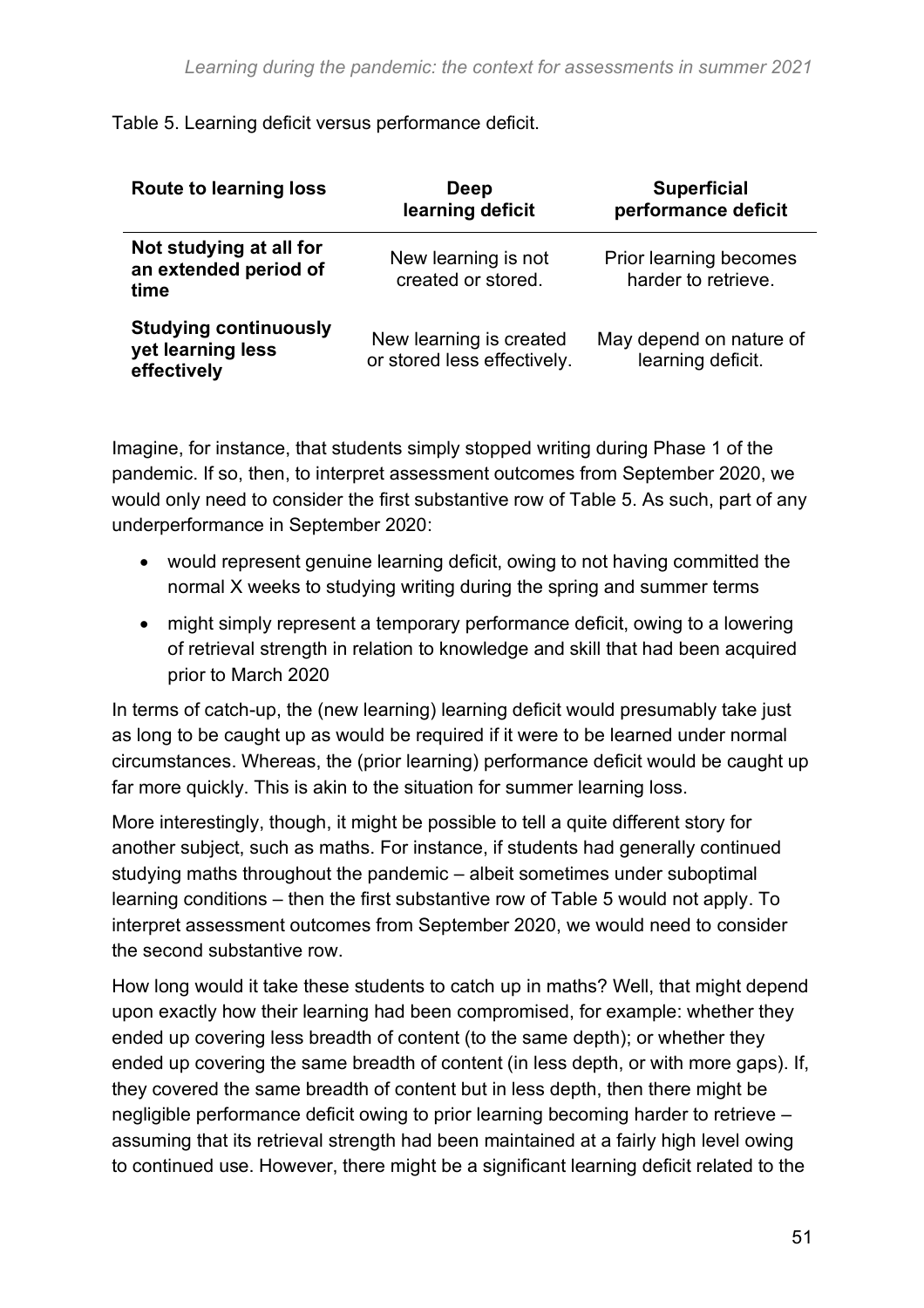new learning – assuming that the challenging circumstances of the pandemic had made it far harder to achieve high levels of storage strength (or, more simply, far harder to achieve effective learning).

For the sake of this illustration, we have just compared a subject that was not studied at all for an extended period of time during the pandemic with a subject that was learnt less effectively despite continuous study. Although we used writing and maths for illustrative purposes – to bring this hypothetical comparison to life – neither subject would actually have fallen neatly into either of these two extreme categories. In other words, the truth would have been even more complicated for both subjects. However, as hypothetical and simplistic as this analysis clearly is, it still helps to provide some grounds for caution when interpreting outcomes from attainment data studies. On the one hand, it is very helpful that they tend to report in straightforward metrics, such as X months behind. On the other hand, it remains far from obvious how such metrics ought to be interpreted, and different interpretations might be required for different circumstances, and perhaps even for different students in essentially the same circumstances.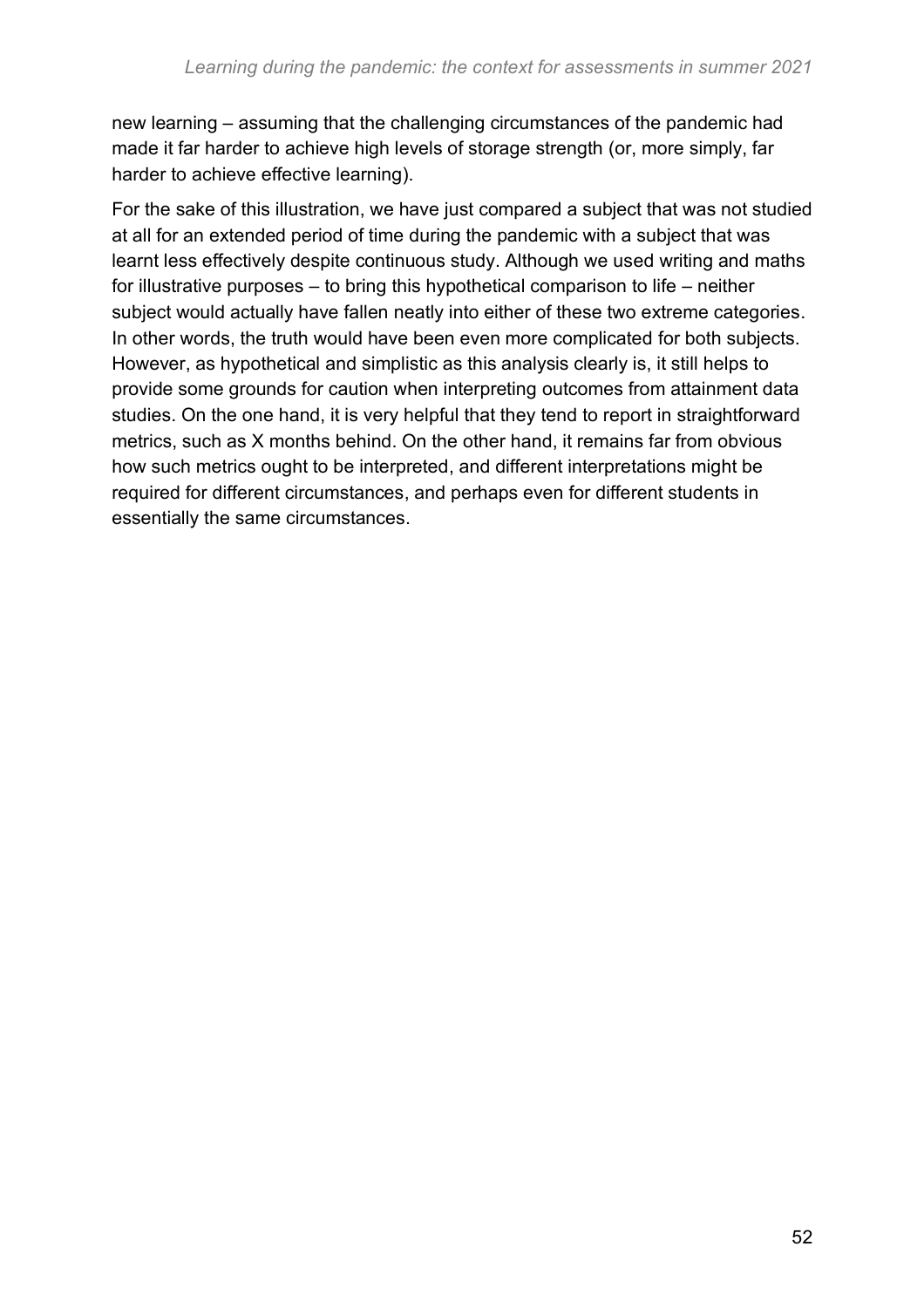# <span id="page-52-0"></span>The context for assessments in summer 2021

We end this report by considering the context for assessments in summer 2021 in the light of the foregoing discussion of research and analysis into learning during the pandemic. As noted earlier, the evidence base is indicative of effects, yet often not definitive, and there are still significant gaps in our knowledge and understanding.

### <span id="page-52-1"></span>What is it safe to conclude?

On the basis of the foregoing discussion, it does seem safe to conclude that:

- during each of the phases of the pandemic, students in England have had to study under abnormal circumstances, typically less than ideal circumstances, and sometimes very unfavourable ones
- by summer 2021, the most widespread concern will have been less effective learning during periods that students were studying, rather than less time spent studying, because most students will have been studying for much of the time that was available to them, albeit under abnormal circumstances – this questions the relevance of the 'summer holiday learning loss' phenomenon to understanding learning during the pandemic
- as the pandemic progressed through a number of quite distinct phases, learners seem likely to have lost relatively less learning, as teachers, students, and parent or carers became more adept at managing circumstances
- by summer 2021, most students are likely to have experienced a net learning loss as a result of the pandemic
- the amount of learning loss that students will typically have experienced is hard to gauge, although it may not be as extreme as some of the earliest projections
- by summer 2021, a minority of students may have achieved a certain amount of learning gain, although how large a group this might be is unclear
- socioeconomically disadvantaged students are likely, on average, to have lost relatively more learning than their more advantaged peers – however, there will be many exceptions to this general conclusion, as many advantaged students will also have been extremely seriously affected, and many disadvantaged students will not have been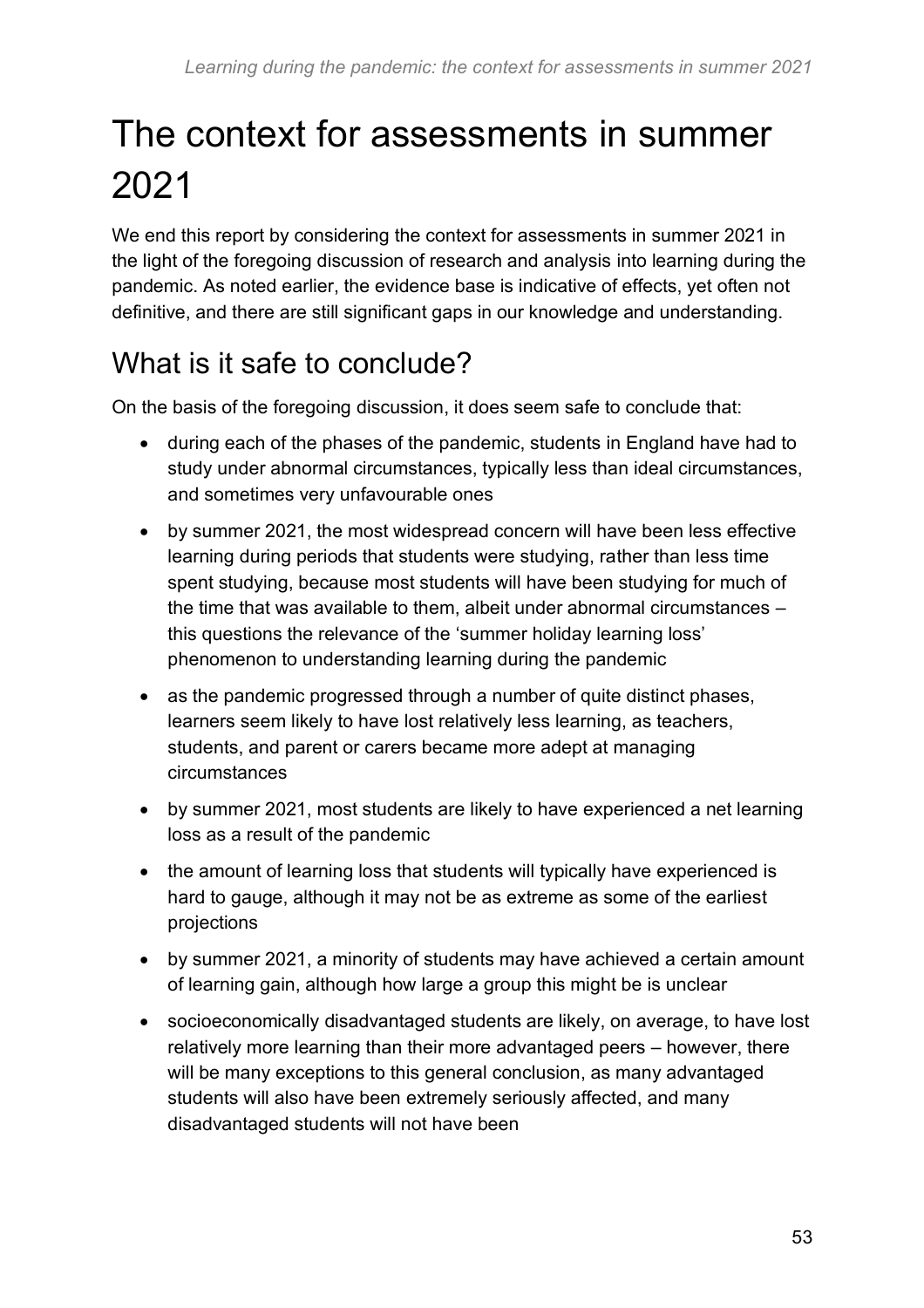- students from certain areas are likely, on average, to have lost relatively more learning, although this is best understood locally rather than regionally, and not all students from even the worst affected areas will have been disproportionately affected
- learning loss is a phenomenon that needs to be understood from the perspective of each and every student, individually – impacts from the pandemic are too complex and nuanced to be described simply (or even primarily) in terms of group effects
- even students from very similar backgrounds, registered in the same class at the same school, might have experienced quite different levels of learning loss, depending on the particular circumstances of their learning during the pandemic

Beyond these general conclusions, little can be said with confidence, especially concerning the details of how students in particular circumstances might have been affected.

### <span id="page-53-0"></span>What seems less clear?

The following subsections identify a number of important issues for which the evidence is far from conclusive. These issues merely illustrate gaps in our understanding of learning during the pandemic, and are in no way exhaustive.

### *Quantification*

Although it seems safe to conclude that most students are likely to have been affected by a certain amount of learning loss, and that some students are likely to have been disproportionately affected by learning loss, it is not possible to say (with any degree of confidence) how much learning may have been lost as a result of the pandemic, even on average.

Although the evidence that has emerged from attainment data studies is important and useful, it is still limited in what it can tell us. We currently rely mainly upon primary school assessments conducted during the autumn term of 2020, which is methodologically problematic for a variety of reasons (see report 3). Furthermore, the various studies do not always agree over the presence of effects, let alone over the size of effects. Moreover, all of the studies attempt to quantify how far students appear to be behind in their learning – often estimated in terms of months lost – yet this is not necessarily the same as how much learning has actually been lost, nor how long students might take to catch up, which is ultimately what we need to know.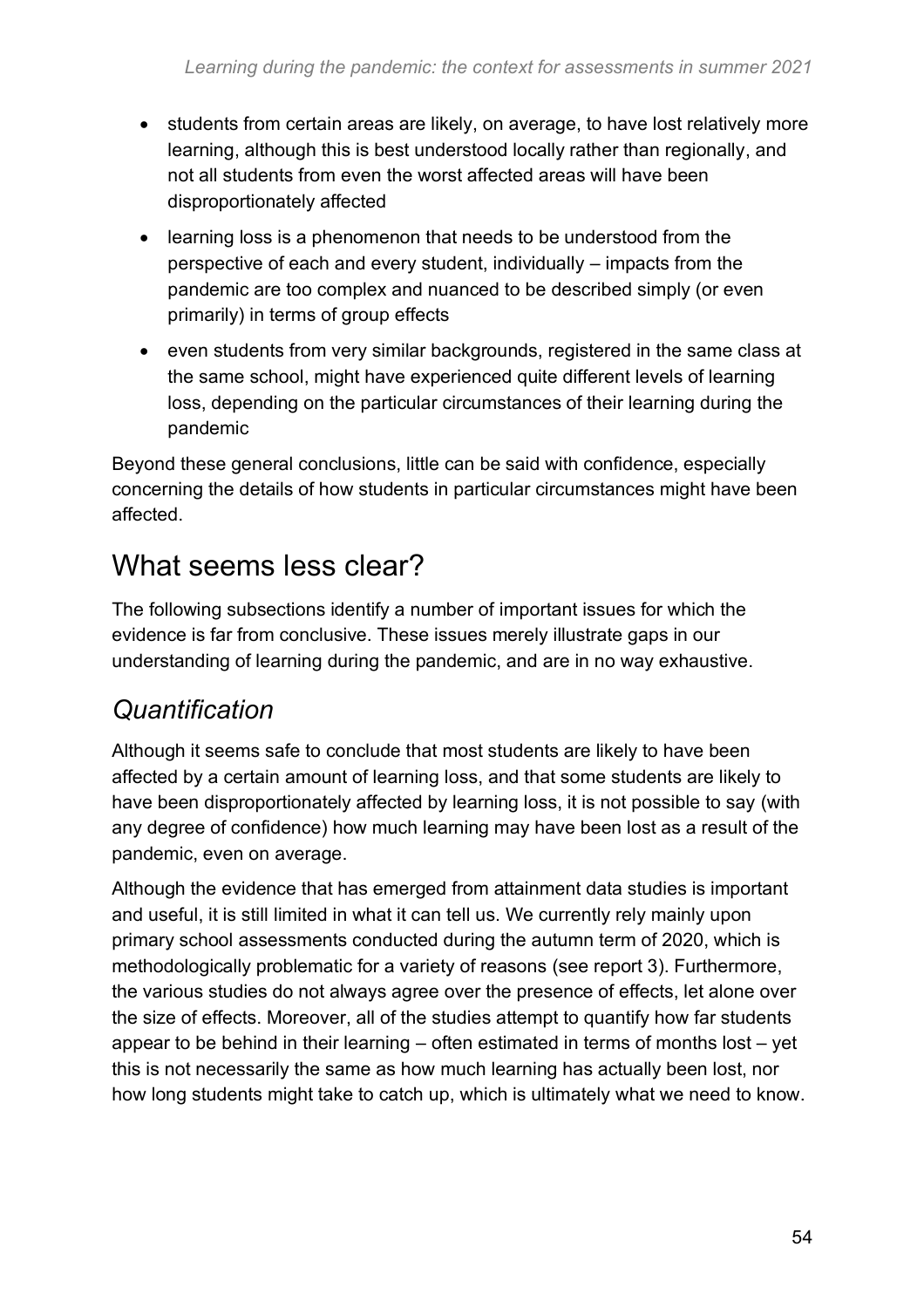### *Virtually withdrawn students*

Although it seems safe to conclude that the most prominent cause of lost learning during the pandemic was having learnt less effectively, rather than having spent less time studying, it is still possible that some students may have spent very substantially less time studying than they would have done had the pandemic not struck. The risk of spending less time studying would seem to have been highest when students were expected to be learning from home. Hence the idea of the virtually withdrawn student – the student who failed to engage with remote learning, for shorter or longer periods of time. It seems likely that disengaging may have been much easier to do without being noticed whilst working (or not working) remotely. We do not know how many virtually withdrawn students there might have been in England during Phase 1 or Phase 3 of the pandemic. However, there is evidence to suggest that some students were not engaging with learning (see report 2) so we need to take seriously the possibility that significant numbers of students might fall into this category.

### *Localised disruption*

One of the major themes of the pandemic has been that certain regions were worse affected than others. This began during October 2020, when tiering arrangements were introduced to help stop the spread of the pandemic. During Phase 2 of the pandemic, the dominant learning loss narrative concerned students from certain regions of England – particularly in the north – whose teaching and learning was being seriously disrupted. These regions experienced higher rates of infection, and higher rates of absence, and this prevented schools from returning to the new normal instructional delivery mode involving regular whole-class in-school tuition.

However, the idea of disruption being clustered by region was too simple, as there was far more variation across local authorities within each region than across regions. Moreover, some local authorities with high infection rates were also able to maintain high attendance rates.

We do know quite a lot about average attendance rates. We know that attendance rates were significantly down across all regions of England during the autumn term, and not just in the north. We also know that, on any particular day during the autumn term, the vast majority of students across England were in attendance. However, we do not have a great deal of evidence concerning how badly affected the worst affected schools were – let alone the worst affected classes in the worst affected schools – including what proportion of the autumn term such schools might have remained in this worst affected category (and therefore far removed from the anticipated new normal).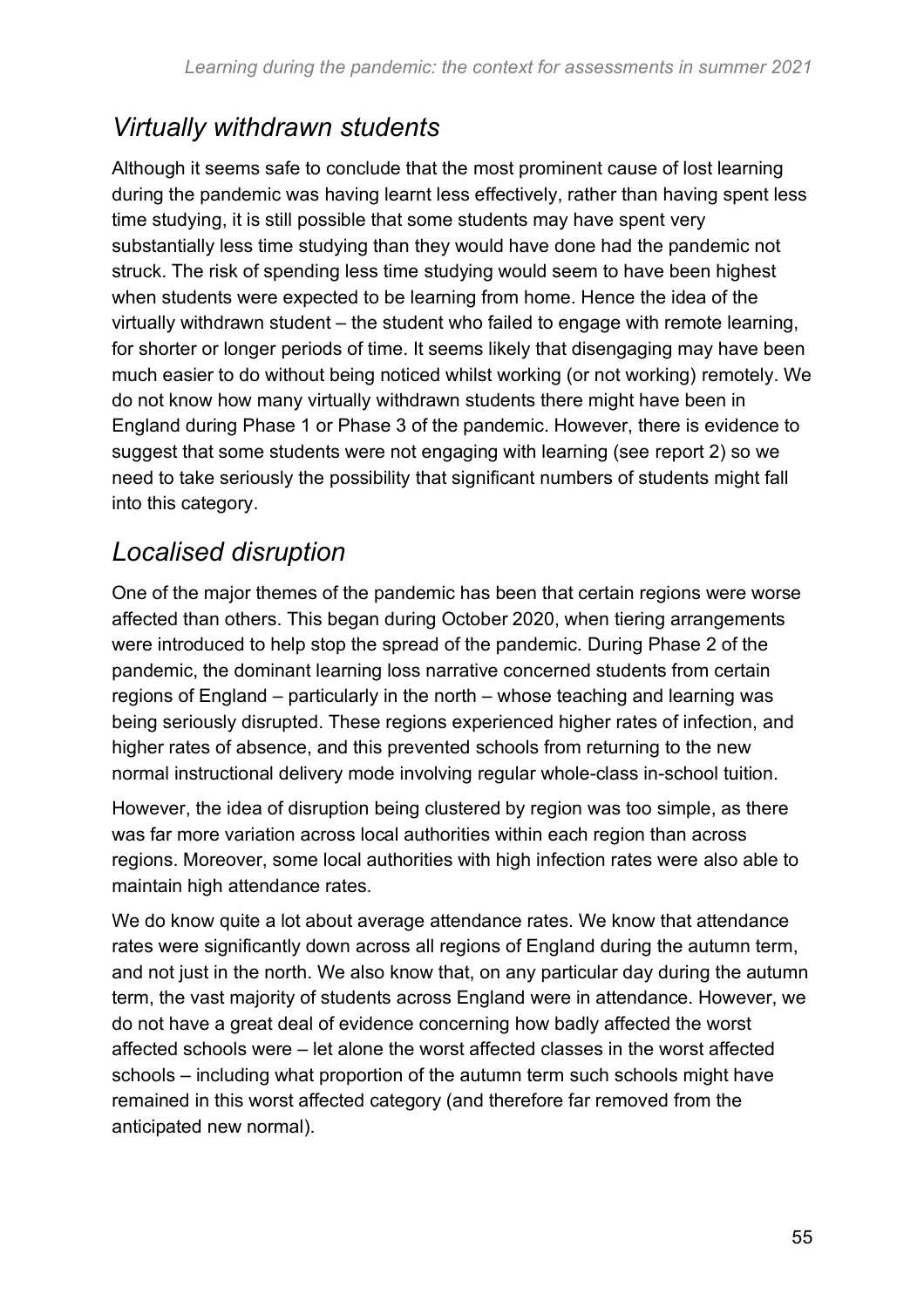Differential disruption by region was only a particularly significant issue for teaching and learning during the autumn term. Schooling was obviously disrupted for **all**  students during the two remote learning phases – before and after the autumn term – and differential infection rates caused far less disturbance during the second new normal phase.

None of this is intended to trivialise the serious disruption that some schools really did experience. It is simply to note that disruption of this sort seems to have been far more localised in both space and time than one might assume.<sup>28</sup>

### *Gender*

It is unclear whether the pandemic has had significantly different effects on boys versus girls. Some reports identified gender effects in how students reacted to the pandemic, including different habits whilst studying remotely (Bayrakdar & Guveli, 2020; Pensiero et al, 2020), and different levels of anxiety at having to adjust to the new normal of schooling under the pandemic (for example, ImpactEd, 2021). Other studies identified mixed views over whether girls and boys had experienced different levels of learning loss. For example, almost two-fifths of respondents to a survey of teachers conducted by the NFER believed that boys had fallen further behind, compared with the majority who saw no difference (Sharp et al, 2020). Studies based on attainment data rarely commented on differences between girls and boys (see report 3).

### *Years 11 to 13*

A particular problem for the present report was the relative lack of research and analysis focused specifically upon years 11 to 13. We do know that upper secondary school students missed significantly more sessions than lower secondary school students, as a consequence of greater susceptibility to the virus (for example, Bibby et al, 2021). But it is not clear whether or not this would have translated directly into greater learning loss. On the one hand, we might expect upper secondary school students to have superior meta-learning skills, and to be better equipped to study effectively when forced to study at home. On the other hand, a study by ImpactEd (2021) concluded that key stage 4 students were the most likely of all key stages to say that they were unable to get sufficient support with their work from their parents or carers whilst at home (support that they would normally have been able to get from their teachers). Indeed, this study suggested that key stage 4 students reported experiencing learning during the pandemic as particularly challenging – more so than students in all other key stages including key stage 5 – and that this was true during

<sup>&</sup>lt;sup>28</sup> Equally, though, this localisation argument in no way rules out the possibility that regions may still differ, on average, in terms of the overall impact of the pandemic on teaching and learning.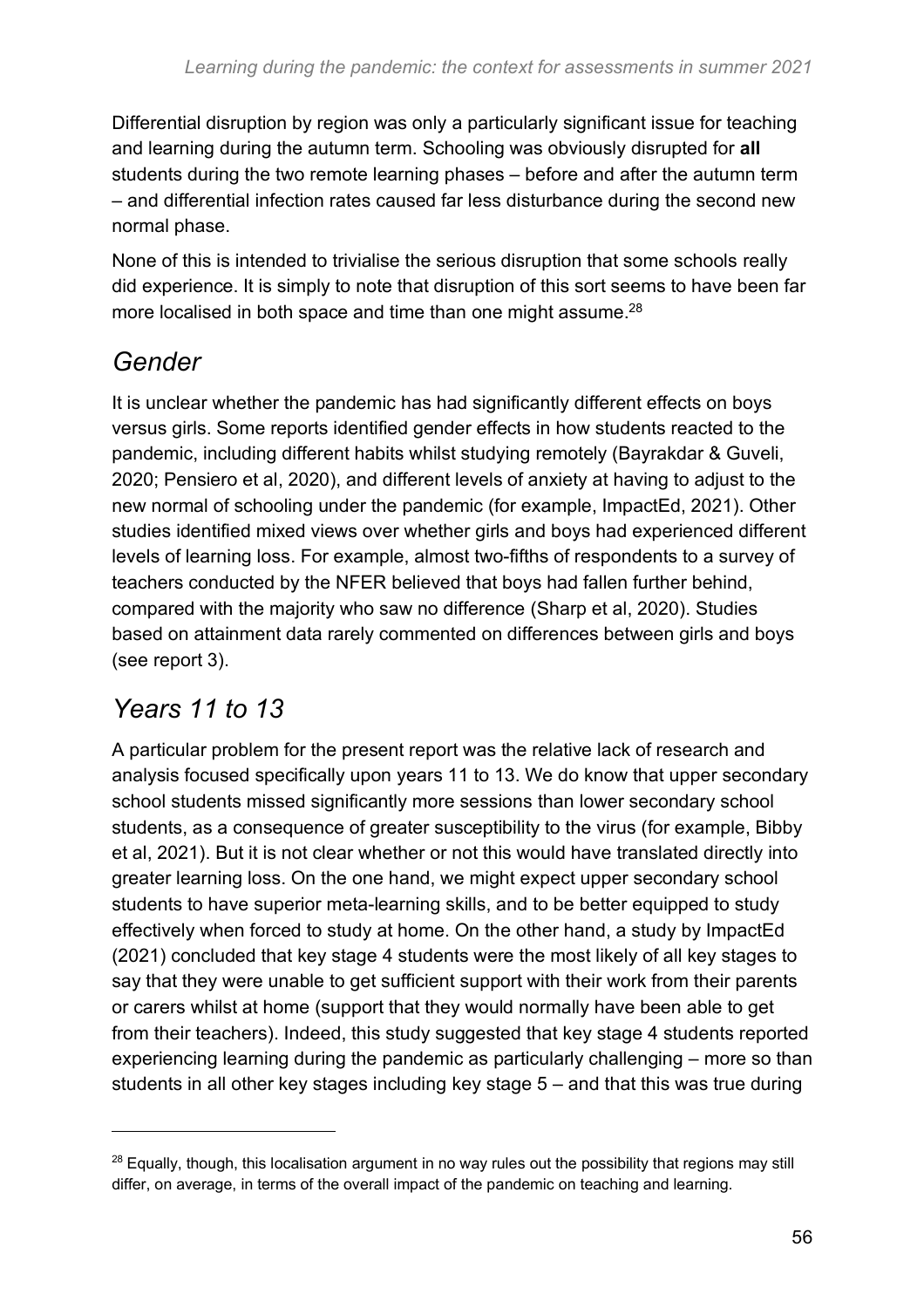both Phase 1 (remote learning) and Phase 2 (new normal). This study alerts us to the possibility that year 11 students might have been affected quite differently, on average, from year 13 students.

### *Colleges*

As noted earlier, with the exception of reports on Ofsted interim visits during the autumn term, we located very little research or analysis focused specifically upon colleges' or college students' experiences of learning during the pandemic. Although studies occasionally reported feedback from FE college students alongside other students (for example, Yeeles, et al, 2020) we have relatively little insight into whether circumstances for these students may have differed significantly. The same can be said for students on vocational courses, more generally, as well as for apprentices (although see Doherty & Cullinane, 2020, for an important exception). Having said that, two surveys conducted with members of the Association of Colleges – during April 2020 and April 2021 respectively – do provide important insights (see Association of Colleges, 2020; Association of Colleges, 2021).

The first report painted a relatively positive picture of how colleges were able to respond to the challenges of remote learning during Phase 1 of the pandemic. For instance: 70% of colleges had scheduled online lessons for the majority of subjects; 85% were setting work with marking and feedback for the majority of subjects; and 91% were making materials available via a website or email for the majority of subjects. Likewise, 63% of colleges reported that the majority, or all, timetabled lessons or activities were being undertaken remotely by students aged under 19.

On the other hand, 10% of colleges reported that less than half of all planned learning hours were being undertaken remotely by students aged under 19. Engagement was particularly challenging for practical subjects such as catering, sciences and trades, as well as for creative subjects like performing arts.

The second report also painted a relatively positive picture of how colleges continued to respond, this time with a focus on Phase 3 of the pandemic. Now: 85% of colleges reported delivering at least three-fifths of lessons live and online; 100% reported setting work with marking and feedback; and 96% reported making materials available via a website or email.

This survey also explored perceived impacts on learning. Almost all colleges responded that 'lost learning' was having at least a 'medium' impact on 16-18 students, and 47% reported that it was having either a 'large' or a 'very large' impact. 77% of colleges reported that 16-18 students were performing below expectations, on average, in comparison to the same point in a normal academic year. Of these colleges, 75% said that 16-18 students were between 1 month and 4 months behind.

Again, students were reported to have experienced greater challenges in certain subject areas. Engineering, construction, hair and beauty, English, and maths were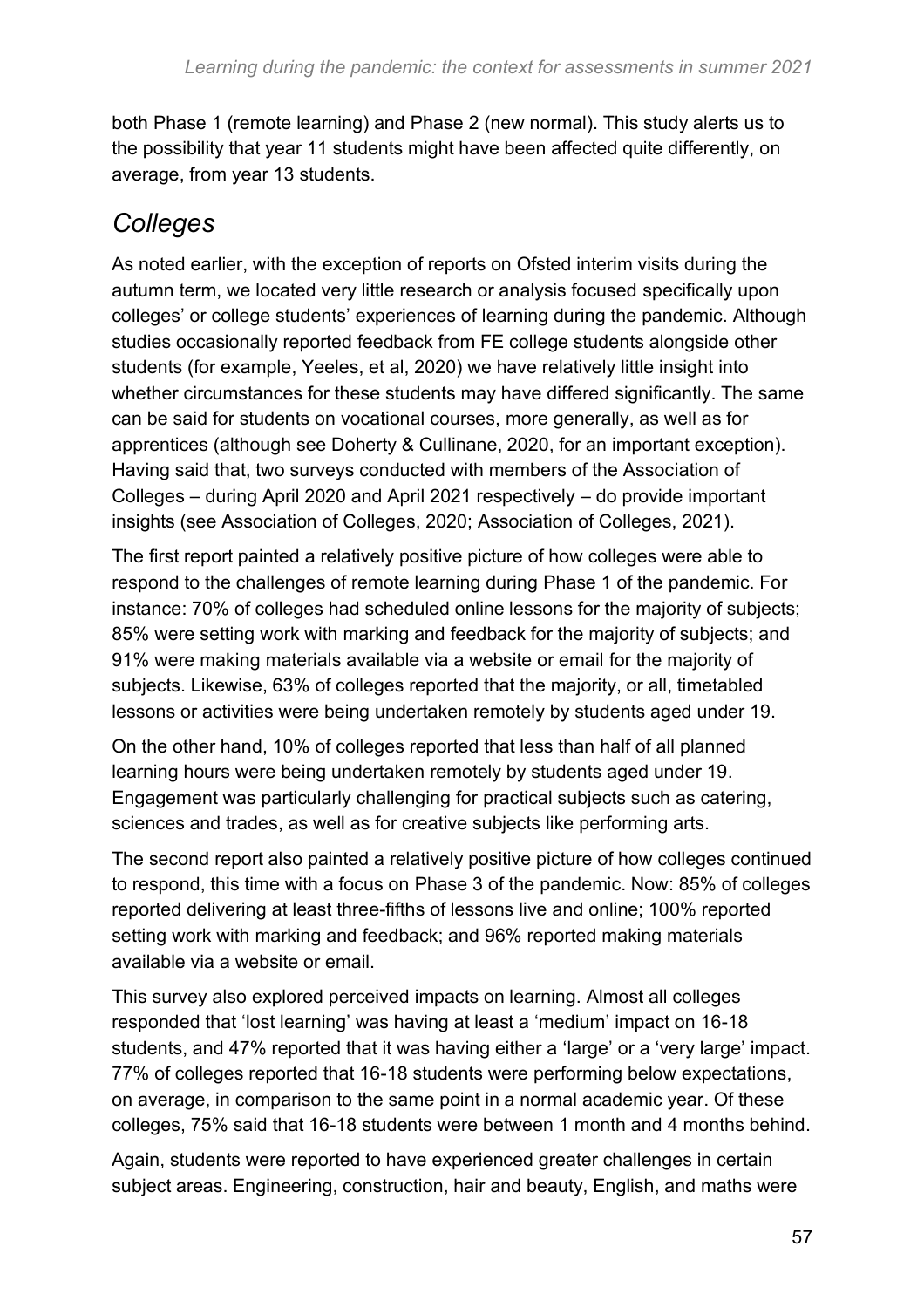identified as being in greatest need of catch-up support. The survey also noted that ESOL and SEND students had found it harder to engage remotely.

### <span id="page-57-0"></span>Attainment by the end of the 2020 to 2021 academic year

We will now consider implications of the foregoing discussion for likely patterns of attainment by the end of the 2020 to 2021 academic year. Attainment is shorthand for the learning that has occurred in a particular subject area, that is, the knowledge and skills that have been acquired. Roughly speaking, students with the same overall level of attainment in a subject area will have mastered the same body of knowledge and skills to the same extent.<sup>29</sup> The function of a grade, during normal times, is to represent the overall level of attainment achieved by a student in a subject area: higher grades indicating higher overall levels of attainment. So, when we talk about results rising or falling over time at the national level, for instance, we are actually talking about (average) overall attainment levels rising or falling over time. In other words, during normal times, result trends directly mirror attainment trends – that is their job.

However, because of the way that the assessment process is configured this year – which is explained in detail in the following section – we would not expect result trends to mirror attainment trends directly. So, we need to consider attainment patterns and result patterns separately. The following section considers result patterns in summer 2021, whilst the remainder of the present section focuses upon attainment patterns.

We have concluded that most students are likely already to have been affected by a certain amount of learning loss, including students in years 11 to 13. Given the scale of disruption that students will have experienced by summer 2021, it seems likely that the majority will end up having suffered a net learning loss by then, even allowing for a certain amount of catch-up. Having said that, a March 2021 survey of NASUWT members in England suggested that this assumption may not be universally shared (Open Data Institute, 2021). Responding to a prompt that asked 'how many of the pupils you teach have lost ground academically in the subject(s) you teach over the last 12 months?' only 59% of respondents agreed that 'about half

 $29$  They might well demonstrate a different profile of strengths and weaknesses across the various content elements. But, on average, they will have mastered the subject area to the same extent.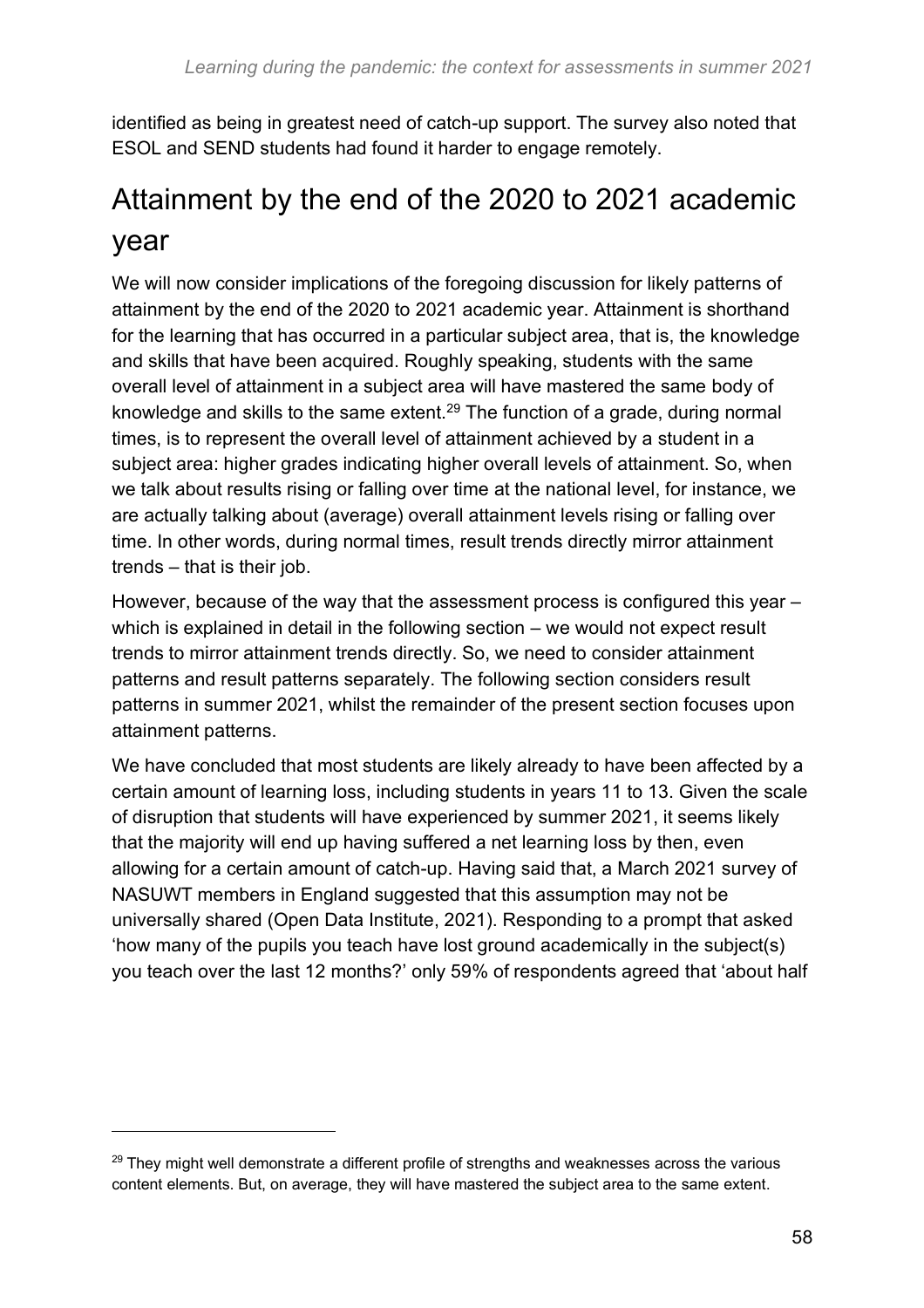the class' or more had lost ground, which implies that the remainder believed that less than half the class had lost ground.<sup>30</sup>

### *Nation*

On balance, the evidence seems to suggest that most students are likely to have been affected by a certain amount of learning loss, including students in years 11 to 13 in the lead up to their assessments. If so, then (average) overall attainment levels will be down, nationally, by the end of the 2020 to 2021 academic year, across subjects and across qualification types.

Of course, this deduction could be wrong. It might, for instance, be the case that the national cohort of A level students really knuckled down during the pandemic, meaning that overall levels of attainment were actually up, on average, by summer 2021. Unfortunately, we do not have sufficient evidence to be certain either way. However, given the scale of disruption that all students have experienced over the past year or so, a net average learning loss does seem to be the most likely outcome, even at key stage 5.

### *Groups*

The evidence suggests that socioeconomically disadvantaged students are likely to have been disproportionately affected by learning loss – at least on average. If so, then (average) overall attainment levels will be down, disproportionately, for disadvantaged students. Again, not all disadvantaged students will have been disproportionately affected, so we should not overclaim this conclusion.

It also stands to reason that group membership categories that correlate with disadvantage – which might include ethnicity or qualification type – are also likely to be associated with disproportionate drops in (average) overall attainment levels. We might, for instance, hypothesise that attainment levels will be disproportionately lower for students from certain ethnic groups by the end of the 2020 to 2021 academic year. However, there is no strong basis for estimating the likely size of any such effect.

Because highly advantaged students are substantially overrepresented within certain school types, for example, independent schools, it is likely that students from these schools will have been less seriously affected by the pandemic, on average. We might therefore hypothesise that (average) overall attainment levels will be

<sup>&</sup>lt;sup>30</sup> Responses to this prompt differed across independent and state school respondents (35% versus 61%), and across secondary and primary school respondents (57% versus 63%), and there were interesting differences between respondents across regions (eg, 52% south-east versus 76% northeast). See [Data on teachers' lives during the pandemic](https://theodi.org/article/data-on-teachers-lives-during-the-pandemic-report) survey analysis tool.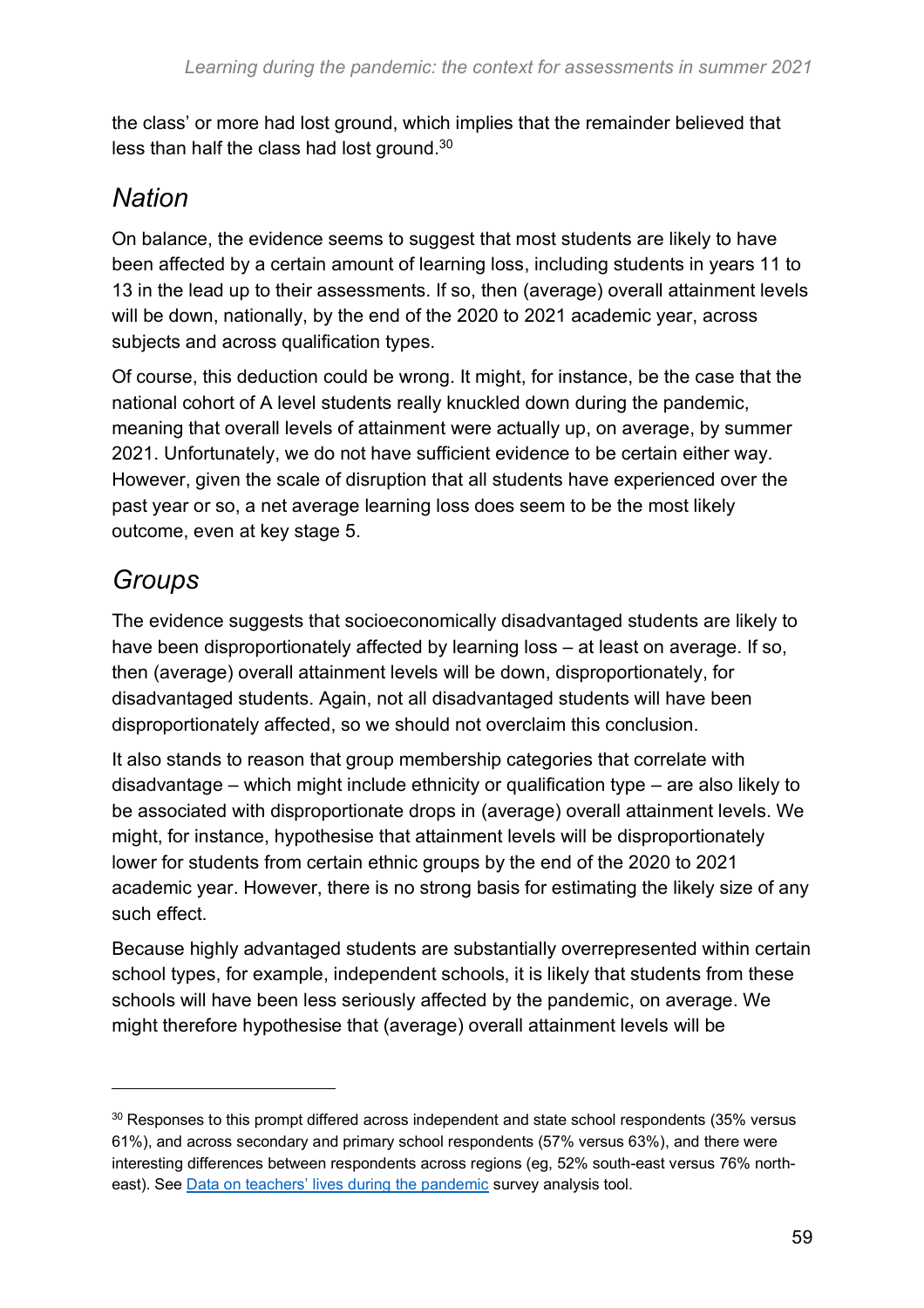disproportionately higher for independent school students by the end of the 2020 to 2021 academic year, compared with state school students.

It is also possible that (average) overall attainment levels might be disproportionately lower for lower-attaining students. Indeed, for A level at least, it is conceivable that attainment levels might simultaneously rise for A\* grade students (who managed to knuckle down during the pandemic in an attempt to secure their futures), whilst falling for E grade students (who found themselves struggling more frequently). We do not have a great deal of evidence on learning during the pandemic for students in key stage 5, so this is merely an illustration of a possible scenario that could, in theory, arise.

Finally, there is evidence to suggest that students from certain areas are likely to have been disproportionately affected by learning loss. Although we have explained that this is best understood locally rather than regionally, the evidence suggests there might well be regional effects – on average – if the frequency of local disruptions proved to be higher in certain regions than in others. As there does seem to be evidence of this, it may be the case that overall levels of attainment will be disproportionately lower for certain regions, particularly where there may have been interactions between infection rates and disadvantage levels.

If attainment levels turn out to be disproportionately lower by the end of the 2020 to 2021 academic year for students from disadvantaged backgrounds, then it stands to reason that disadvantage gaps will also have widened. In this context, what we mean by a disadvantage gap is a difference in (average) overall attainment levels between students who are more advantaged and students who are less advantaged.<sup>31</sup> There is evidence of disproportionate learning loss for FSM-eligible year 2 students, in both reading and maths, which has been interpreted explicitly in terms of widening disadvantage gaps (Rose et al, 2021). Indeed, Weidmann et al (2021) investigated disadvantage gap widening directly, and found evidence of substantial widening for primary school students in maths, although not in reading.

Evidence is also beginning to emerge of gaps that are widening because of an interaction between generic disadvantage-related factors and specific groupmembership-related factors. For example, Feyisa Demie has reported evidence of gaps widening for English as an Additional Language (EAL) students. These students have had to deal with both generic challenges such as lack of access to

<sup>&</sup>lt;sup>31</sup> This distinction is often operationalised by comparing groups of students who are eligible for Free School Meals (FSM) with groups of students who are not, although FSM is merely a proxy for a far more complex and nuanced distinction (Crenna-Jennings, 2018).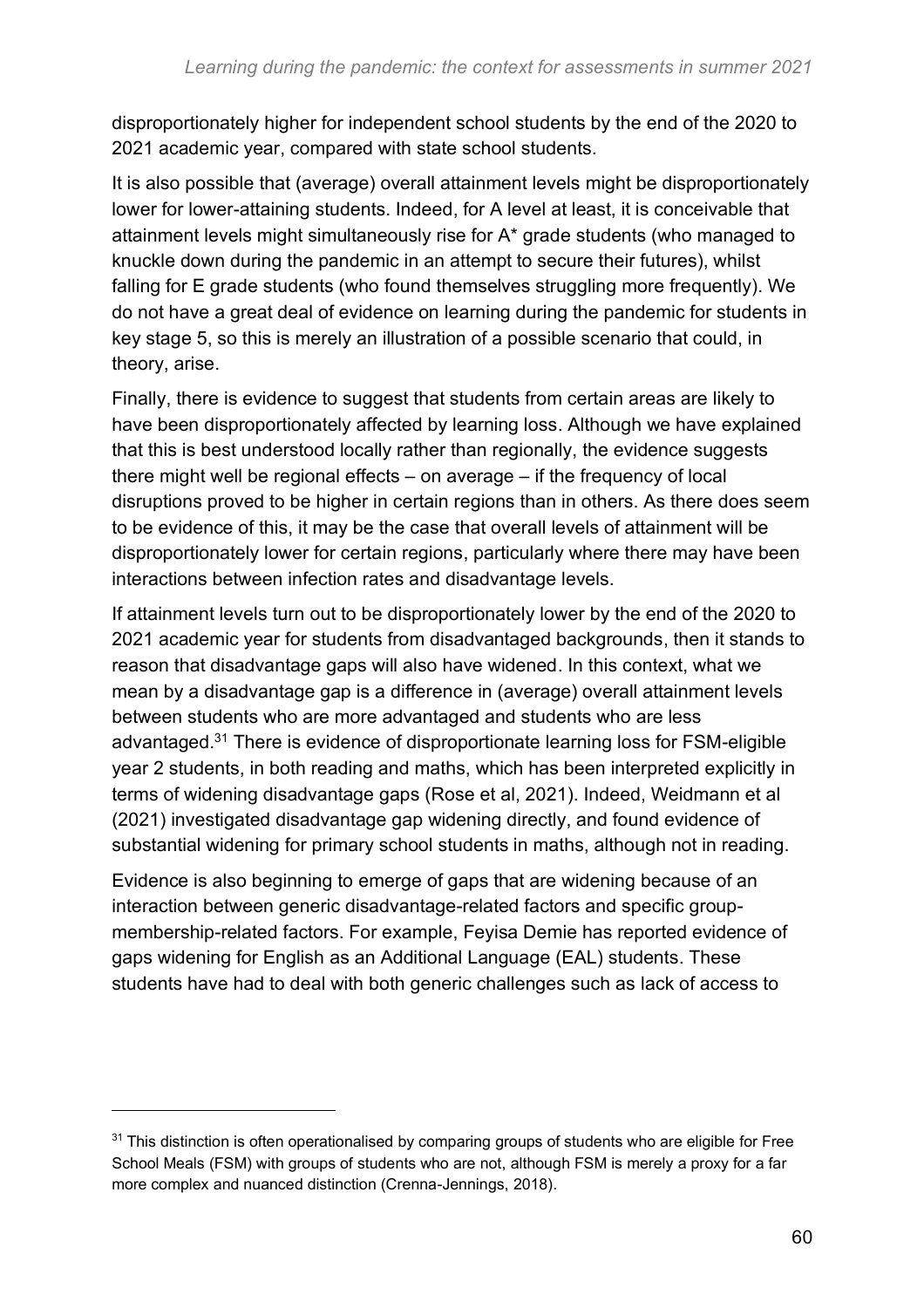technology, and specific challenges such as lack of access to one-to-one support in improving English proficiency.<sup>32</sup>

Although it stands to reason that disadvantage gaps will widen if students from disadvantaged backgrounds lose relatively more learning in the wake of the pandemic, one contrary finding is worthy of mention. This comes from the first Renaissance study from the USA, which reported small differential impacts for students of certain ethnic backgrounds, without a commensurate widening of attainment gaps. Commenting on the paradox this seemed to raise, Vice President Gene Kerns reflected:<sup>33</sup>

This is primarily a matter of scale. Experiencing a drop of 1–2 additional percentile ranks isn't definitively significant when we acknowledge the much larger scale of the gaps that already existed. In essence, the COVID-19 Slide is, so far, a comparatively small addition to a much larger problem.

In other words, the gap widening seemed too small, at that point in time, to be considered significant, particularly given how wide the gaps were prior to the pandemic. In fact, the second Renaissance study, reported in April 2021, identified much larger differential impacts, which did seem to indicate a significant widening of attainment gaps. However, an important point remains: although attainment gaps are likely to widen as a consequence of the pandemic to an extent that might be statistically significant, the critical issue is how far they end up widening, and this is not at all clear yet.

### *Individuals*

Table 3 demonstrated that even students from very similar backgrounds, registered in the same class at the same school, might end up experiencing quite different levels of learning loss, depending on the particular circumstances of their learning during the pandemic. This reminds us that the pandemic will have affected students in all sorts of idiosyncratic ways, and we cannot be confident in predicting the degree of impact that they will have experienced on the basis of their membership of any particular group or groups. We should be especially aware of students whose motivation to learn might have taken a serious hit for one reason or another, causing them to lose a serious amount of learning, for example, virtually withdrawn students.

<sup>&</sup>lt;sup>32</sup> See BERA blog by Feyisa Demie, The impact of school closures on pupils with English as an [additional language](https://www.bera.ac.uk/blog/the-impact-of-school-closures-on-pupils-with-english-as-an-additional-language) (16 April 2021).

<sup>&</sup>lt;sup>33</sup> See ['What most people don't realize about the COVID-19 Slide'](https://www.renaissance.com/2021/01/22/blog-what-most-people-dont-realize-about-the-covid-19-slide/) (22 January 2021).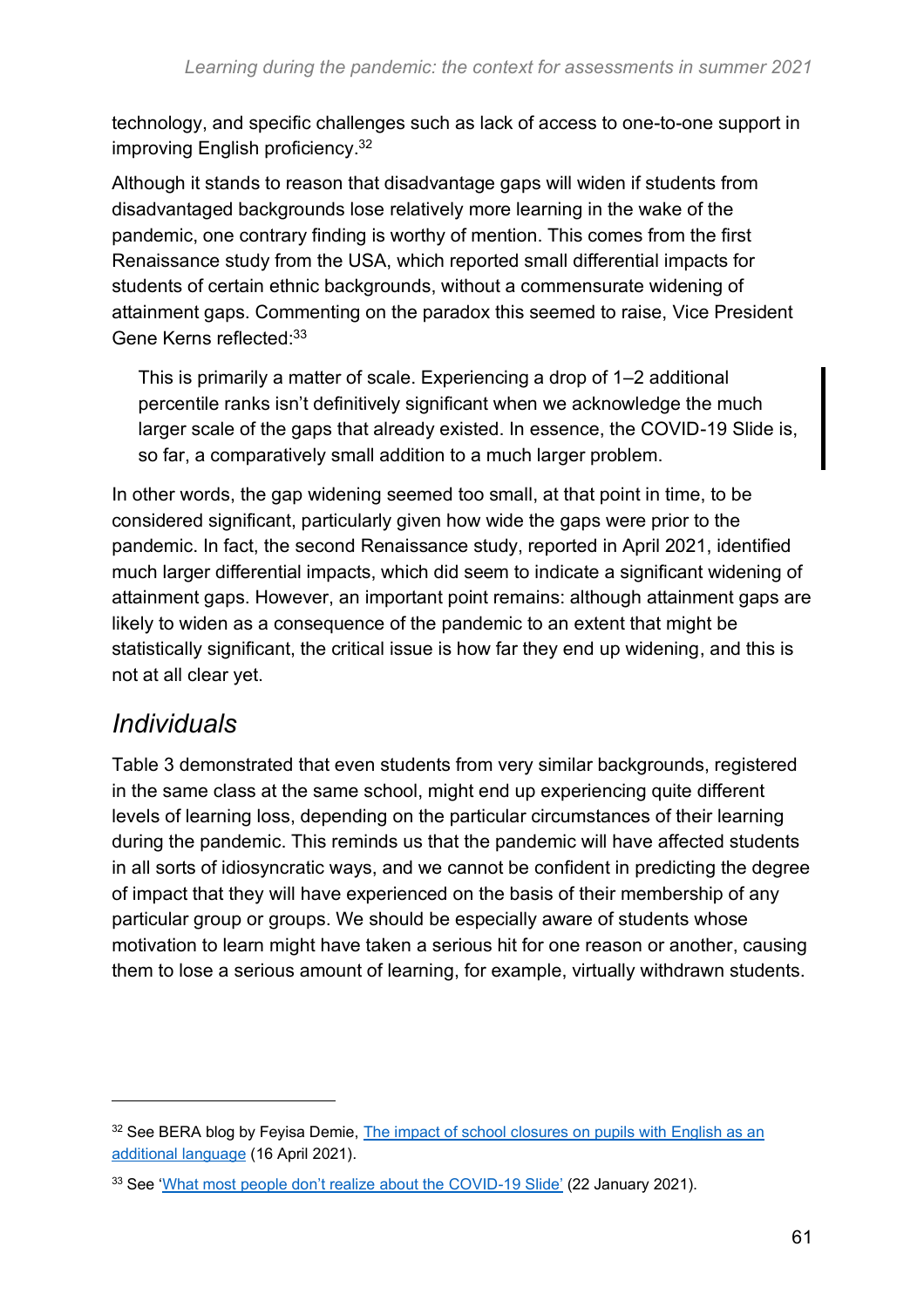### <span id="page-61-0"></span>Results in summer 2021

If exams were to have run exactly as normal in 2021 – given what we have safely concluded about learning loss (and gain) in the wake of the pandemic – we would have deduced from the evidence reviewed that:

- many students would be awarded grades that were lower than they would have achieved had COVID-19 never occurred (owing to general learning loss)
- many students would rank within each subject exam cohort quite differently than they would have ranked had COVID-19 never occurred (owing to differential learning loss)
- attainment gaps between aggregated results for various groups of students (based on socioeconomic status, school type, ethnicity, and so on) would widen

This is essentially a summary of the attainment patterns that were identified in the preceding section.

However, exams were cancelled, and because of the way that the assessment process was reconfigured for this year, to help mitigate the impact of the pandemic on learning, there will be no direct mapping between attainment and results. In the following subsections, we explain why, and then tease out implications.<sup>34</sup>

### *Attainment versus results*

Following the cancellation of exams, it was decided that grades would be awarded on the basis of teacher assessment judgements in summer 2021. Students would be assessed on the basis of what they had learned, rather than on the more ambiguous notion of the potential that they might have shown prior to the pandemic.<sup>35</sup> This meant that teachers were required to assess students on the basis of their demonstrated knowledge and skills, just as in normal times. Indeed, it was decided that they should be judged according to essentially the same qualification standard as they would normally be judged against.

<sup>&</sup>lt;sup>34</sup> The following subsections set out expectations concerning results in summer 2021. They are essentially plausible hypotheses at this stage. However, it is important to stress that these scenarios are based on the assumption that results are awarded exactly in line with high level policy decisions concerning the approach to assessment in 2021. Considering the extremely challenging circumstances under which this new and untested approach is being rolled out, it is not unreasonable to expect the prevalence of assessment error to be somewhat higher in 2021 than in normal times, even with quality assurance procedures in place.

 $35$  The approach to grading students in summer 2021 is set out in guidance from Ofqual (eg, Ofqual, 2021) and the Joint Council for Qualifications (eg, JCQ, 2021).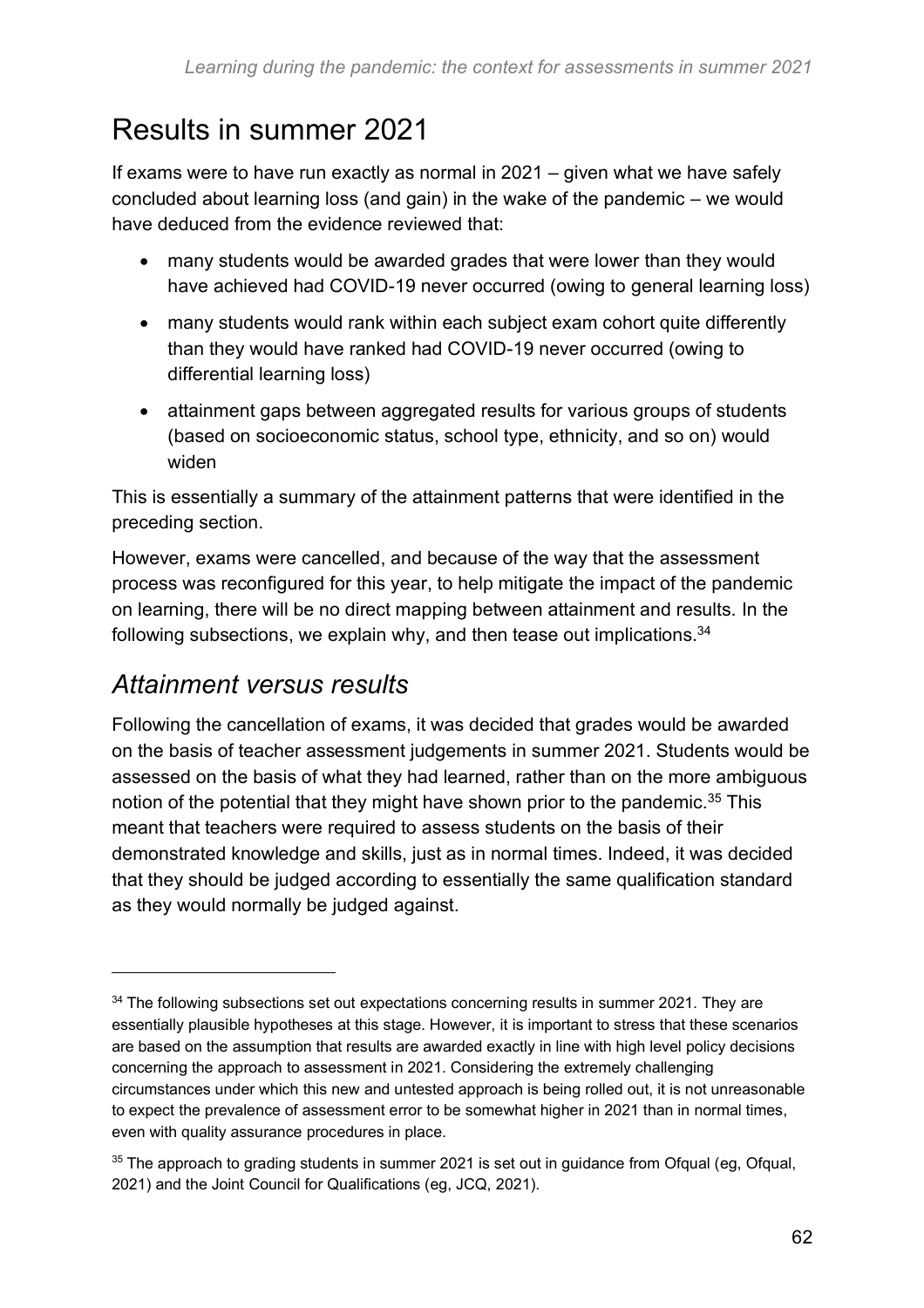However, one important exception was specified, which was that students should only be assessed on content that they had been taught, whether in the classroom or via remote learning. This was intended to mitigate the impact of the pandemic on learning for schools in areas that had been badly affected, those which appeared not to be on target to cover all of the content for the qualifications that were being studied.

This 'content coverage concession' embodied the idea that the expected quality of performance for any grade, in any subject, would not change. However, students would only need to demonstrate that quality of performance on content that they had been taught. Therefore, their grade would not be dragged down by not being able to demonstrate the same quality of performance on content that had not been taught.

During normal times, qualification standards are defined holistically, to capture the interaction of depth and breadth of learning in a subject area. As such, the grade achieved by a student would normally represent the depth of their learning across the full breadth of qualification content. This year, a grade will still represent the depth of learning achieved by a student, although only across the content that they have covered. This will amount to the full breadth of content for some students, but only a subset for others. In addition, this will not necessarily be the same subset of content from one school to the next, nor the same amount of content in each subset.

During normal times, the grade that a student is awarded tells us the overall level of attainment that they have achieved. In other words, we can broadly assume that students who have been awarded the same grade (in a particular qualification) will have mastered the same body of knowledge and skills to the same extent. This year, however, for each of the available grades, some students will be awarded their grade despite not having learned as much as would normally be required for that grade, owing to the content coverage concession. This means that, for 2021, there is a distinction between the overall level of attainment achieved by a student and the result that they are awarded. Some students will be awarded a grade that corresponds to a higher overall level of attainment than they will actually have achieved, so as not to penalise them for not being able to cover a certain amount of content.

### *Nation*

To the extent that schools across England were unable to teach all of the content that would normally be taught in advance of the summer exams season, overall attainment levels will fall, nationally, in 2021. Yet, the content coverage concession helps to compensate for this, meaning that we should not expect to see an equivalent drop in results at the national level.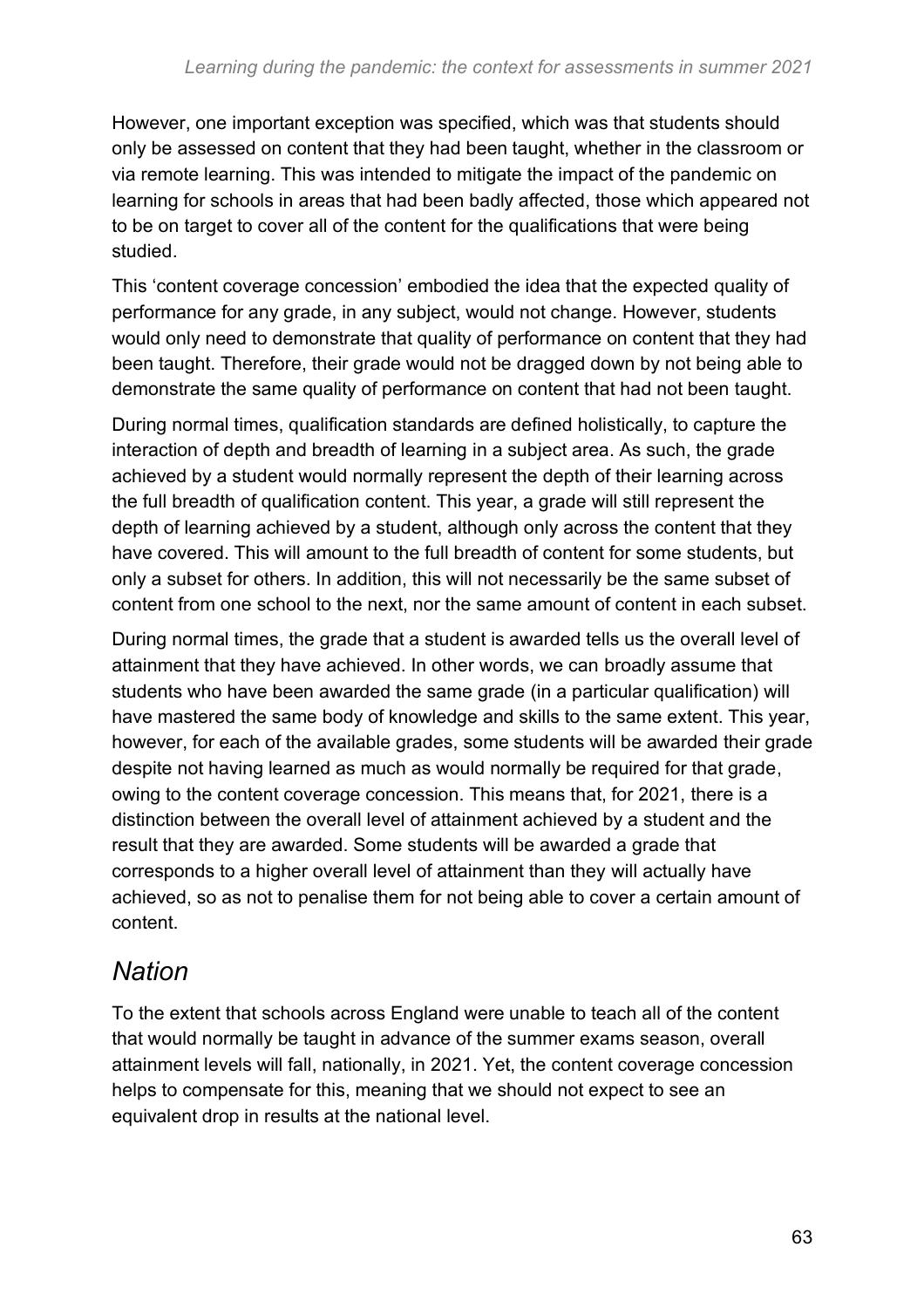### *Schools*

Two classes of students with essentially the same profile of ability – who were studying for the same qualification in different areas of England – might end up with the same distribution of grades in summer 2021, despite one having lower (average) overall attainment levels as a result of not having been taught all of the qualification content. This is the content coverage concession in action. It means that students who demonstrate the same quality of performance (either on the reduced content or on the full content) will be awarded the same grade.

### *Individuals*

The content coverage concession helps to level the playing field between schools that have experienced different circumstances during the pandemic, which prevented them from being able to teach the same amount of qualification content. However, it does not directly help to level the playing field between students from the same class who have experienced different circumstances during the pandemic, which prevented them from being able to learn the taught content as effectively as each other. Teachers have been asked to assess all students within each class on the same basis, as far as possible, including using consistent sources of evidence. They should only depart from this principle in exceptional circumstances.<sup>36</sup>

We noted earlier that most students were studying under less than ideal circumstances during the pandemic, although some studied under extremely unfavourable ones. Presumably, students who studied under extremely unfavourable home learning circumstances would have learned less effectively than students who studied under more favourable circumstances, particularly during periods of remote learning in Phase 1 and Phase 3.

Although the official guidance provides some flexibility for individual students within a class, in exceptional circumstances, on the basis that they have lost additional study time, it does not permit compensation for less effective learning. Therefore, students studying under extremely unfavourable circumstances are likely to receive grades that reflect this differential learning loss. It seems reasonable to assume that they would end up being located lower in their 'class ranking' in summer 2021 than they would have been located if the pandemic had never occurred. Although the correlation that we normally see between attainment and socioeconomic disadvantage might mitigate (or conceal) this to some extent, we might still expect the results gap between higher and lower attaining students to widen somewhat.

<sup>&</sup>lt;sup>36</sup> The JCQ guidance put it like this: "For most students, consistency in the use of evidence is expected, and a differentiated approach is not warranted. In cases where students have experienced significant disruption, however, some flexibility may be required." (JCQ, 2021, p.21).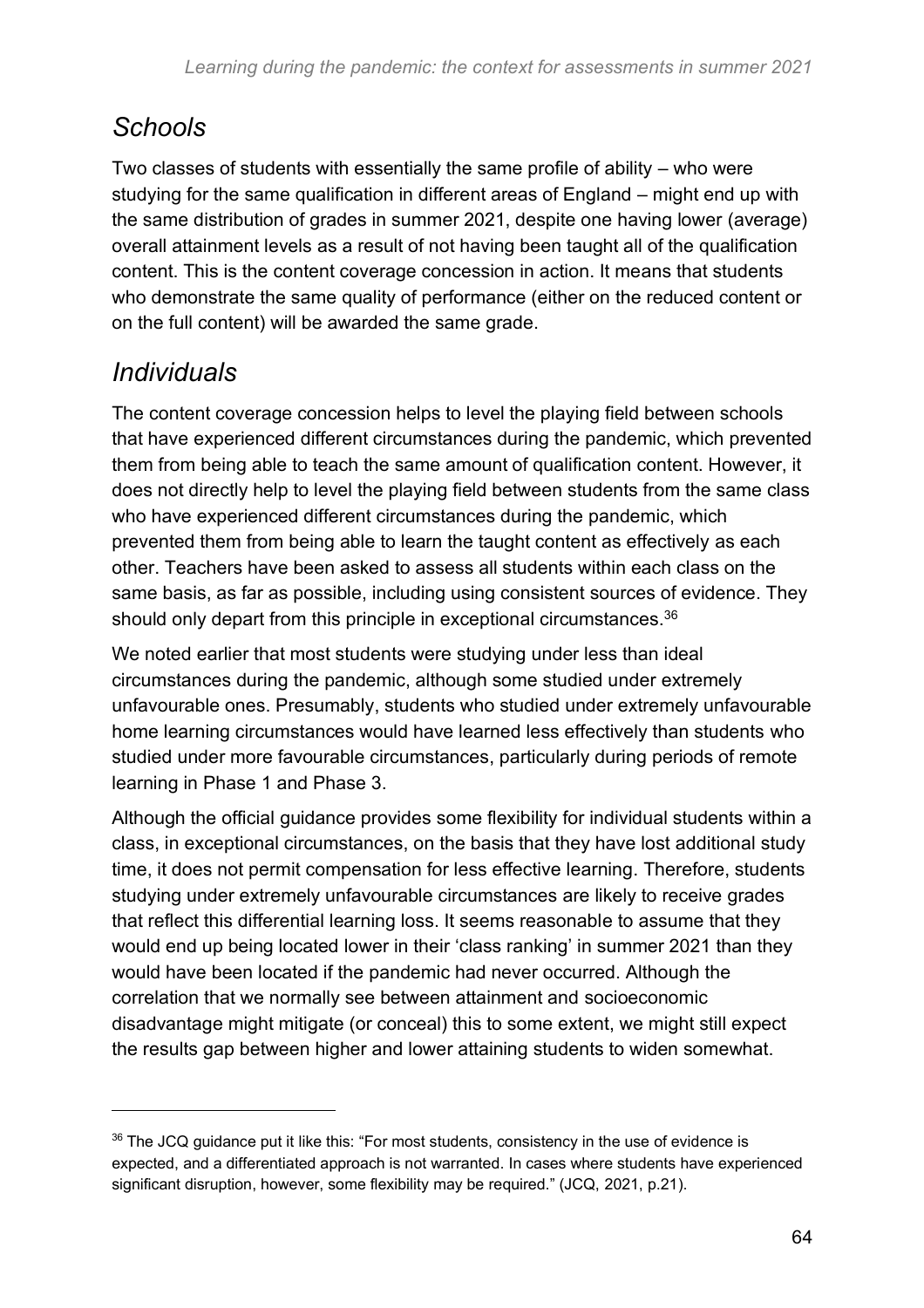To have completely counteracted effects such as these – attributable to differential learning loss within classes – we would have had to have asked teachers to award each of their students the grade that they would have achieved if the pandemic had never occurred. Apart from this approach being somewhat contestable on ethical grounds, it was not possible to identify a method for estimating grades that would have been sufficiently rigorous to be judged credible. As noted at the outset, a judgement of this sort represents a counterfactual, which is ultimately unknowable.

### *Groups*

We concluded on the basis of our literature reviews that socioeconomically disadvantaged students were likely to have been disproportionately affected by learning loss. If disadvantaged students are likely to experience relatively more learning loss – even amongst their classmates – then these effects will also be seen in aggregated results. The implication is that result (disadvantage) gaps are likely to widen in summer 2021, although not to the same extent as attainment (disadvantage) gaps widen, and less than if the content coverage concession had not been introduced.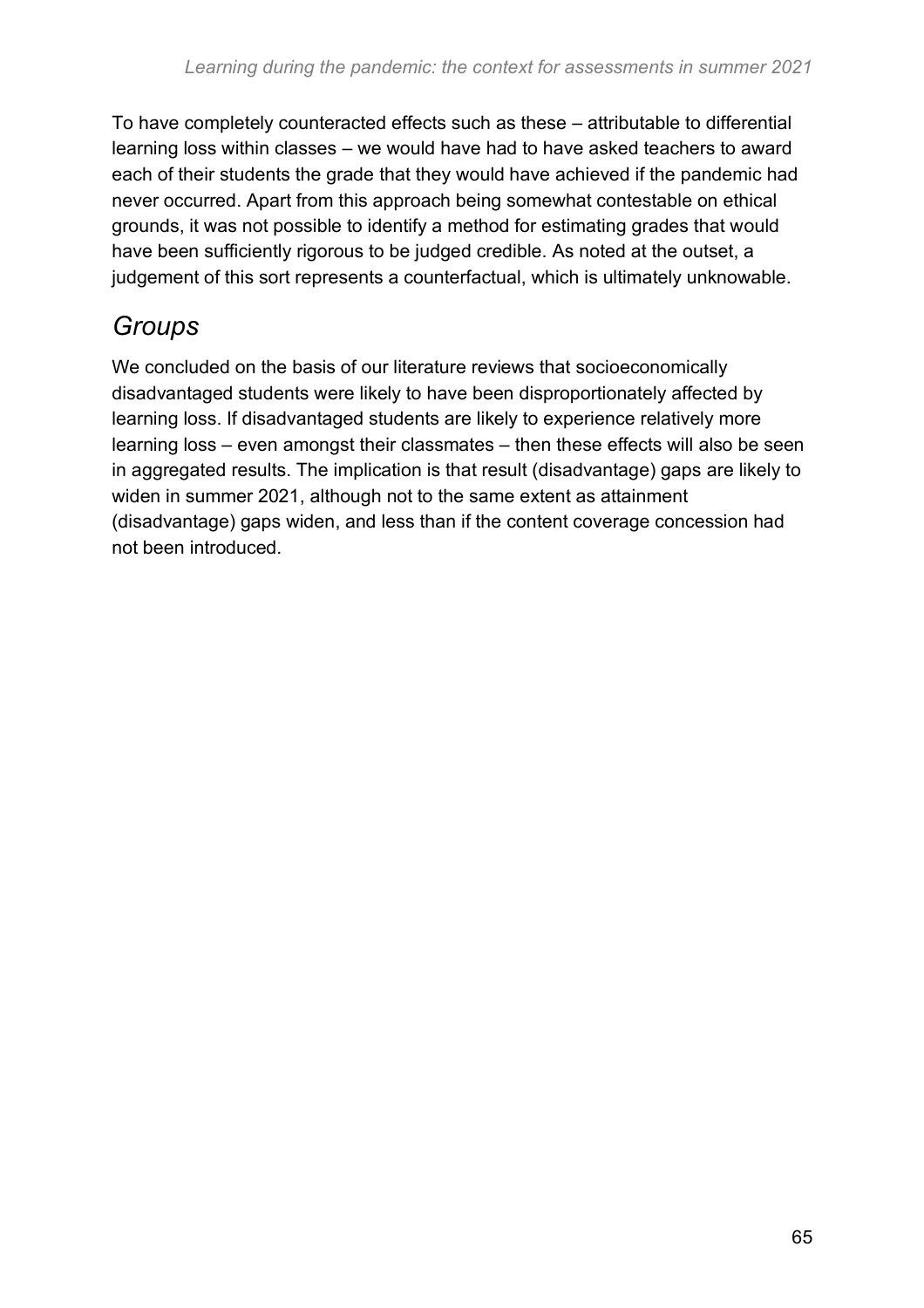## <span id="page-65-0"></span>References

- Andrew, A., Cattan, S., Costa-Dias, M., Farquharson, C., Kraftman, L., Krutikova, S., Phimister, A. & Sevilla, A. (2020). [Family Time Use and Home Learning](https://www.ifs.org.uk/publications/15038)  [During the COVID-19 Lockdown. IFS Report R178.](https://www.ifs.org.uk/publications/15038) London: lnstitute for Fiscal Studies.
- Association of Colleges (2020). [Covid-19 and Colleges: AoC's early summer survey.](https://www.aoc.co.uk/sites/default/files/AoC%20Covid19%20and%20colleges%20survey%204.5.20.pdf) London: Association of Colleges.
- Association of Colleges (2021). [College Catch-Up Funding and Remote Education:](https://www.aoc.co.uk/sites/default/files/Report%20-%20College%20Catch-up%20Funding%20and%20Remote%20Education%20-%20April%202021.pdf)  AoC [survey and policy proposal.](https://www.aoc.co.uk/sites/default/files/Report%20-%20College%20Catch-up%20Funding%20and%20Remote%20Education%20-%20April%202021.pdf) London: Association of Colleges.
- Azevedo, J.P., Hasan, A., Goldemberg, D., Iqbal, S.A. & Geven, K. (2020). [Simulating the Potential Impacts of Covid-19 School Closures on Schooling](https://www.worldbank.org/en/topic/education/publication/simulating-potential-impacts-of-covid-19-school-closures-learning-outcomes-a-set-of-global-estimates)  [and Learning Outcomes: A set of global estimates. June 2020 Conference](https://www.worldbank.org/en/topic/education/publication/simulating-potential-impacts-of-covid-19-school-closures-learning-outcomes-a-set-of-global-estimates)  [Edition.](https://www.worldbank.org/en/topic/education/publication/simulating-potential-impacts-of-covid-19-school-closures-learning-outcomes-a-set-of-global-estimates) Washington, DC: World Bank Group.
- Bayrakdar, S. & Guveli, A. (2020). [Inequalities in Home Learning and Schools'](https://www.iser.essex.ac.uk/research/publications/working-papers/iser/2020-09)  [Provision of Distance Teaching During School Closure of COVID-19](https://www.iser.essex.ac.uk/research/publications/working-papers/iser/2020-09)  [Lockdown in the UK.](https://www.iser.essex.ac.uk/research/publications/working-papers/iser/2020-09) Essex: University of Essex Institute for Social and Economic Research.
- Benzeval, M., Borkowska, M., Burton, J., Crossley, T.F., Fumagalli, L., Jäckle, A., Rabe, B. & Read, B. (2020). [Understanding Society COVID-19 Survey April](https://www.understandingsociety.ac.uk/sites/default/files/downloads/working-papers/2020-12.pdf)  [Briefing Note: Home schooling.](https://www.understandingsociety.ac.uk/sites/default/files/downloads/working-papers/2020-12.pdf) Essex: University of Essex Institute for Social and Economic Research.
- Bibby, D., Plaister, N., & Thomson, D. (2021). [How Much School Did Year 11 Miss in](https://ffteducationdatalab.org.uk/2021/03/how-much-school-did-year-11-miss-in-the-autumn-term/)  [the Autumn Term?](https://ffteducationdatalab.org.uk/2021/03/how-much-school-did-year-11-miss-in-the-autumn-term/) FFT Education Datalab Blog, 23 March.
- Bielinski, J., Brown, R., & Wagner, K. (2021). [No Longer a Prediction: What new](https://www.illuminateed.com/download/no-longer-a-prediction-what-new-data-tell-us-about-the-effects-of-2020-learning-disruptions/)  [data tell us about the effects of 2020 learning disruptions.](https://www.illuminateed.com/download/no-longer-a-prediction-what-new-data-tell-us-about-the-effects-of-2020-learning-disruptions/) Irvine, CA: Illuminate Education.
- Bjork, R.A. & Bjork, E.L. (1992). A new theory of disuse and an old theory of stimulus fluctuation. In A. Healy, S. Kosslyn, & R. Shiffrin (Eds.). *From Learning Processes to Cognitive Processes: Essays in honor of William K. Estes* (Vol. 2, pp.35-67). Hillsdale, N.J.: Erlbaum.
- Blainey, K. & Hannay, T. (2021). [The impact of school closures on spring 2021](https://www.risingstars-uk.com/rs-assessment/whitepapers)  attainment – [interim paper.](https://www.risingstars-uk.com/rs-assessment/whitepapers) London: RS Assessment from Hodder Education.
- Burgess, S., Thomson, T., Plaister, N. & Nye, P. [Pupils in the Poorest Areas of the](https://ffteducationdatalab.org.uk/2020/10/pupils-in-the-poorest-areas-of-the-country-are-missing-the-most-schooling/)  [Country are Missing the Most Schooling.](https://ffteducationdatalab.org.uk/2020/10/pupils-in-the-poorest-areas-of-the-country-are-missing-the-most-schooling/) FFT Education Datalab Blog, 30 October.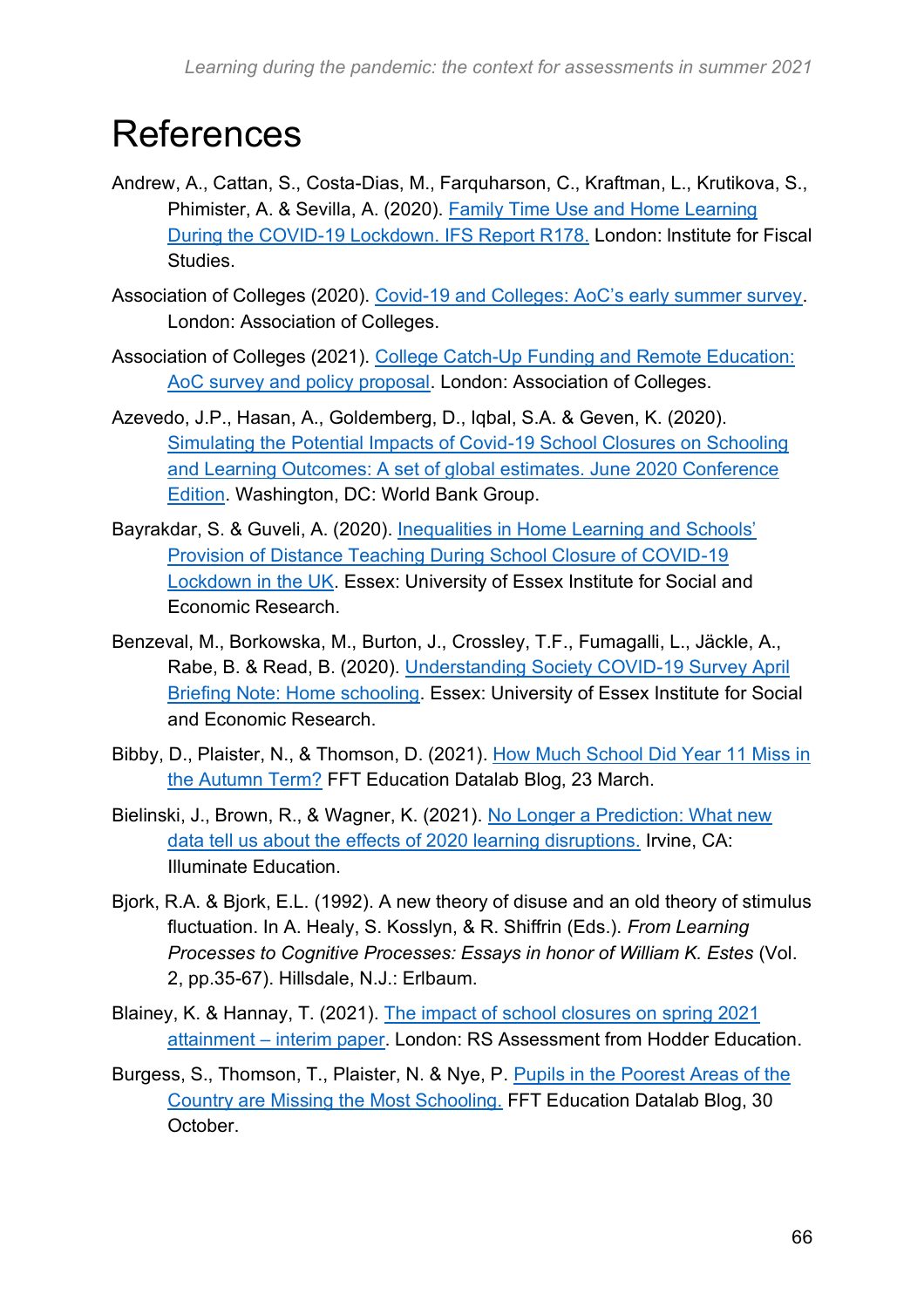- Cattan, S., Farquharson, C., Krutikova, S., Phimister, A., Salisbury, A. & Sevilla, A. (2021). [Inequalities in Responses to School Closures Over the Course of the](https://www.ifs.org.uk/publications/15302)  [First COVID-19 Lockdown.](https://www.ifs.org.uk/publications/15302) London: Institute for Fiscal Studies.
- Children's Commissioner (2020). [School Attendance Since September: Briefing](https://www.childrenscommissioner.gov.uk/wp-content/uploads/2020/12/cco-briefing-on-school-attendance-since-september.pdf)  [December 2020.](https://www.childrenscommissioner.gov.uk/wp-content/uploads/2020/12/cco-briefing-on-school-attendance-since-september.pdf) London: Children's Commissioner for England.
- CREDO (2020). [Estimates of Learning Loss in the 2019-2020 School Year.](https://credo.stanford.edu/publications/estimates-learning-loss-2019-2020-school-year) Stanford, CA: The Center for Research on Education Outcomes Stanford University.
- Crenna-Jennings, W. (2018). [Education in England: Annual Report 2018. Key drivers](https://epi.org.uk/wp-content/uploads/2018/07/EPI-Annual-Report-2018-Lit-review.pdf)  [of the disadvantage gap: Literature review.](https://epi.org.uk/wp-content/uploads/2018/07/EPI-Annual-Report-2018-Lit-review.pdf) London: Education Policy Institute.
- Curriculum Associates (2020). Understanding [Student Needs.](https://www.curriculumassociates.com/-/media/mainsite/files/i-ready/iready-diagnostic-results-understanding-student-needs-paper-2020.pdf) North Billerica, MA: Curriculum Associates.
- Doherty, K. & Cullinane, C. (2020). [COVID-19 and Social Mobility Impact Brief #3:](https://www.suttontrust.com/wp-content/uploads/2020/05/Covid-19-Impacts-Apprenticeships.pdf)  [Apprenticeships.](https://www.suttontrust.com/wp-content/uploads/2020/05/Covid-19-Impacts-Apprenticeships.pdf) London: The Sutton Trust.
- Dorn, E., Hancock, B., Sarakatsannis, J., & Viruleg, E. (2020). [COVID-19 and](https://www.mckinsey.com/industries/public-and-social-sector/our-insights/covid-19-and-learning-loss-disparities-grow-and-students-need-help)  [Learning Loss—Disparities Grow and Students Need Help.](https://www.mckinsey.com/industries/public-and-social-sector/our-insights/covid-19-and-learning-loss-disparities-grow-and-students-need-help) McKinsey & Company Blog, 8 December.
- Edge Foundation (2020). [The Impact of Covid-19 on Education A summary of](https://www.edge.co.uk/news-and-events/news/impact-covid-19-education/)  [evidence on the early impacts of lockdown.](https://www.edge.co.uk/news-and-events/news/impact-covid-19-education/) London: The Edge Foundation.
- Education Endowment Foundation (2020). [Impact of School Closures on the](https://educationendowmentfoundation.org.uk/covid-19-resources/best-evidence-on-impact-of-school-closures-on-the-attainment-gap/)  [Attainment Gap: Rapid evidence assessment.](https://educationendowmentfoundation.org.uk/covid-19-resources/best-evidence-on-impact-of-school-closures-on-the-attainment-gap/) London: Education Endowment Foundation.
- Eivers, E., Worth, J. & Ghosh, A. (2020). [Home Learning During Covid-19: Findings](https://www.nfer.ac.uk/home-learning-during-covid-19-findings-from-the-understanding-society-longitudinal-study/)  [from the Understanding Society Longitudinal Study.](https://www.nfer.ac.uk/home-learning-during-covid-19-findings-from-the-understanding-society-longitudinal-study/) Slough: National Foundation for Educational Research.
- Elliot Major, L. Eyles, A. & Machin, S. (2020). [Generation COVID: emerging work](http://cep.lse.ac.uk/_new/publications/abstract.asp?index=7462)  [and education inequalities. A CEP Covid-19 analysis.](http://cep.lse.ac.uk/_new/publications/abstract.asp?index=7462) London: LSE Centre for Economic Performance.
- EmpowerK12 (2020). [COVID-19's Impact on Student Achievement and Academic](https://www.empowerk12.org/research-source/covid-impact-achievement-dc)  [Growth in DC.](https://www.empowerk12.org/research-source/covid-impact-achievement-dc) Washington, DC: EmpowerK12.
- Engzell, P., Frey, A., & Verhagen, M. (2021). [Learning Loss Due to School Closures](https://osf.io/preprints/socarxiv/ve4z7/)  [During the COVID-19 Pandemic.](https://osf.io/preprints/socarxiv/ve4z7/) Working Paper.
- Eyles, A., Gibbons, S. & Montebruno, P. (2020). [Covid-19 School Shutdowns: What](https://cep.lse.ac.uk/pubs/download/cepcovid-19-001.pdf)  [will they do to our children's education? A CEP Covid-19 analysis.](https://cep.lse.ac.uk/pubs/download/cepcovid-19-001.pdf) London: LSE Centre for Economic Performance.
- Gore, J., Fray, L., Miller, A., Harris, J. & Taggart, W. (2021). [The impact of](https://link.springer.com/article/10.1007/s13384-021-00436-w)  COVID‑[19 on student learning in New South Wales primary schools: an](https://link.springer.com/article/10.1007/s13384-021-00436-w)  [empirical study.](https://link.springer.com/article/10.1007/s13384-021-00436-w) *The Australian Educational Researcher*. Online first.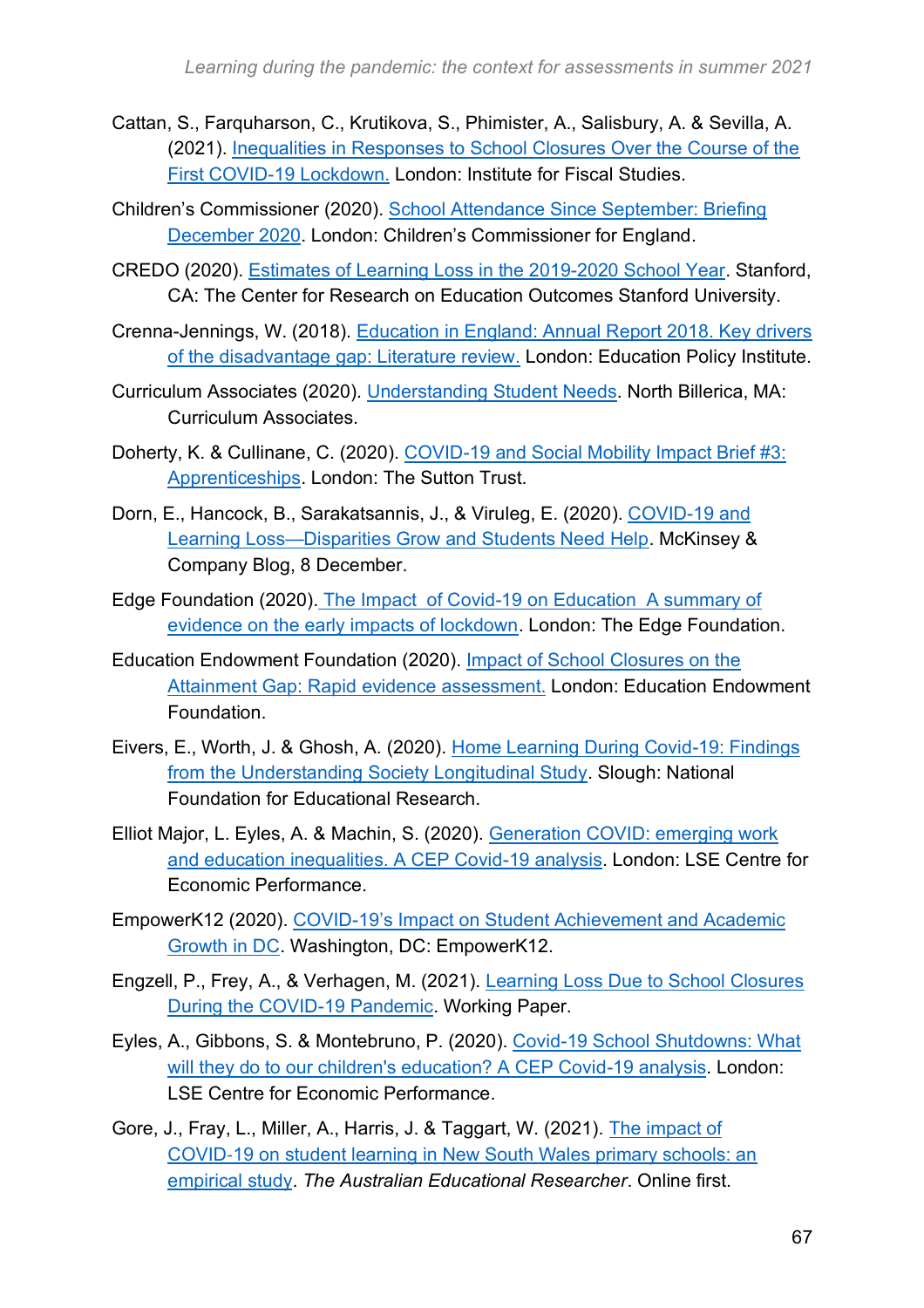- Gratz, M. & Lipps, O. (2021). [Large loss in studying time during the closure of](https://www.sciencedirect.com/science/article/pii/S0276562420300901?via%3Dihub)  [schools in Switzerland in 2020.](https://www.sciencedirect.com/science/article/pii/S0276562420300901?via%3Dihub) *Research in Social Stratification and Mobility*, 71.
- Green, F. (2020). [Schoolwork in Lockdown: new evidence on the epidemic of](https://www.llakes.ac.uk/sites/default/files/LLAKES%20Working%20Paper%2067_0.pdf)  [educational poverty.](https://www.llakes.ac.uk/sites/default/files/LLAKES%20Working%20Paper%2067_0.pdf) London: UCL Institute of Education Centre for Learning and Life Chances in Knowledge Economies and Societies.
- Hattie, J. (2020). [Visible Learning Effect Sizes When Schools Are Closed: What](https://corwin-connect.com/2020/04/visible-learning-effect-sizes-when-schools-are-closed-what-matters-and-what-does-not/)  [matters and what does not.](https://corwin-connect.com/2020/04/visible-learning-effect-sizes-when-schools-are-closed-what-matters-and-what-does-not/) *Distance Learning, Visible Learning*, 14 April.
- ImpactEd (2021). [Lockdown Lessons: Pupil learning and wellbeing during the Covid-](https://impacted.org.uk/covid-19)[19 pandemic.](https://impacted.org.uk/covid-19) London: ImpactEd.
- JCQ (2021). [JCQ Guidance on the determination of grades for A/AS Levels and](https://www.jcq.org.uk/supporting-teachers-schools-and-colleges-in-determining-gcse-and-a-level-grades-this-summer/)  [GCSEs for Summer 2021: processes to be adopted by exam centres and](https://www.jcq.org.uk/supporting-teachers-schools-and-colleges-in-determining-gcse-and-a-level-grades-this-summer/)  [support available from awarding organisations. Updated: 19/04/2021.](https://www.jcq.org.uk/supporting-teachers-schools-and-colleges-in-determining-gcse-and-a-level-grades-this-summer/) London: Joint Council for Qualifications.
- Julius, J. & Sims, D. (2020). [Schools' Response to Covid-19: Support for vulnerable](https://www.nfer.ac.uk/schools-responses-to-covid-19-support-for-vulnerable-pupils-and-the-children-of-keyworkers/)  [pupils and the children of keyworkers.](https://www.nfer.ac.uk/schools-responses-to-covid-19-support-for-vulnerable-pupils-and-the-children-of-keyworkers/) Slough: National Foundation for Educational Research.
- Kogan, V., & Lavertu, S. (2021). [The COVID-19 Pandemic and Student Achievement](http://glenn.osu.edu/educational-governance/reports/reports-attributes/ODE_ThirdGradeELA_KL_1-27-2021.pdf)  [on Ohio's Third-Grade English Language Arts Assessment\\*.](http://glenn.osu.edu/educational-governance/reports/reports-attributes/ODE_ThirdGradeELA_KL_1-27-2021.pdf) Columbus, OH: Ohio Department of Education, 3–11.
- Kuhfeld, M., Soland, J., Tarasawa, B., Johnson, A., Ruzek, E., & Liu, J. (2020). Projecting the Potential Impacts [of COVID-19 School Closures on Academic](https://www.edworkingpapers.com/sites/default/files/ai20-226-v2.pdf)  [Achievement. EdWorkingPaper No. 20-22.](https://www.edworkingpapers.com/sites/default/files/ai20-226-v2.pdf) Providence, RI: Annenberg Institute at Brown University.
- Montacute, R. & Cullinane, C. (2021). [Learning in Lockdown.](https://www.suttontrust.com/our-research/learning-in-lockdown/) London: The Sutton Trust.
- Müller, L. & Goldenberg, G. (2020). [Education in Times of Crisis: The potential](https://my.chartered.college/wp-content/uploads/2020/05/CCTReport070520_FINAL.pdf)  [implications of school closures for teachers and students.](https://my.chartered.college/wp-content/uploads/2020/05/CCTReport070520_FINAL.pdf) London: Chartered College of Teaching.
- Nelson, J., Andrade, J. & Donkin, A, (2021). [The impact of Covid-19 on schools in](https://www.nfer.ac.uk/media/4435/the_impact_of_covid_19_on_schools_in_england.pdf)  [England: experiences of the third period of partial school closures and plans](https://www.nfer.ac.uk/media/4435/the_impact_of_covid_19_on_schools_in_england.pdf)  [for learning recovery.](https://www.nfer.ac.uk/media/4435/the_impact_of_covid_19_on_schools_in_england.pdf) Slough: National Foundation for Educational Research.
- No More Marking (2020). [Assessing Secondary Writing. Writing attainment in year 7,](https://nmm-v2.s3-eu-west-1.amazonaws.com/reports/334-NMM-Impact+Analysis-ART.pdf)  [September 2020. Impact Analysis. Summary Report.](https://nmm-v2.s3-eu-west-1.amazonaws.com/reports/334-NMM-Impact+Analysis-ART.pdf) Durham: No More Marking Ltd.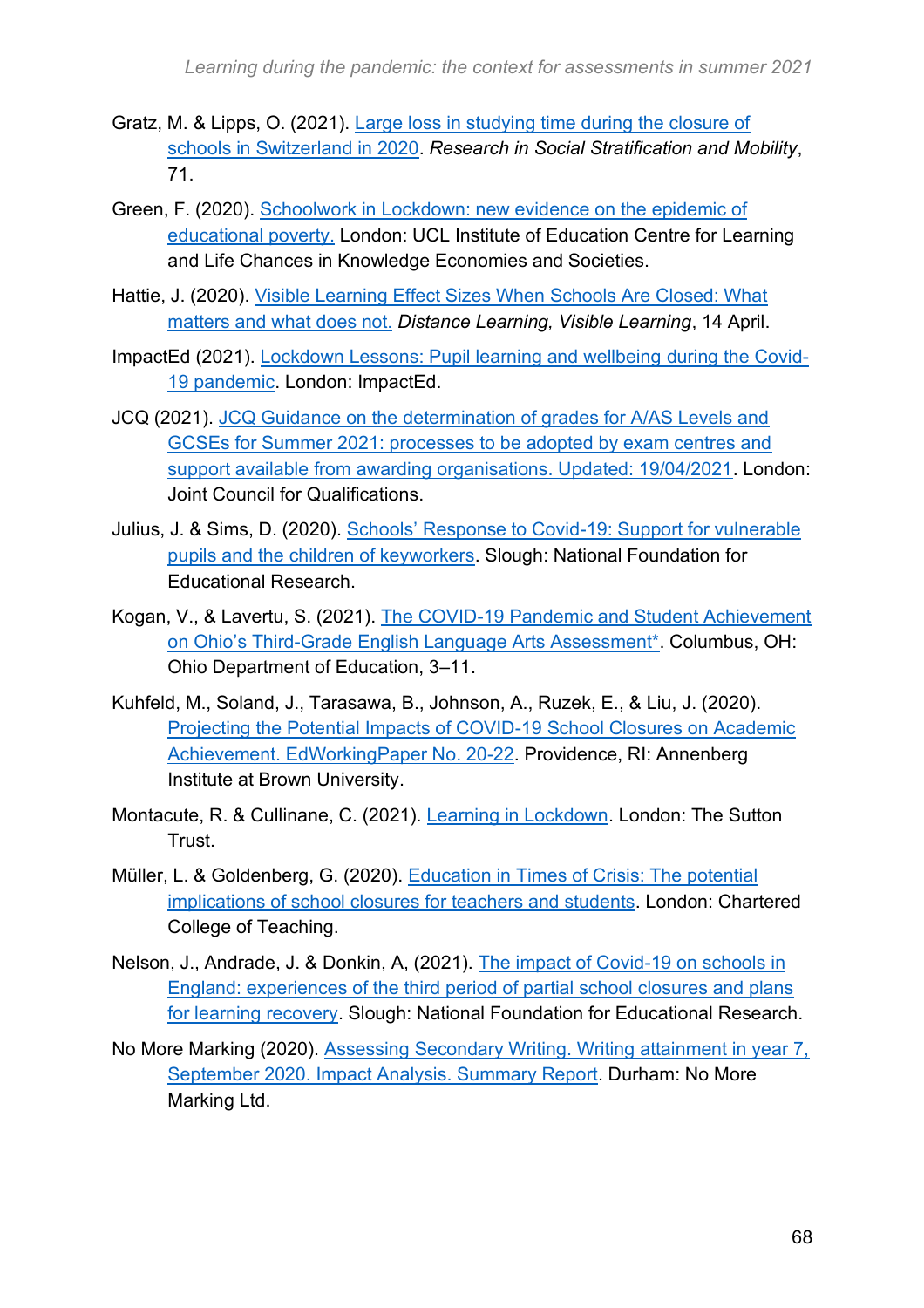- Nye, P., Thomson, D., Plaister, N. & Burgess, S. (2020). [New Attendance Figures](https://ffteducationdatalab.org.uk/2020/12/new-attendance-figures-paint-a-worrying-picture-of-mass-absences/)  [Paint a Worrying Picture of Mass Absences.](https://ffteducationdatalab.org.uk/2020/12/new-attendance-figures-paint-a-worrying-picture-of-mass-absences/) FFT Education Datalab Blog, 15 December.
- OECD (2021). [The state of School Education: One year into the COVID pandemic.](https://www.oecd-ilibrary.org/education/the-state-of-school-education_201dde84-en;jsessionid=6IC_Cb3K2eNuR_gCtpglFGZ8.ip-10-240-5-165) Paris: Organisation for Economic Co-operation and Development.
- Ofqual (2021). [Information for heads of centre, heads of department and teachers on](https://www.gov.uk/government/publications/submission-of-teacher-assessed-grades-summer-2021-info-for-teachers)  the submission of teacher [assessed grades: summer 2021. Ofqual/21/6778/1.](https://www.gov.uk/government/publications/submission-of-teacher-assessed-grades-summer-2021-info-for-teachers)  [April 2021.](https://www.gov.uk/government/publications/submission-of-teacher-assessed-grades-summer-2021-info-for-teachers) Coventry: Office of Qualifications and Examinations Regulation.
- Ofsted (2020a). [COVID-19 series: briefing on schools, September 2020.](https://www.gov.uk/government/publications/covid-19-series-briefing-on-schools-september-2020) London: Office for Standards in Education.
- Ofsted (2020b). [COVID-19 series: briefing on schools, October 2020.](https://www.gov.uk/government/publications/covid-19-series-briefing-on-schools-october-2020) London: Office for Standards in Education.
- Ofsted (2020c). [COVID-19 series: briefing on schools, November 2020.](https://www.gov.uk/government/publications/covid-19-series-briefing-on-schools-november-2020) London: Office for Standards in Education.
- Open Data Institute (2021). [Data on Teachers' Lives During the Pandemic.](https://theodi.org/article/new-report-data-on-teachers-lives-during-the-pandemic/) London: Open Data Institute.
- Pallan, M., Adab, P., Clarke, J., Duff, R., Ema Frew, E., Lancashire, E., Mason, F., Murphy, M. (2021). [Impacts of the first COVID-19 lockdown on learning,](https://www.birmingham.ac.uk/documents/college-mds/applied-health/contrast-study/contrast-report-06-04-2021-accessible.pdf)  [health behaviours and mental wellbeing in young people aged 11-15 years.](https://www.birmingham.ac.uk/documents/college-mds/applied-health/contrast-study/contrast-report-06-04-2021-accessible.pdf) Birmingham: University of Birmingham Institute of Applied Health Research.
- Penington, E. (2020). [The numbers behind homeschooling during lockdown.](https://www.childrenscommissioner.gov.uk/2020/06/11/the-numbers-behind-homeschooling-during-lockdown/) News Item, 11 June.
- Pensiero, N., Kelly, A. & Bokhove, C. (2020). [Learning Inequalities During the Covid-](https://www.southampton.ac.uk/publicpolicy/covid19/learning-inequalities-covid-19.page)[19 Pandemic: how families cope with home-schooling.](https://www.southampton.ac.uk/publicpolicy/covid19/learning-inequalities-covid-19.page) Southampton: University of Southampton.
- Renaissance (2020). [How Kids Are Performing: Tracking the impact of COVID-19 on](https://www.renaissance.com/2020/10/14/blog-how-are-kids-performing-so-far-this-fall/)  [reading and mathematics achievement.](https://www.renaissance.com/2020/10/14/blog-how-are-kids-performing-so-far-this-fall/) Wisconsin Rapids, WI: Renaissance.
- Renaissance (2021). [How Kids Are Performing: Tracking the midyear impact of](https://www.renaissance.com/how-kids-are-performing/)  [COVID-19 on reading and mathematics achievement.](https://www.renaissance.com/how-kids-are-performing/) Wisconsin Rapids, WI: Renaissance.
- Renaissance Learning & Education Policy Institute (2021). [Understanding progress](https://www.gov.uk/government/publications/pupils-progress-in-the-2020-to-2021-academic-year-interim-report)  [in the 2020/21 academic year. Interim findings.](https://www.gov.uk/government/publications/pupils-progress-in-the-2020-to-2021-academic-year-interim-report) London: Department for Education.
- Roberts, N. & Danechi, S. (2020). Coronavirus and Schools: FAQs. House of Commons Library Briefing Paper, 14 December.
- Roberts, N. & Danechi, S. (2021a). [Autumn Term 2020: How Covid-19 affected](https://commonslibrary.parliament.uk/autumn-term-2020-how-covid-19-affected-englands-state-funded-schools/)  [England's state-funded schools.](https://commonslibrary.parliament.uk/autumn-term-2020-how-covid-19-affected-englands-state-funded-schools/) House of Commons Library Insight, 8 March.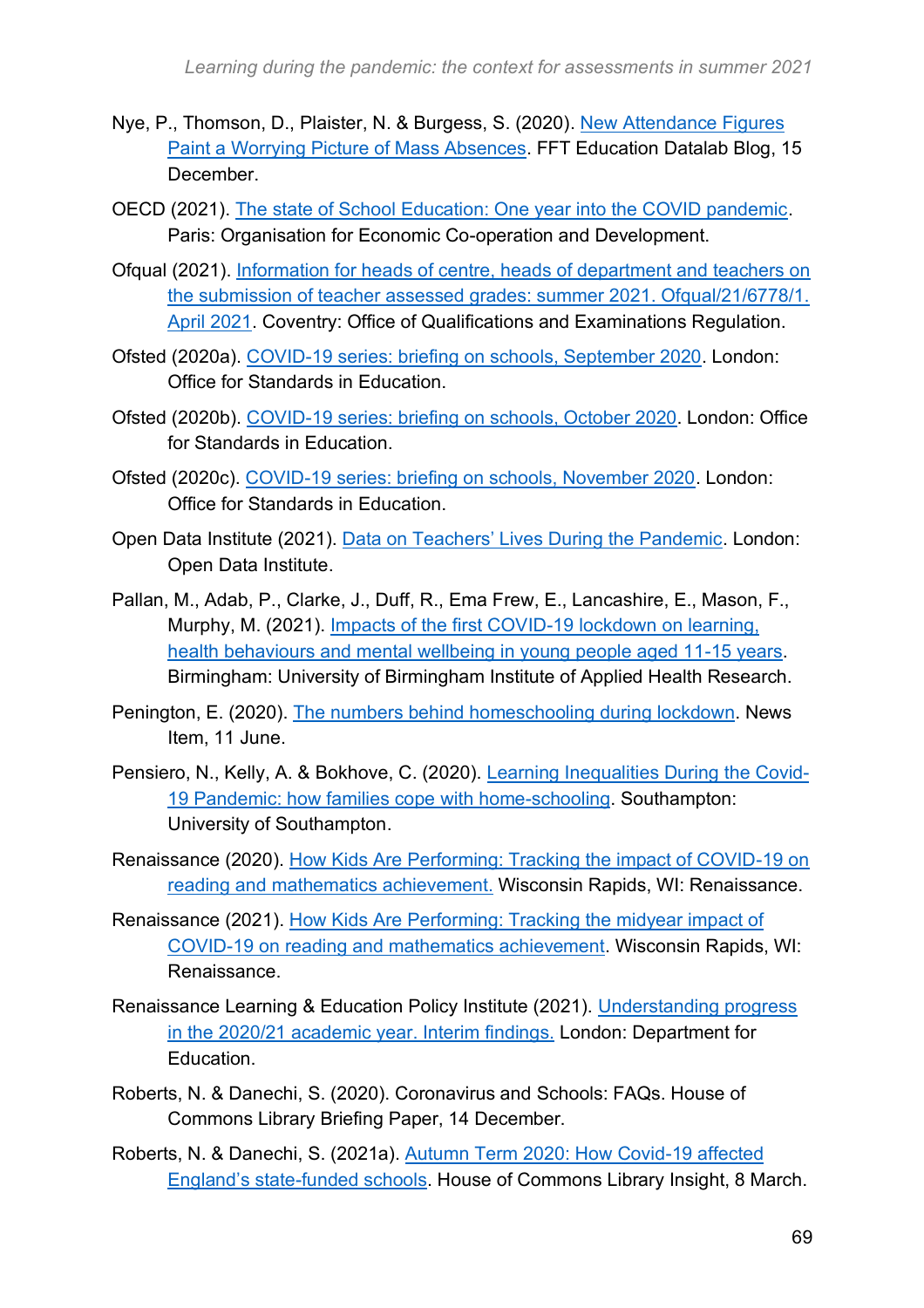- Roberts, N. & Danechi, S. (2021b). [Spring Term 2021: How Covid-19 affected](https://commonslibrary.parliament.uk/spring-term-2021-how-covid-19-affected-englands-state-funded-schools/)  [England's state-funded schools.](https://commonslibrary.parliament.uk/spring-term-2021-how-covid-19-affected-englands-state-funded-schools/) House of Commons Library Insight, 13 April.
- Rose, S., Twist, L., Lord, P., Rutt, S., Badr, K., Hope, C. & Styles, B. (2021). [Impact](https://educationendowmentfoundation.org.uk/projects-and-evaluation/projects/nfer-impact-of-school-closures-and-subsequent-support-strategies-on-attainm/)  [of school closures and subsequent support strategies on attainment and](https://educationendowmentfoundation.org.uk/projects-and-evaluation/projects/nfer-impact-of-school-closures-and-subsequent-support-strategies-on-attainm/)  [socio-emotional wellbeing in Key Stage 1: Interim Paper 1.](https://educationendowmentfoundation.org.uk/projects-and-evaluation/projects/nfer-impact-of-school-closures-and-subsequent-support-strategies-on-attainm/) London: Education Endowment Foundation.
- RS DELVE Initiative (2020). [Balancing the Risks of Pupils Returning to Schools.](https://rs-delve.github.io/reports/2020/07/24/balancing-the-risk-of-pupils-returning-to-schools.html) Working Paper, 24 July.
- Sharp, C., Nelson, J., Lucas, M., Julius, J., McCrone, T. & Sims, D. (2020). [The](https://www.nfer.ac.uk/schools-responses-to-covid-19-the-challenges-facing-schools-and-pupils-in-september-2020/)  [Challenges Facing Schools and Pupils in September 2020.](https://www.nfer.ac.uk/schools-responses-to-covid-19-the-challenges-facing-schools-and-pupils-in-september-2020/) Slough: National Foundation for Educational Research.
- Sibieta, L. & Cottell, J. (2020). [Education and Policy Responses Across the UK to](https://epi.org.uk/publications-and-research/education-responses-uk-pandemic/)  [the pandemic](https://epi.org.uk/publications-and-research/education-responses-uk-pandemic/). London: Education Policy Institute.
- Sibieta, L. & Cottell, J. (2021). [Education Reopening and Catch-up Support Across](https://epi.org.uk/publications-and-research/reopening-catch-up-support-uk/)  [the UK.](https://epi.org.uk/publications-and-research/reopening-catch-up-support-uk/) London: Education Policy Institute.
- Sibieta, L. (2020). [School Attendance Rates Across The UK Since Full Reopening.](https://epi.org.uk/publications-and-research/school-attendance-rates-across-the-uk-since-full-reopening-november/) London: Education Policy Institute.
- Soderstrom, N.C. & Bjork, R.A. (2015). Learning versus performance: an integrative review. *Perspectives on Psychological Science*, 10(2), 176–199.
- Spielman (2020). [HMCI Commentary: findings from visits in November.](https://www.gov.uk/government/speeches/hmci-commentary-findings-from-visits-in-november) Ofsted Authored Article, 15 December.
- The Times (2020). GCSE pupils 'need help'. *The Times*, 5 November.
- von Hippel, P.T. (2019). [Is Summer Learning Loss Real? How I lost faith in one of](https://www.educationnext.org/is-summer-learning-loss-real-how-i-lost-faith-education-research-results/)  [education research's classic results.](https://www.educationnext.org/is-summer-learning-loss-real-how-i-lost-faith-education-research-results/) *Education Next*, 19 (4).
- Weidmann, B., Allen, R., Bibby, D., Coe, R., James, L., Plaister, N. & Thomson, D. (2021). [Covid-19 Disruptions: Attainment gaps and primary school responses.](https://educationendowmentfoundation.org.uk/projects-and-evaluation/projects/covid-19-disruptions-in-primary-schools-attainment-gaps-and-school-response/?utm_source=site&utm_medium=search&utm_campaign=site_search&search_term=impact%20of%20covid) London: Education Endowment Foundation.
- Wiliam, D. (2020). [COVID-19 Learning Loss: What We Know and How to Move](https://www.edweek.org/education/opinion-covid-19-learning-loss-what-we-know-and-how-to-move-forward/2020/08)  [Forward.](https://www.edweek.org/education/opinion-covid-19-learning-loss-what-we-know-and-how-to-move-forward/2020/08) *Education Week*, 31 August.
- Yeeles, P., Baars, S., Mulcahy, E., Shield, W. & Mountford-Zimdars, A. (2020). [Assessing the early impact of school and college closures on students in](https://cfey.org/reports/2020/06/assessing-the-early-impact-of-school-and-college-closures-on-students-in-england/)  [England.](https://cfey.org/reports/2020/06/assessing-the-early-impact-of-school-and-college-closures-on-students-in-england/) London: The Centre for Education & Youth.